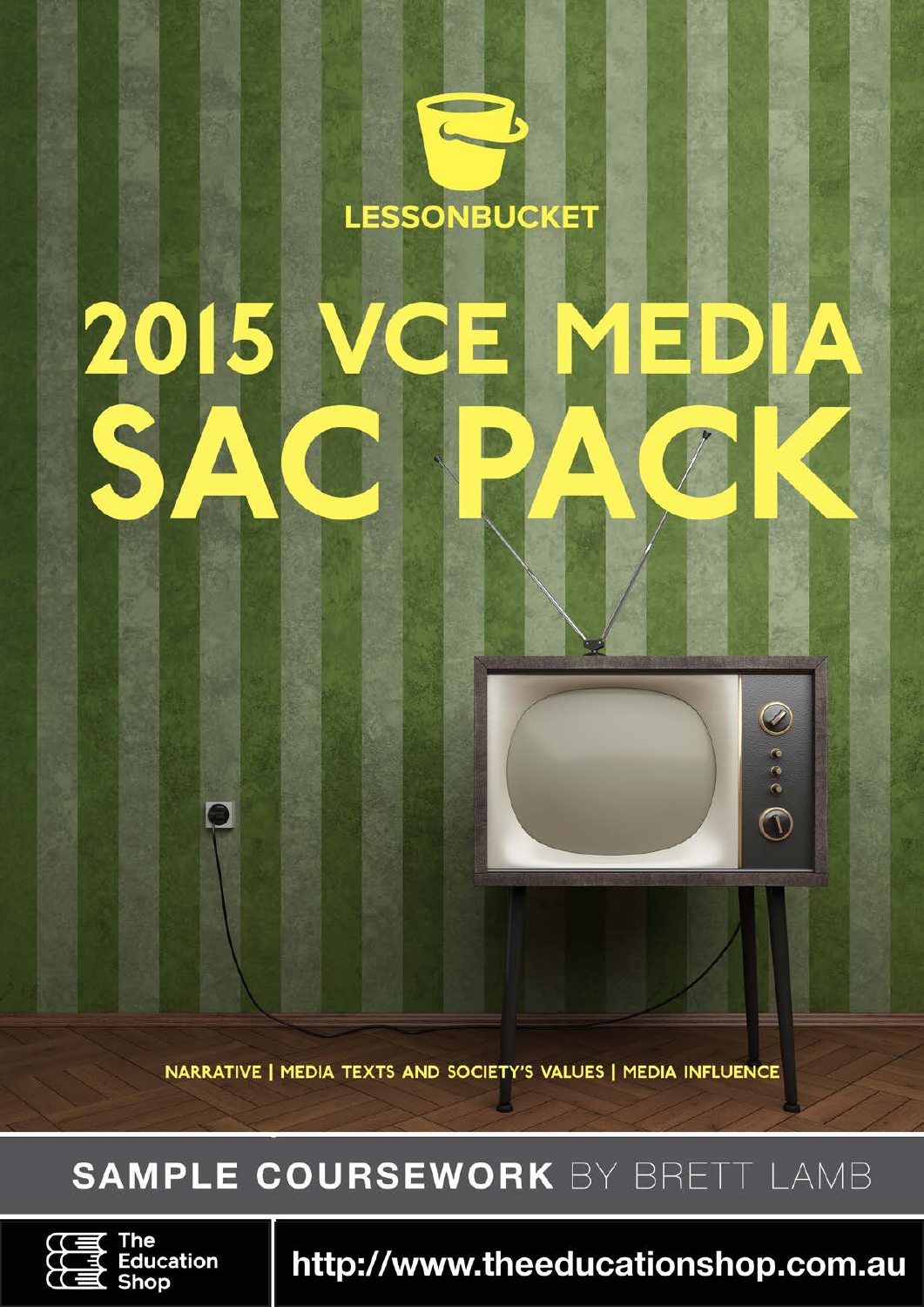**Student Name: \_\_\_\_\_\_\_\_\_\_\_\_\_\_\_\_\_\_\_\_\_\_\_\_\_\_\_\_\_\_\_\_\_\_\_\_\_\_\_\_\_\_\_\_\_ Form: \_\_\_\_\_\_\_\_\_\_\_\_\_\_\_**



## Narrative School Assessed Coursework

**Reading Time:** 10 minutes **Writing Time:** 90 minutes **Total Marks:** 40

Question and Answer Booklet

**Proudly supported by**



theeducationshop.com.au

## **Conditions**

- Students may bring pens, pencils and erasers into the assessment task.
- Students are not permitted to bring notes into this assessment task.
- Mobile phones, calculators and other electronic devices are prohibited.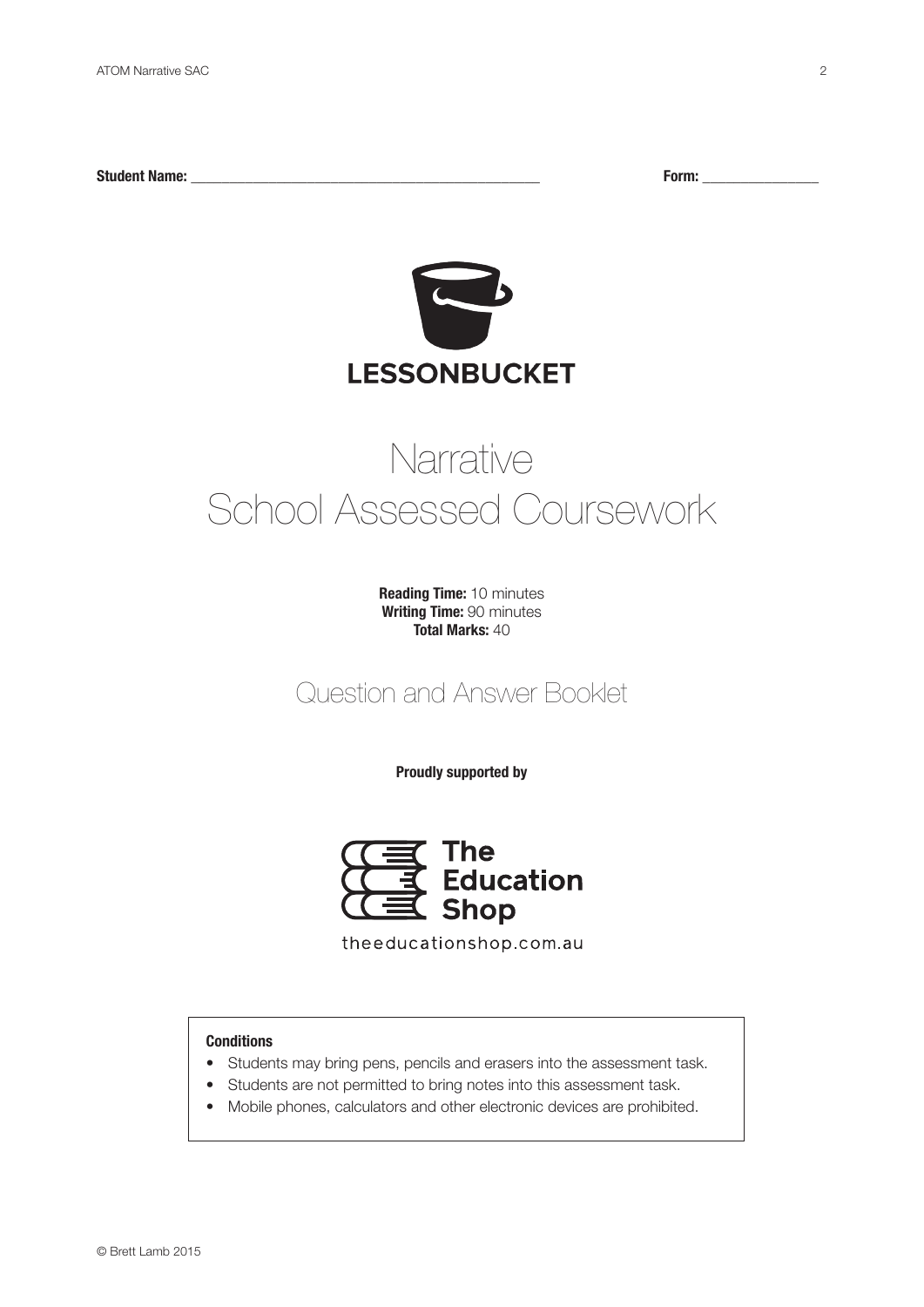**ATOM Narrative SAC** 

The narrative texts I have studied this year are:

| ⌒<br><u>.</u> |  |
|---------------|--|
|               |  |

1. Define the production element 'mise en scène'.

2 marks

2. In one of the narratives you studied, explain how mise en scène was used to convey information to the audience.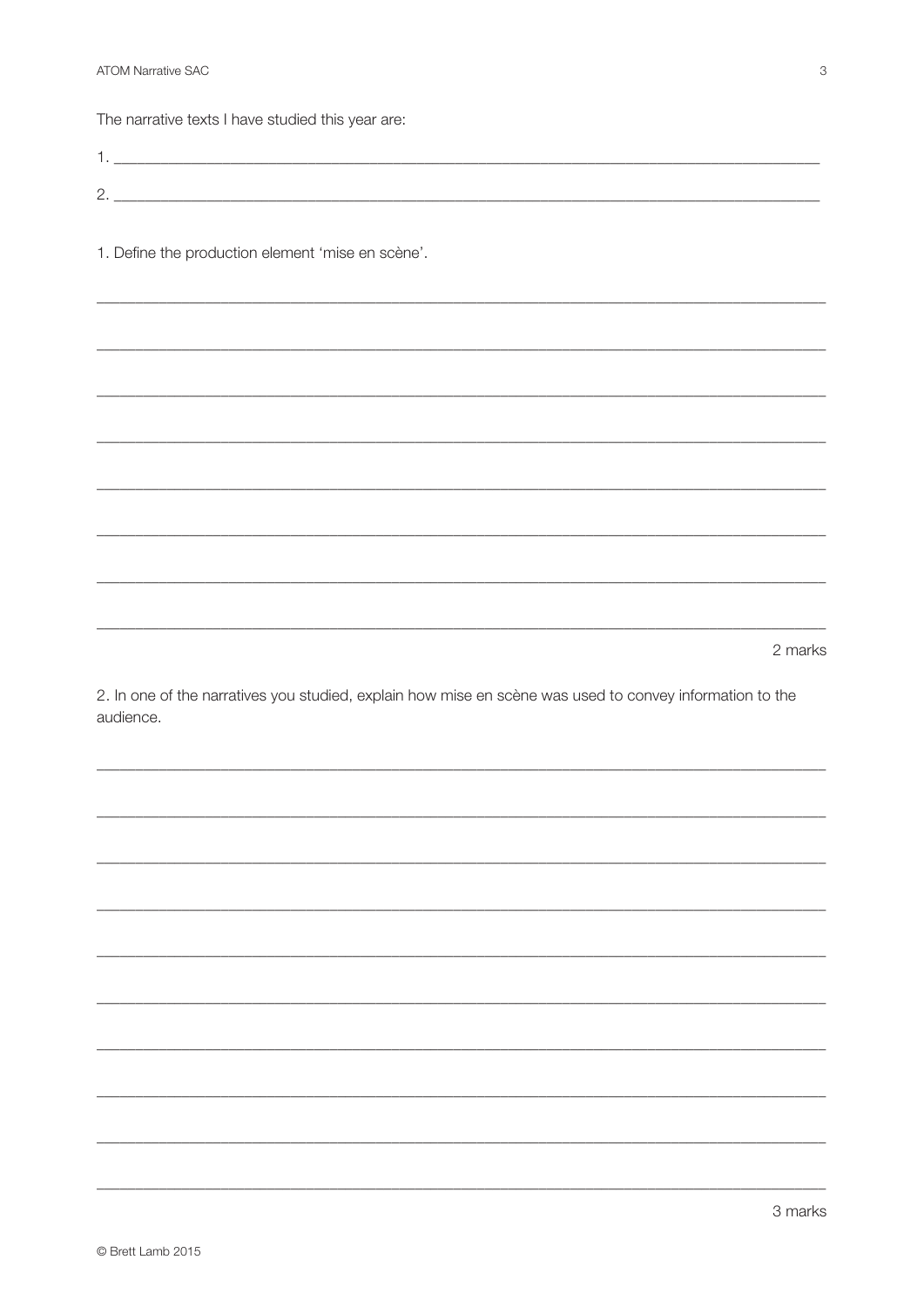3. Define the production element 'sound'.

2 marks 4. In the other narrative that you studied, not the one you wrote about for Question 2, explain how sound was used to convey information to the audience.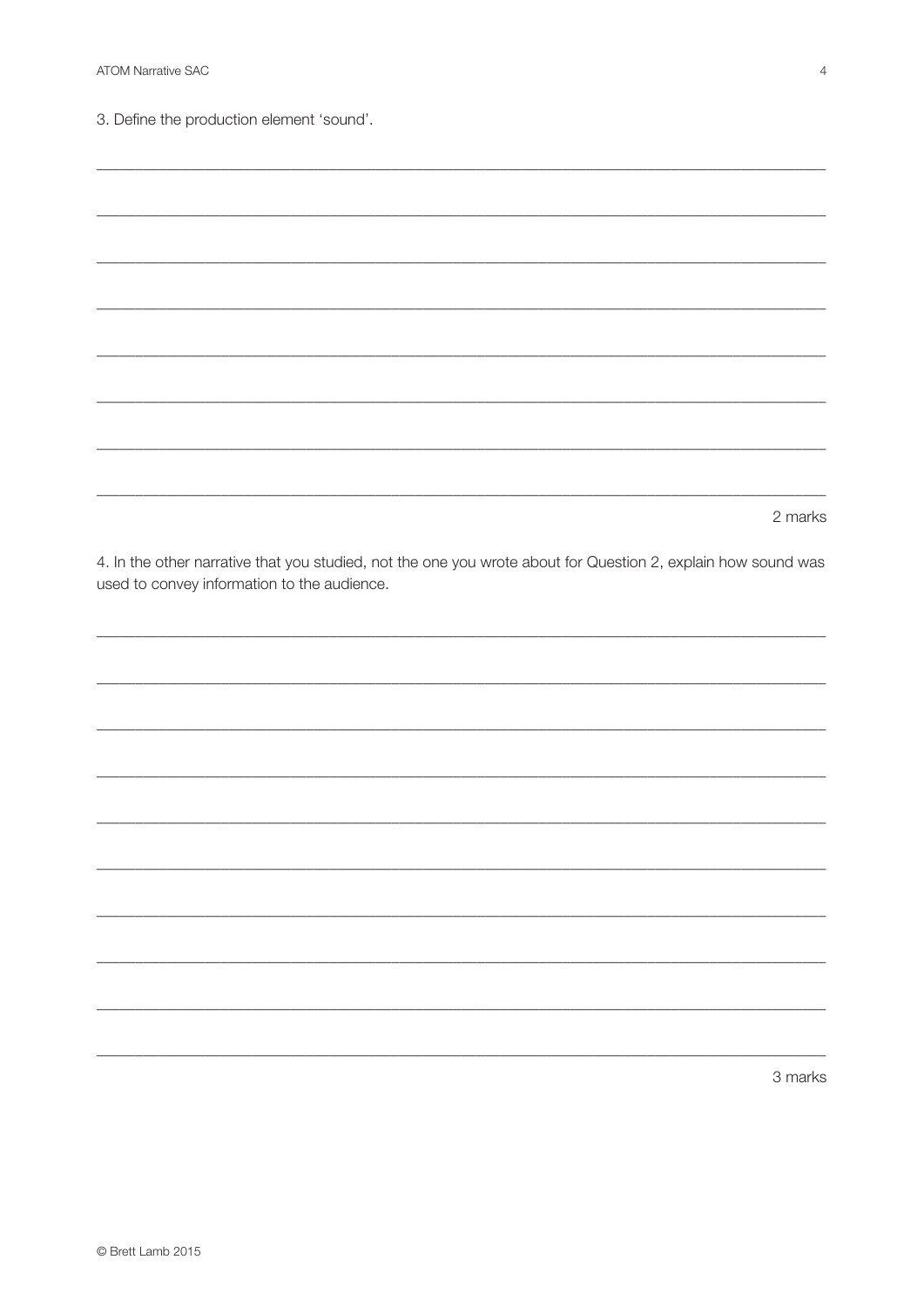5. In a scene from one of the narratives that you studied, explain how two of the following production elements helped to engage the audience:

 $\Box$  camera techniques

 $\Box$  acting

 $\Box$  editing

 $\Box$  lighting

| - |
|---|
|   |
|   |
|   |
|   |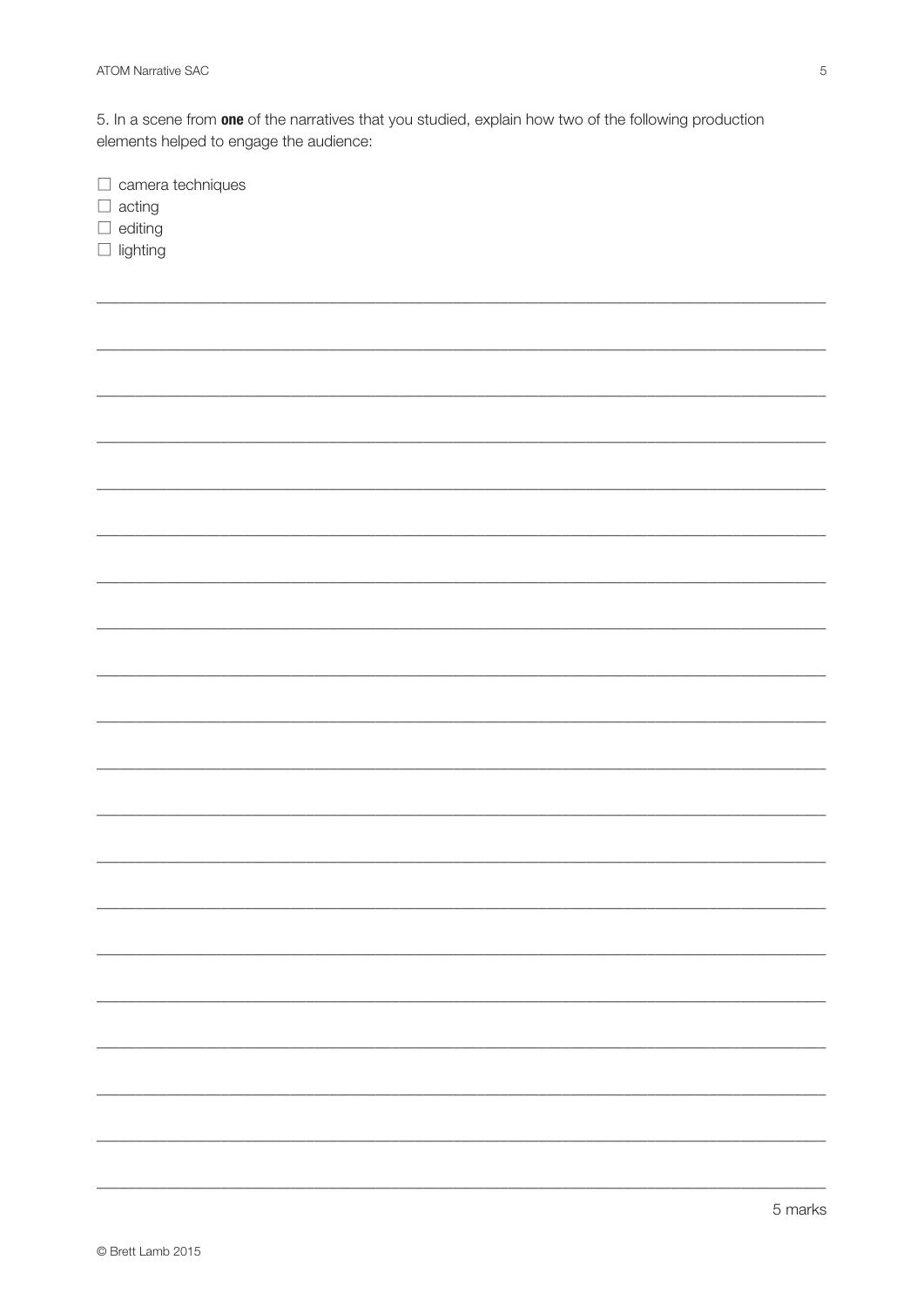6. The events in a narrative are often organised in a chain of cause and effect. After the opening, these events push relentlessly towards a resolution.

Explain the role that cause and effect played in one of the narratives that you studied.

| 4 marks |
|---------|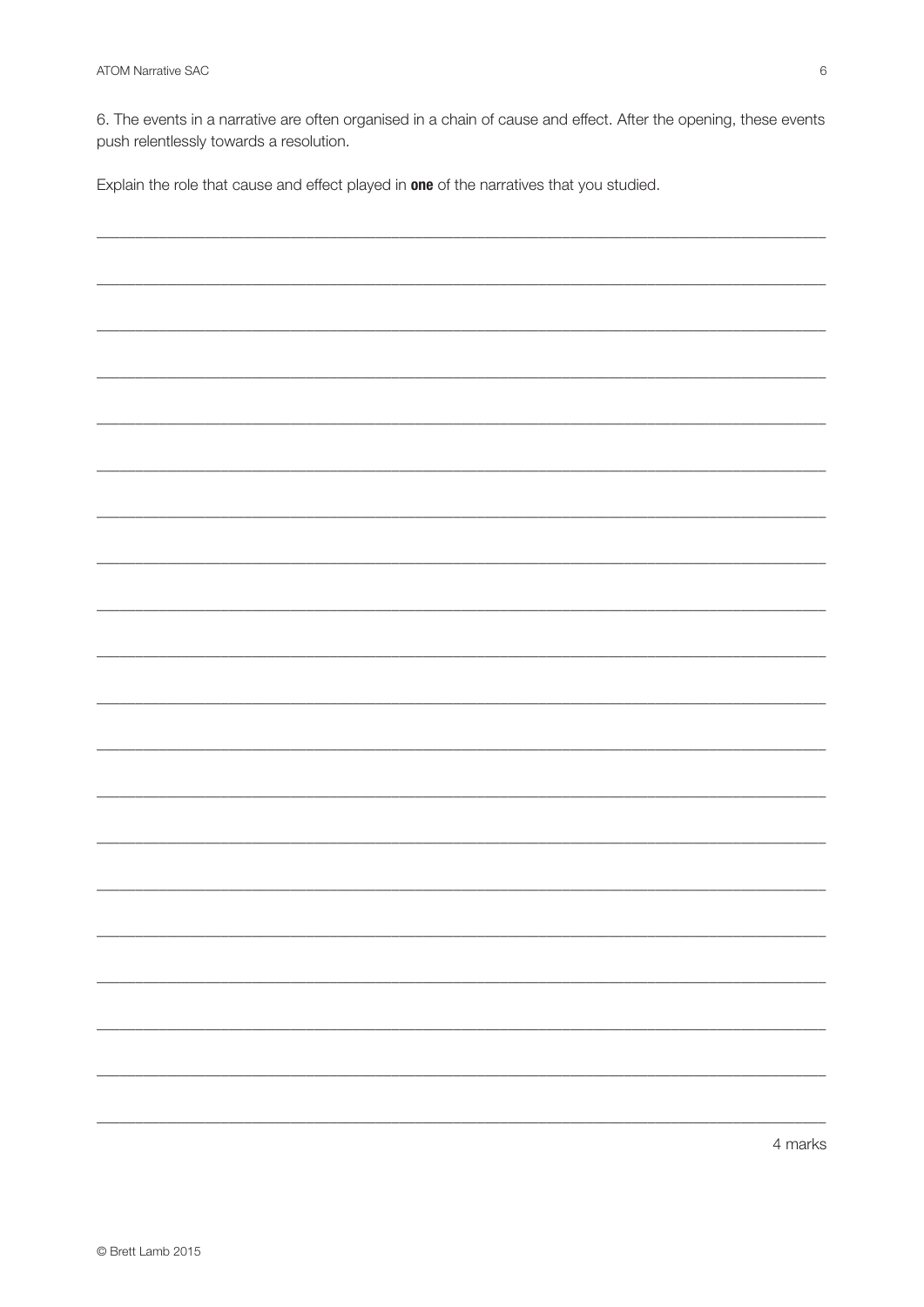7. With reference to production elements, compare how one character from each narrative you studied was established.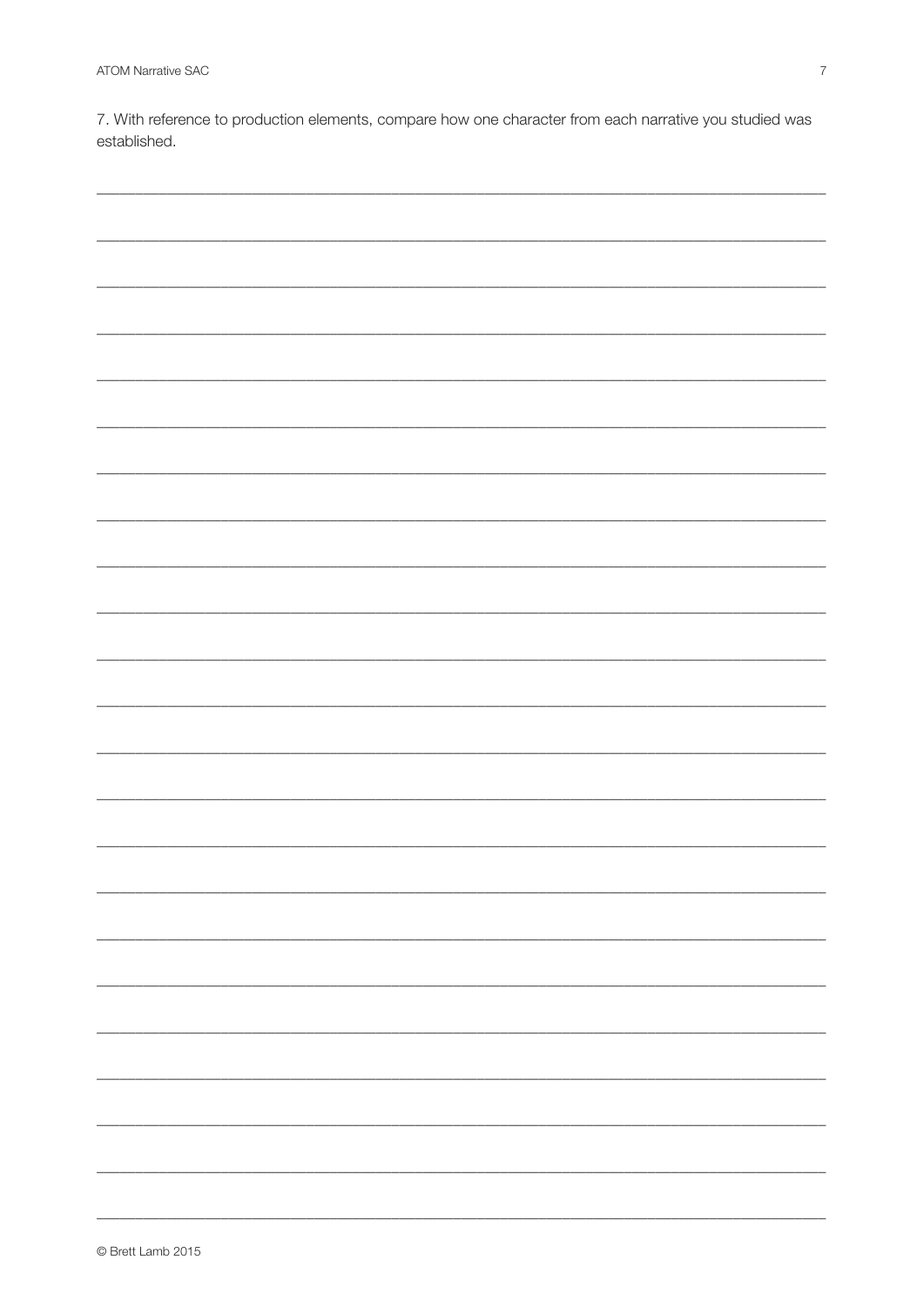| -                        |
|--------------------------|
|                          |
|                          |
|                          |
|                          |
|                          |
|                          |
|                          |
|                          |
|                          |
|                          |
|                          |
|                          |
|                          |
|                          |
|                          |
|                          |
|                          |
|                          |
| $\overline{\phantom{0}}$ |
|                          |
|                          |
|                          |
|                          |
|                          |
|                          |
|                          |
|                          |
|                          |
|                          |
|                          |
|                          |
|                          |
|                          |
|                          |
|                          |
|                          |
|                          |
|                          |
|                          |
|                          |
|                          |
|                          |
|                          |
|                          |
|                          |
|                          |
|                          |
|                          |
|                          |
|                          |
|                          |
|                          |
|                          |
|                          |
|                          |
|                          |
|                          |
|                          |
|                          |
|                          |
| $O$ morks                |
|                          |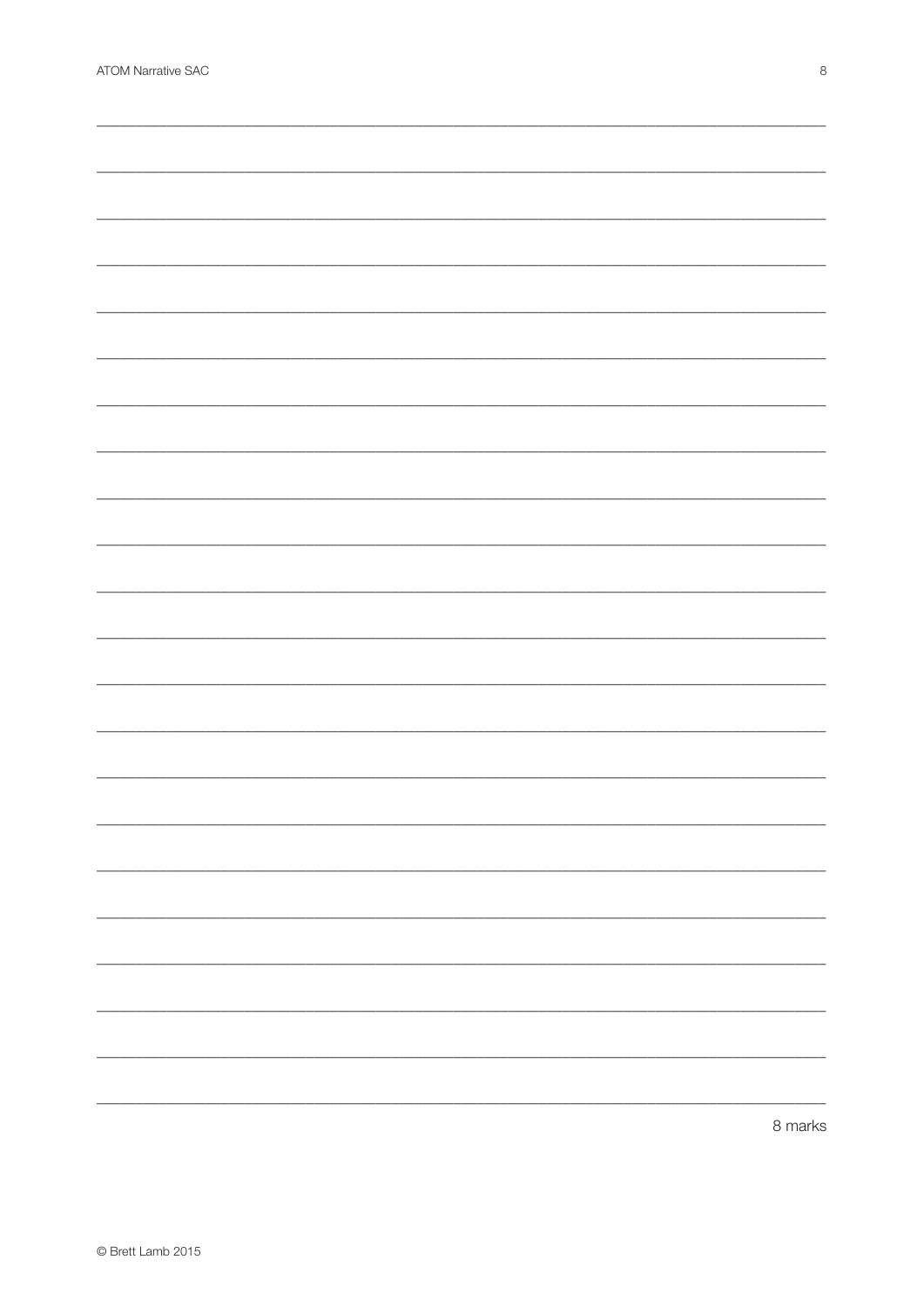8. In one of the texts that you studied, explain how one of the storylines was resolved.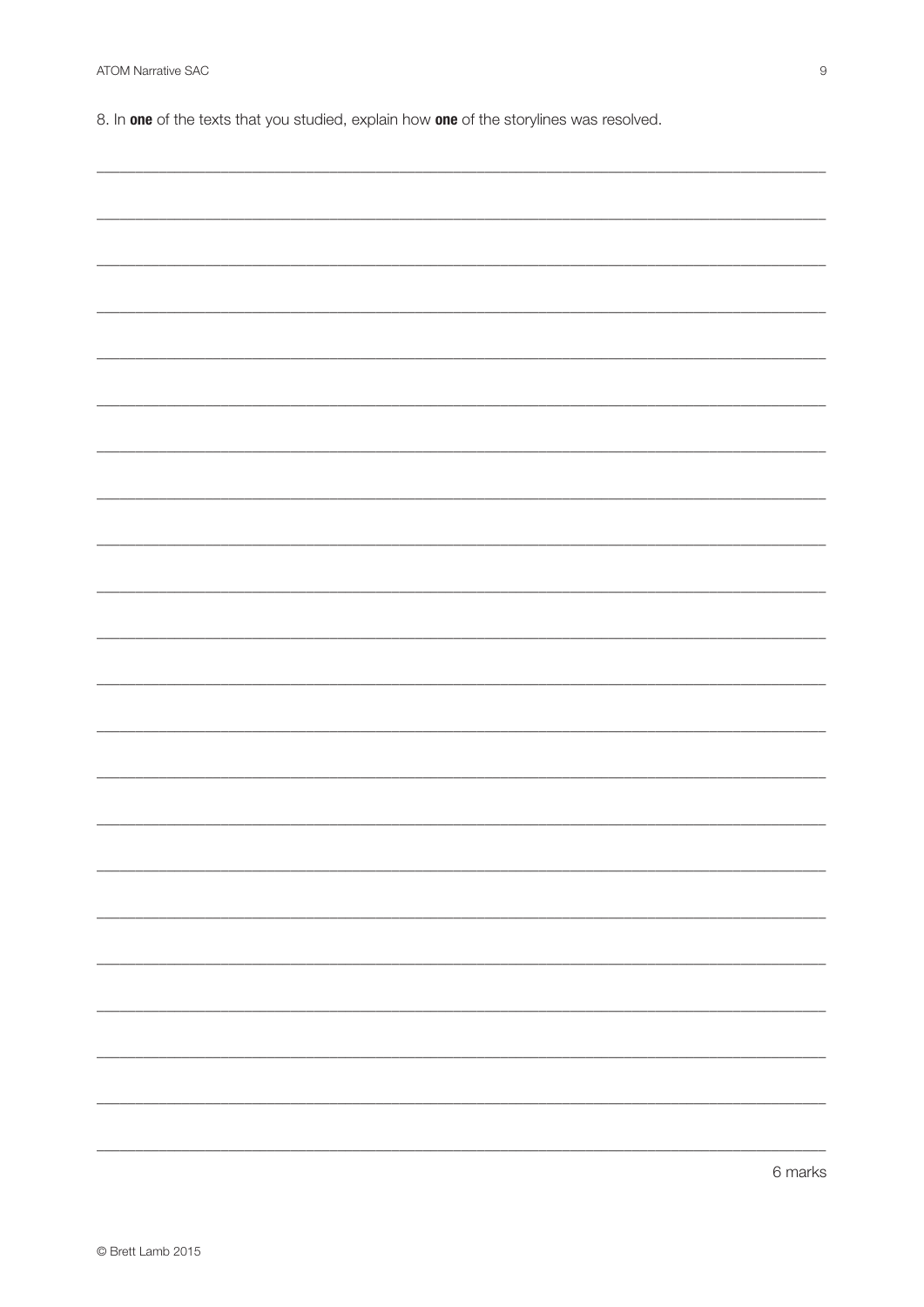9. Define the term 'reception'.

| 3 marks |
|---------|

10. Making reference to one of the texts that you studied, explain how audience engagement with the text may have been influenced by its reception.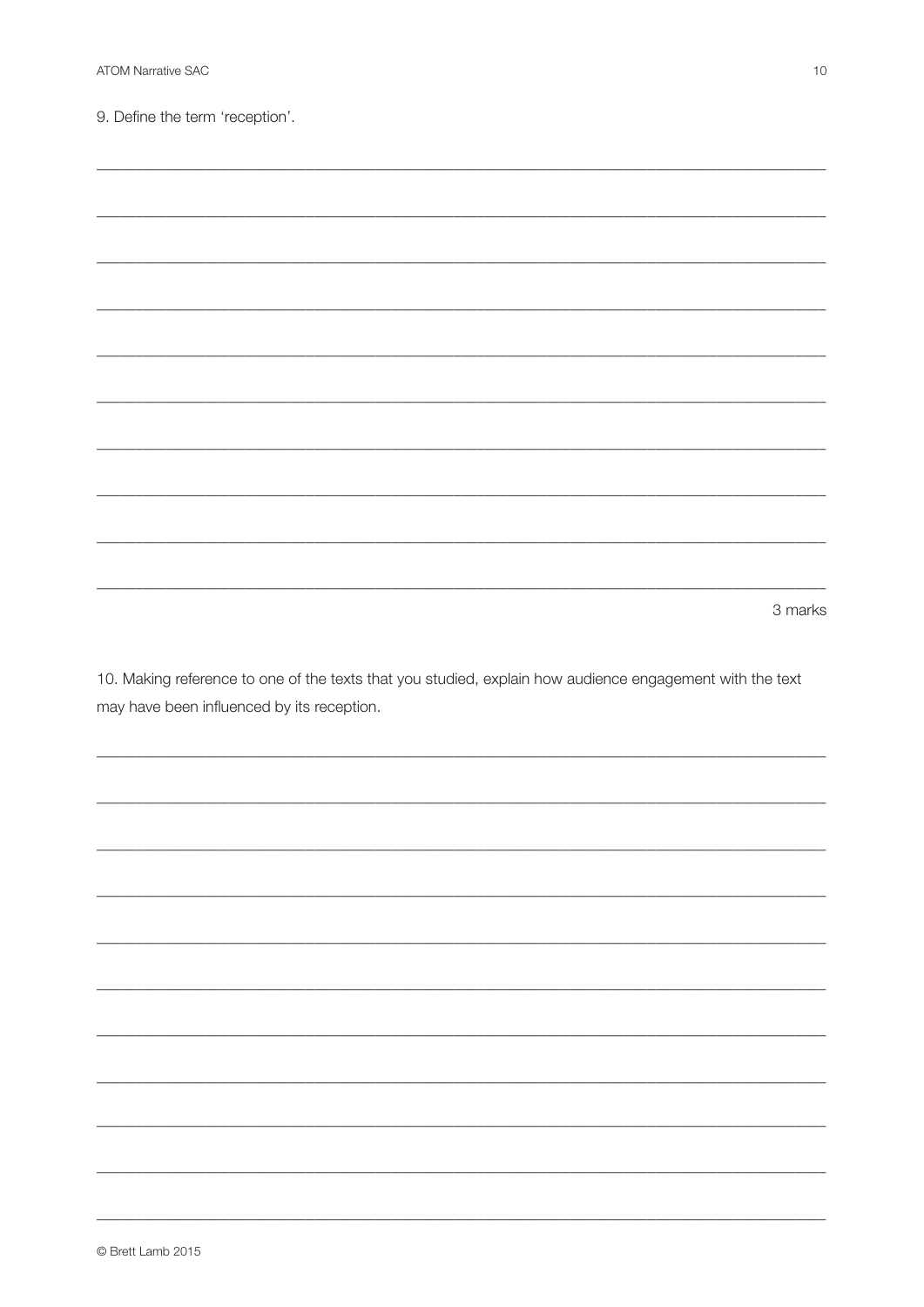| Additional writing space | 4 marks |
|--------------------------|---------|
|                          |         |
|                          |         |
|                          |         |
|                          |         |
|                          |         |
|                          |         |
|                          |         |
|                          |         |
|                          |         |
|                          |         |
|                          |         |
|                          |         |
|                          |         |
|                          |         |
|                          |         |
|                          |         |
|                          |         |
|                          |         |
|                          |         |
|                          |         |
|                          |         |
|                          |         |
|                          |         |
|                          |         |
|                          |         |
|                          |         |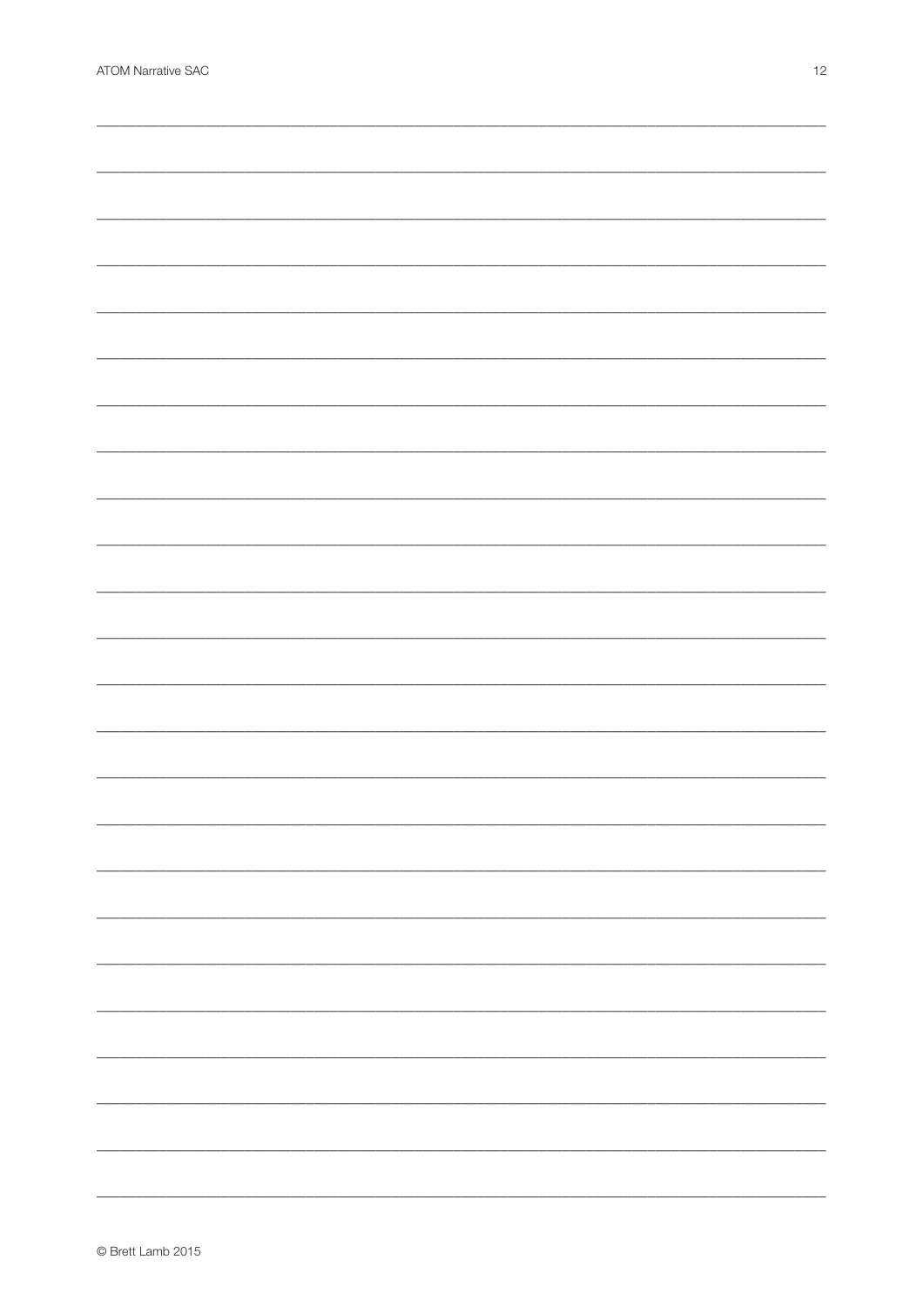## Responding to Narrative Questions

#### **Before the assessment task**

- Ensure you have watched both texts several times before attempting the assessment task.
- A good way to remember production elements is using the acronym CAMELS (camera techniques, acting, mise en scène and visual composition, editing, lighting and sound).
- Recall story elements by memorising the following headings: opening, development and resolution, cause and effect, character development, point of view, setting, multiple storylines, structuring of time.
- Find examples of each production and story element from each text.
- In your own words, write brief definitions of every production and story element.
- Practice answering questions from past exams. Copies of past exams are available on the Victorian Curriculum and Assessment Authority website: [<http://www.vcaa.vic.edu.au/Pages/vce/studies/media/exams.aspx](http://www.vcaa.vic.edu.au/Pages/vce/studies/media/exams.aspx)>.

#### **During the assessment task**

- Read the question carefully to determine precisely what you are being asked.
- Highlight or underline key phrases.
- Read through all of the questions first, some questions may be linked and you will be required to write on both texts.
- Look at the allocated marks and spend the appropriate amount of time answering that question. If you run out of time, move onto the next one.
- Answer the question directly in your opening sentence, then give specific examples to illustrate your understanding of the question.
- Refer to the cast and crew of the films you studied by their surnames, e.g. 'In *Run Lola Run*, director Tykwer uses visual composition to ...'
- Ensure your answers are clear and detailed.
- Use formal language appropriate to an analytical response; avoid slang.
- Do not retell the story.
- Use the terminology of narrative appropriately and confidently.
- Do not confuse a point-of-view shot with the point-of-view from which the narrative is presented. One is a production element, the other a story element. Remember that they may be used in conjunction, point-of-view shots are often used to encourage the audience to identify with a particular character.
- When you finish, read through your paper to ensure you have answered the questions appropriately and to eliminate any errors in your response.

#### **After the assessment task**

- Consider the strengths and weaknesses of your response. What will you have to do to prepare for the end-of-year exam?
- Keep your notes and refer to them regularly throughout the year, they will be invaluable when revising for the exam.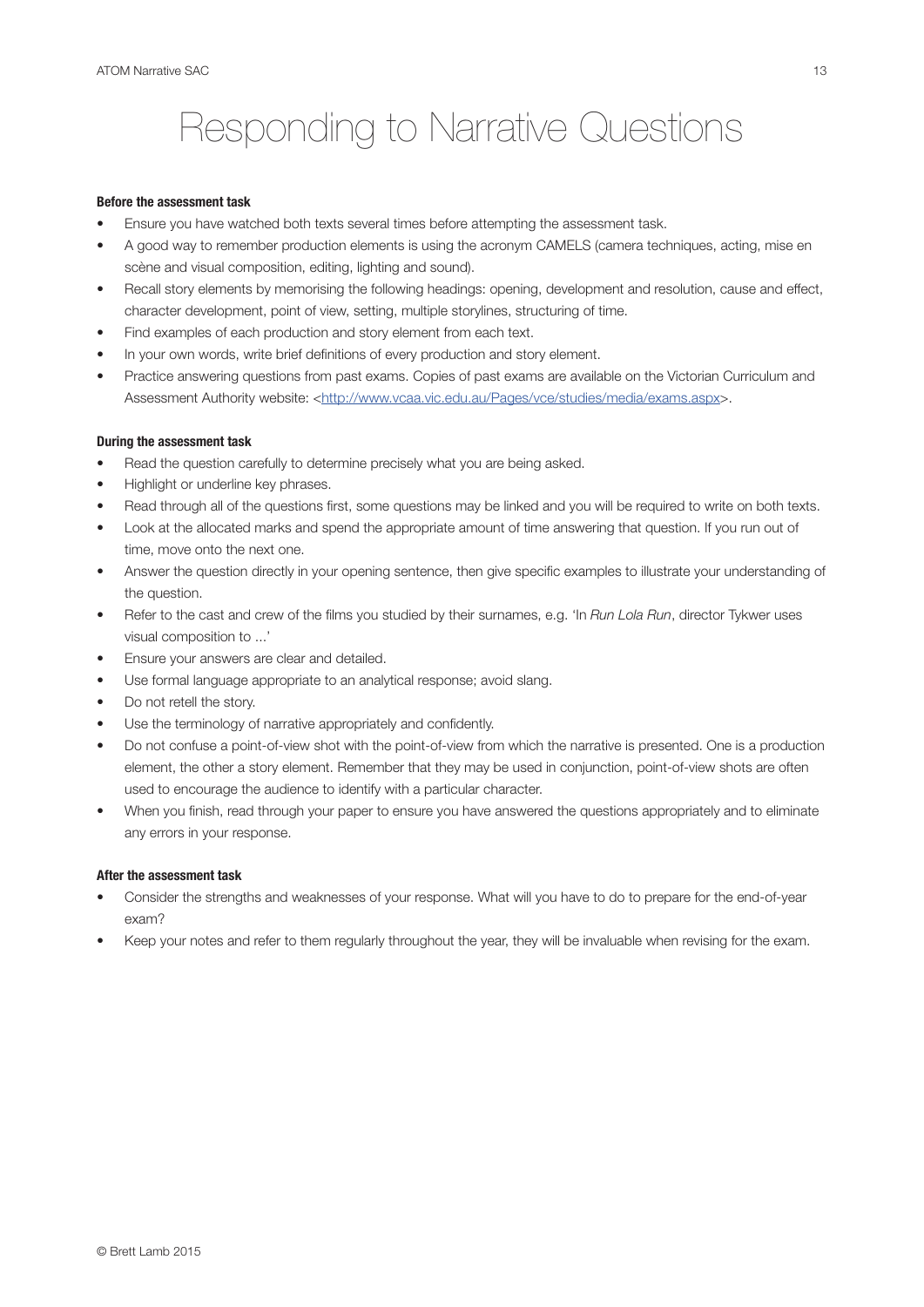**Student Name: \_\_\_\_\_\_\_\_\_\_\_\_\_\_\_\_\_\_\_\_\_\_\_\_\_\_\_\_\_\_\_\_\_\_\_\_\_\_\_\_\_\_\_\_\_ Form: \_\_\_\_\_\_\_\_\_\_\_\_\_\_\_**



# **Narrative** Marking Guide

**Proudly supported by**



theeducationshop.com.au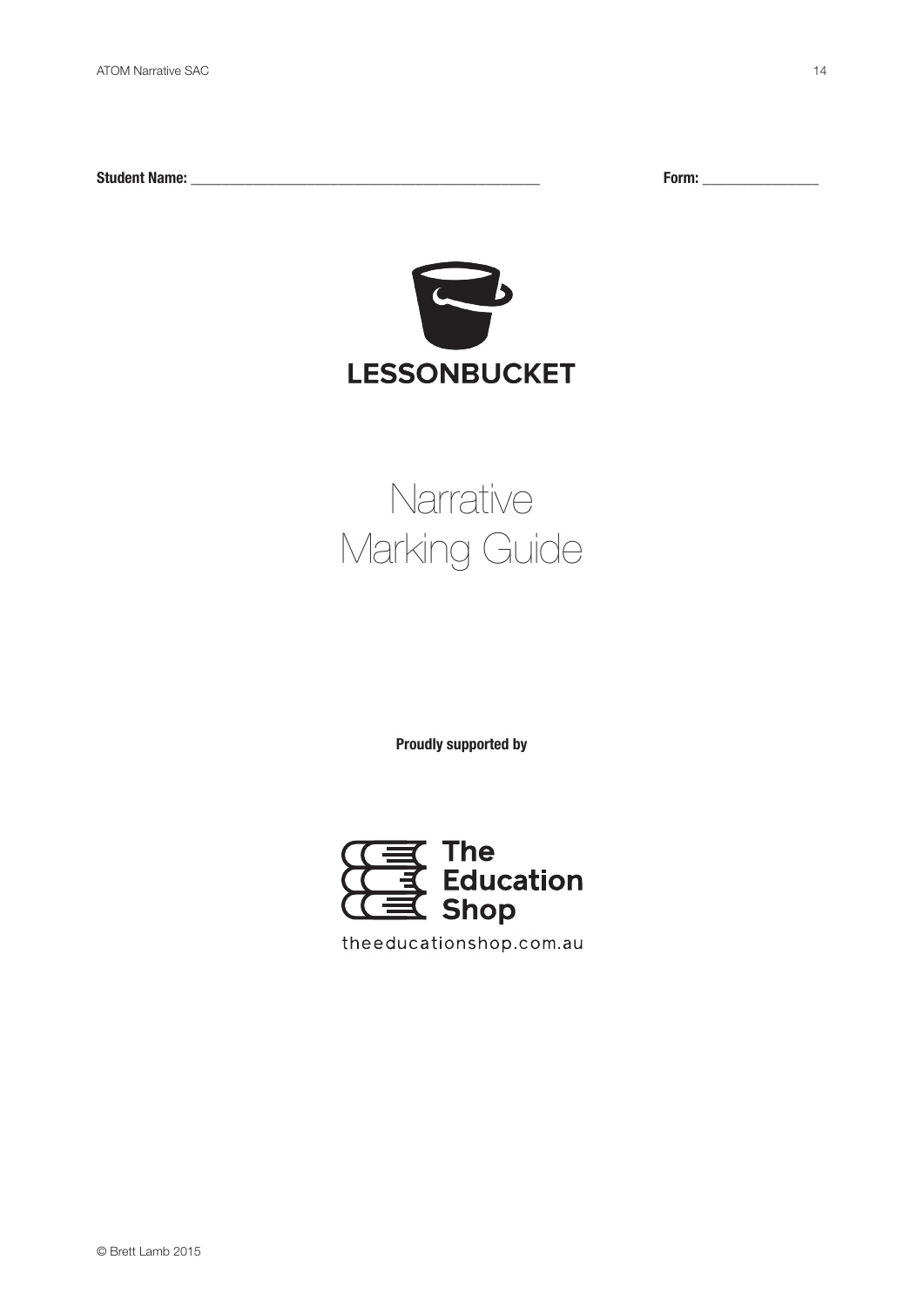## **Question 1:** Define the production element 'mise en scène'. **(2 marks)**

In this question, students are asked to define the production element of mise en scène, which literally means everything that's put into the scene, such as props, make up, costume and colour.

| 2 marks | A clear and accurate definition of mise en scène, which may incorporate examples to help<br>illustrate the concept.                                                                                                             |
|---------|---------------------------------------------------------------------------------------------------------------------------------------------------------------------------------------------------------------------------------|
| 1 mark  | A brief definition of mise en scène that shows some understanding. The response may be<br>limited by focusing on one aspect of mise en scène, such as costume, or showing some<br>misunderstanding of what the term might mean. |
| 0 marks | Incorrect or incomplete.                                                                                                                                                                                                        |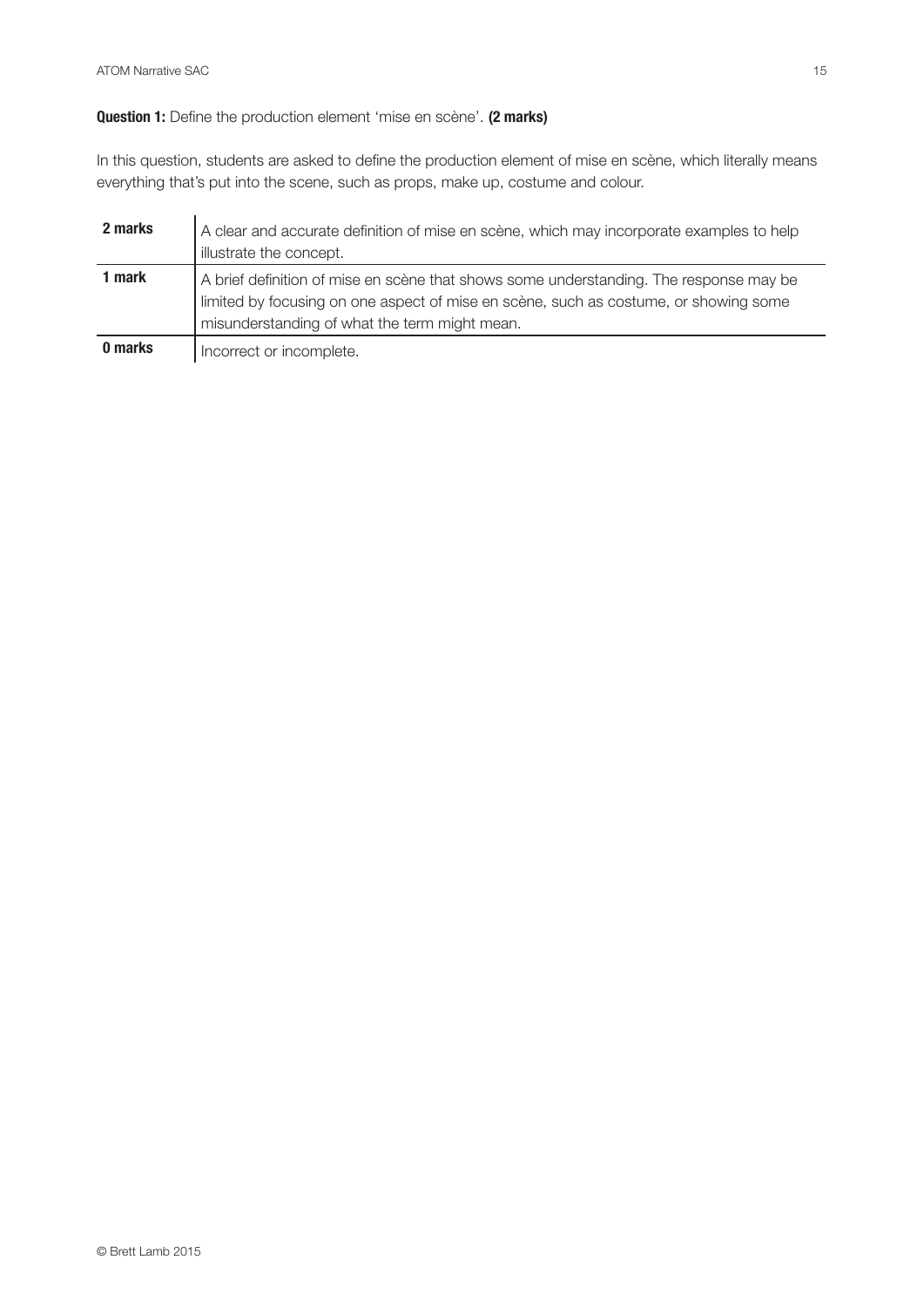**Question 2:** In one of the narratives you studied, explain how mise en scène was used to convey information to the audience. **(3 marks)**

This question requires students to describe an example of mise en scène from one of the narratives that they have studied. A successful response will give a relevant and descriptive response that demonstrates a relevant understanding of media terminology. In this type of question, students who use a general example usually perform less successfully than those who give a specific and detailed response. Less successful responses may retell the story, include irrelevant detail or focus on related production elements such as lighting.

| 3 marks | A perceptive and detailed description of how mise en scène was used in one of the<br>narratives that the student studied. Highly effective use of terminology relevant to the<br>discussion of mise en scène. |
|---------|---------------------------------------------------------------------------------------------------------------------------------------------------------------------------------------------------------------|
| 2 marks | A clear description of how mise en scène was used in one of the narratives that the student<br>studied. Accurate use of terminology relevant to the discussion of mise en scène.                              |
| 1 mark  | General discussion of mise en scène that shows some understanding of how it is used to<br>convey information to the audience in one of the films that the student studied. Limited use<br>of terminology.     |
| 0 marks | Incorrect or incomplete. The student may have written about another production or story<br>element.                                                                                                           |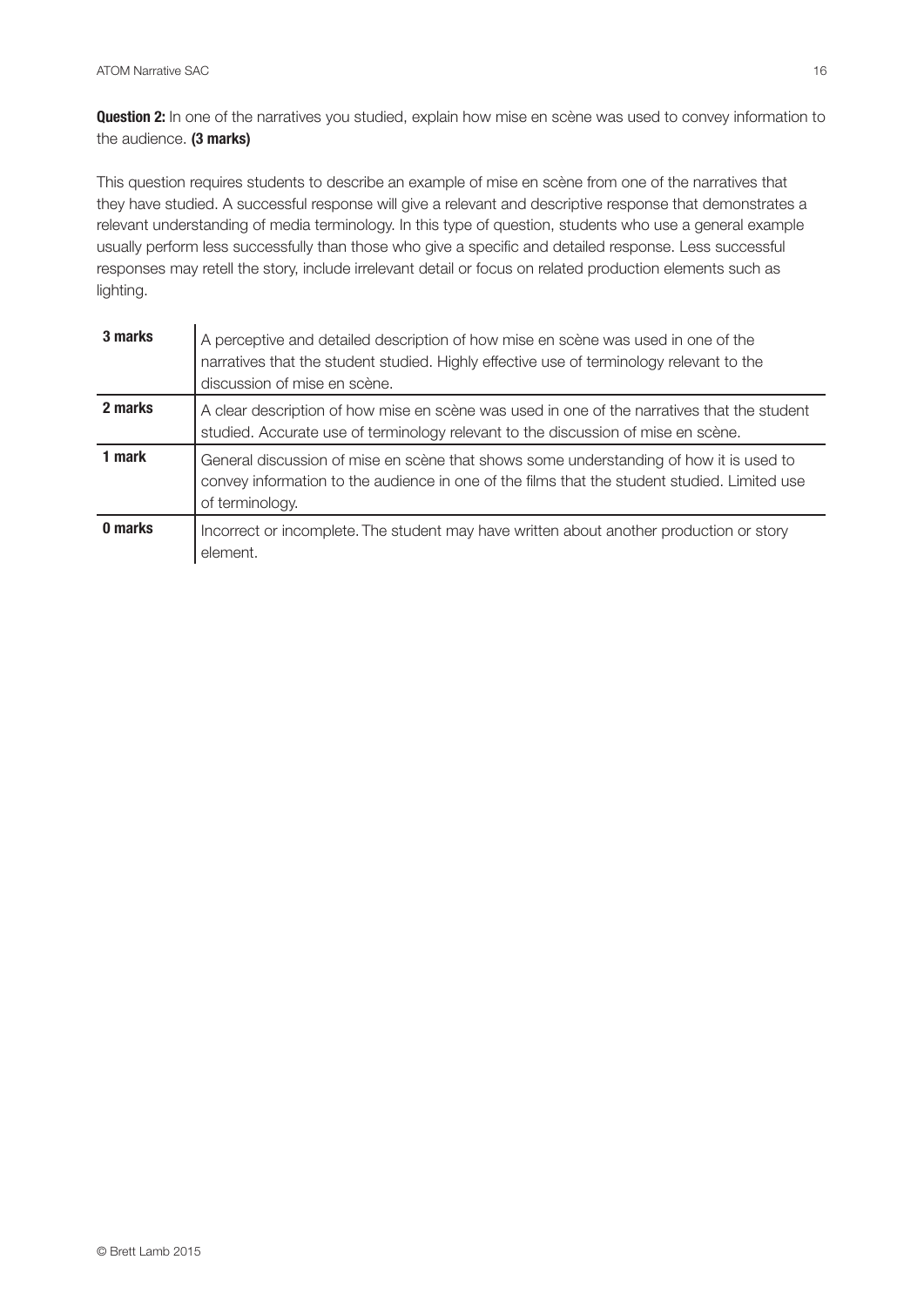## **Question 3:** Define the production element 'sound'. **(2 marks)**

In this question, students are asked to define the production element of sound. This production element focus on anything that is part of the narrative's soundtrack, such as dialogue, music or sound effects.

| 2 marks | A clear and accurate definition of sound, which may incorporate examples to help illustrate<br>the concept.                                                                                                                                                                 |
|---------|-----------------------------------------------------------------------------------------------------------------------------------------------------------------------------------------------------------------------------------------------------------------------------|
| 1 mark  | A brief definition of sound that shows some understanding of this production element. The<br>response may be limited, focusing on only one aspect of sound, such as dialogue. The<br>response might only show a limited understanding of how sound functions in narratives. |
| 0 marks | Incorrect or incomplete.                                                                                                                                                                                                                                                    |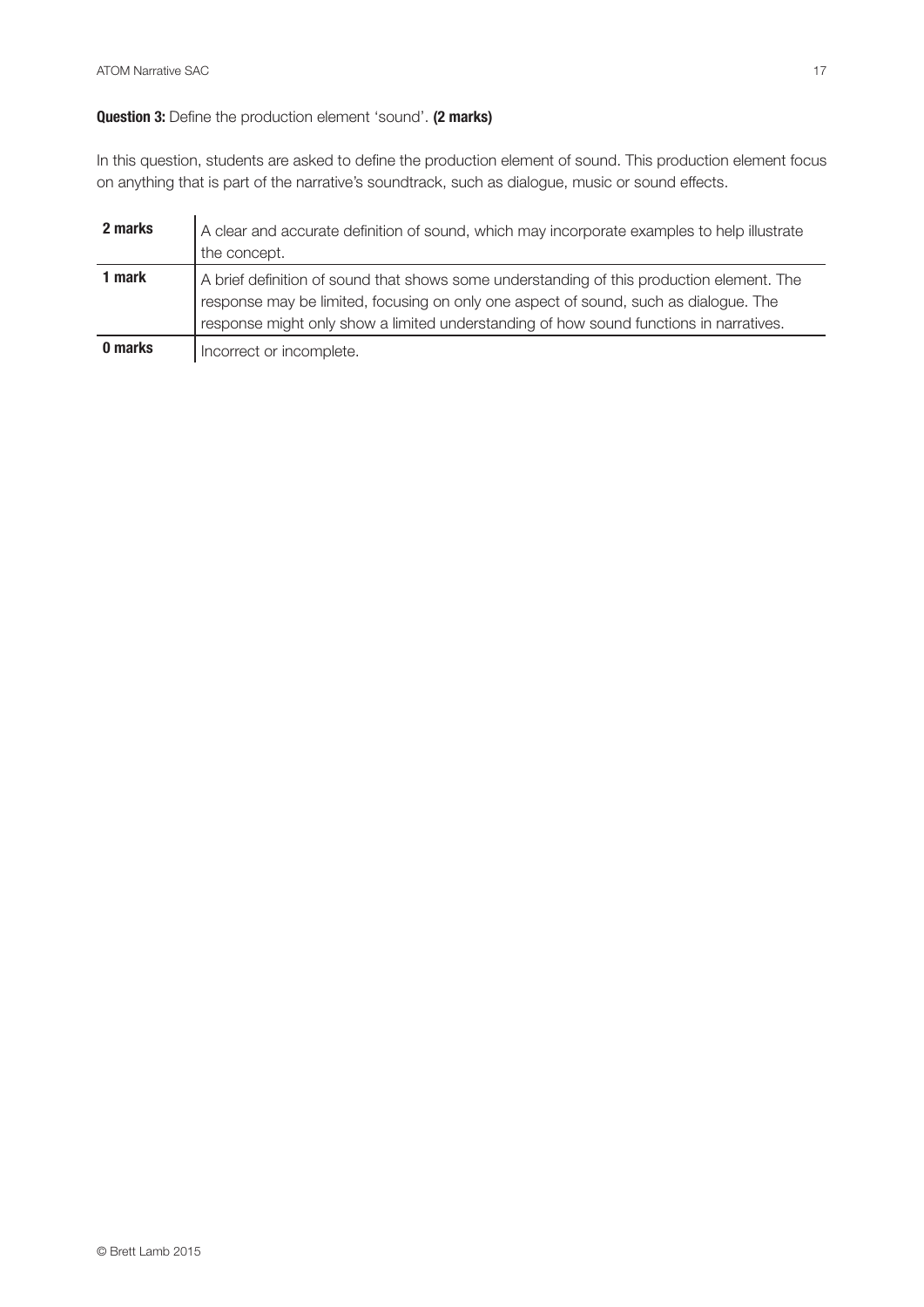**Question 4:** In the other narrative that you studied, not the one you wrote about for Question 2, explain how sound was used to convey information to the audience. **(3 marks)**

This question requires students to describe an example of sound from the other narrative that they studied. A successful response will give a relevant and descriptive response that demonstrates a relevant understanding of media terminology. In this type of question, students who use a general example usually perform less successfully than those who give a specific and detailed response. Less successful responses may retell the story or include irrelevant detail.

Terminology to describe sound: on-screen sound, off-screen sound, transitional sound, pre-lap, post-lap, audio match cut, inner voice, remembered sound, distorted sound, spoken writing, personal narration, impersonal narration, diegetic, non-diegetic, music, score, song, contrapuntal, ambience, sound effect, foley, loud, soft, strong, melodic, eerie, rhythmic, percussive, shrill, piercing, harsh, heavy, deep, reverb, echo, flanger, phaser.

Students who misread the question and do not write about the other narrative that they studied can only receive a maximum of one mark for this question.

| 3 marks | A perceptive and detailed description of how sound was used in one of the narratives that<br>the student studied. Highly effective use of terminology relevant to the discussion of sound.        |
|---------|---------------------------------------------------------------------------------------------------------------------------------------------------------------------------------------------------|
| 2 marks | A clear description of how sound was used in one of the narratives that the student studied.<br>Accurate use of terminology relevant to the discussion of sound.                                  |
| 1 mark  | General discussion of sound that shows some understanding of how it is used to convey<br>information to the audience in one of the films that the student studied. Limited use of<br>terminology. |
| 0 marks | Incorrect or incomplete. The student may have written about another production or story<br>element.                                                                                               |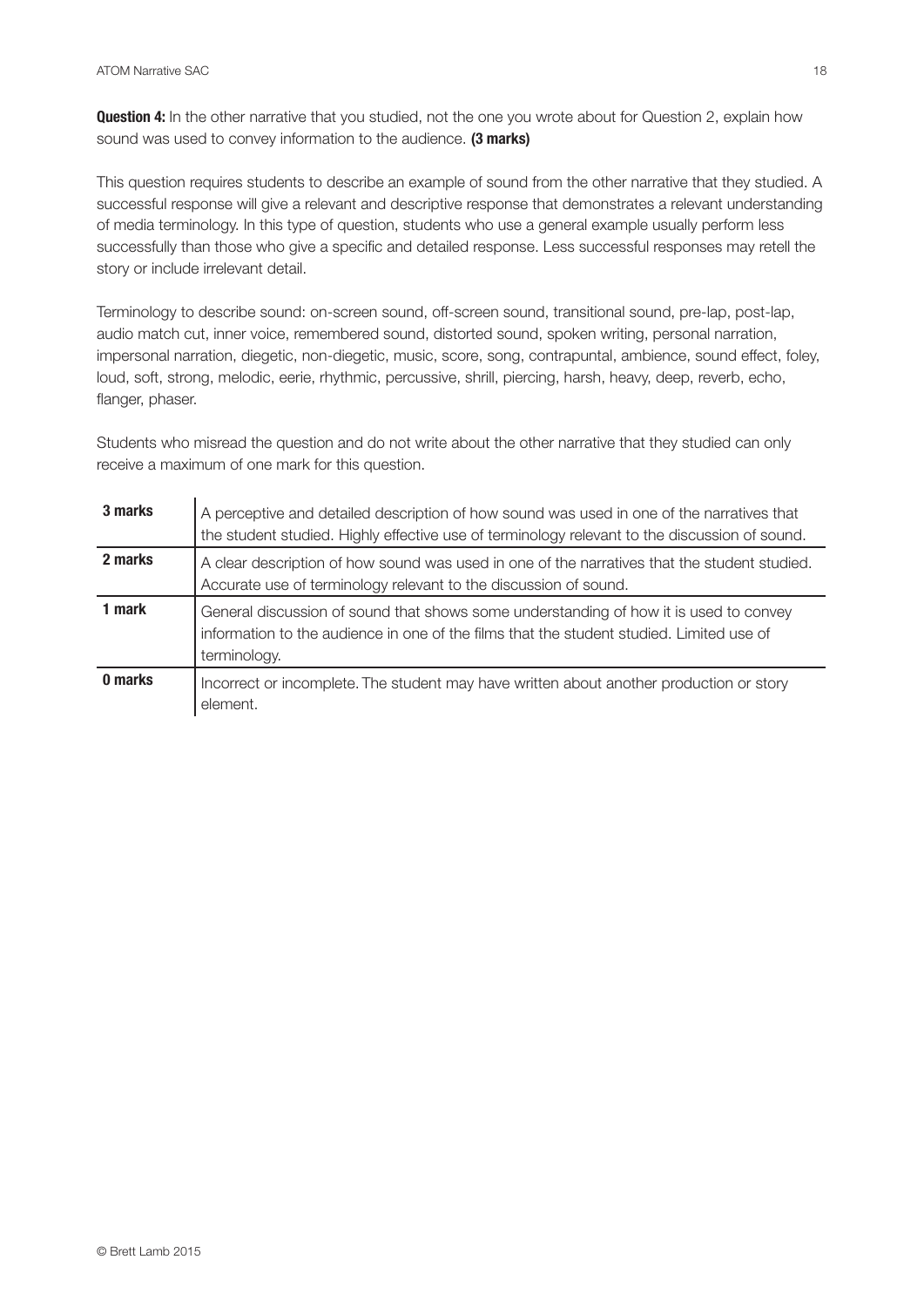**Question 5:** In a scene from **one** of the narratives that you studied, explain how two of the following production elements helped to engage the audience: camera techniques, acting, editing and lighting. **(5 marks)**

This question requires students to describe how two production combine to engage the audience in one of the narratives that they have studied.

Successful students will identify a scene in which two of these production elements make a similar contribution to audience engagement. In the response, equal discussion should be given to each production element. Students who only write about one production element will receive no more than two marks for their response.

Here is a list of terms and phrases that students might use when discussing these production elements.

**Camera:** extreme long shot, long shot, full shot, medium shot, medium close-up, close-up, extreme close-up, overshot, high-angle, eye-level, low-angle, undershot, crane, dolly, dolly in, dolly out, handheld, pan, pedestal, point-of-view shot, snorricam, static, steadicam, tilt, tracking, vertigo effect, whip pan, zoom, deep focus, depth of field, pull focus, shallow depth of field, aspect ratio, canting, eyeline match, head room, look room, mise en scène, move room, nose room, over-the-shoulder shot, rule of thirds, two shot.

**Acting:** Movement, facial expressions, body language, tone of voice.

**Editing:** cut, fade, dissolve, wipe, cross cut, shot reverse shot, ellipsis, flashback, flash forward, montage, fast motion, slow motion, time-lapse, jump cut, reversed, freeze frame, flash frame, split screen, parallel editing, speed ramping, superimposition, wipe by cut, audio match cut, visual match cut, L cut, J cut.

Lighting: key light, fill light, high key lighting, frontal lighting, back light, side lighting, underlighting, rim light, hair light, hard, soft, diffuse, chiaroscuro, three point lighting, natural, naturalistic, expressive, stylised, fluorescent, incandescent, warm, cool, contrast, shadow.

| 5 marks | An insightful analysis of how two production elements engage the audience in one of the<br>narratives that the student studied. A comprehensive discussion of the impact that these<br>production elements have on the audience. Highly effective use of terminology.                                                                                                                  |
|---------|----------------------------------------------------------------------------------------------------------------------------------------------------------------------------------------------------------------------------------------------------------------------------------------------------------------------------------------------------------------------------------------|
| 4 marks | An informed analysis of how two production elements engage the audience in one of the<br>narratives that the student studied. A detailed discussion of the impact that these production<br>elements have on the audience. Effective use of terminology.                                                                                                                                |
| 3 marks | A relevant analysis of how two production elements engage the audience in one of the<br>narratives that the student studied. An appropriate discussion of the impact that these<br>production elements have on the audience. Accurate use of terminology.                                                                                                                              |
| 2 marks | A general discussion of how production elements engage the audience in one of the<br>narratives studied. Some reference to the impact that these production elements have on<br>the audience. Limited use of terminology. May discuss only one production element in detail.                                                                                                           |
| 1 mark  | A limited or brief discussion of how production elements engage the audience in one of the<br>narratives studied. Very limited discussion of the impact that these production elements<br>have on the audience. Very limited use of terminology. The student may focus briefly on one<br>production element listed in the question and/or discuss irrelevant aspects of the narrative. |
| 0 marks | Incorrect or incomplete.                                                                                                                                                                                                                                                                                                                                                               |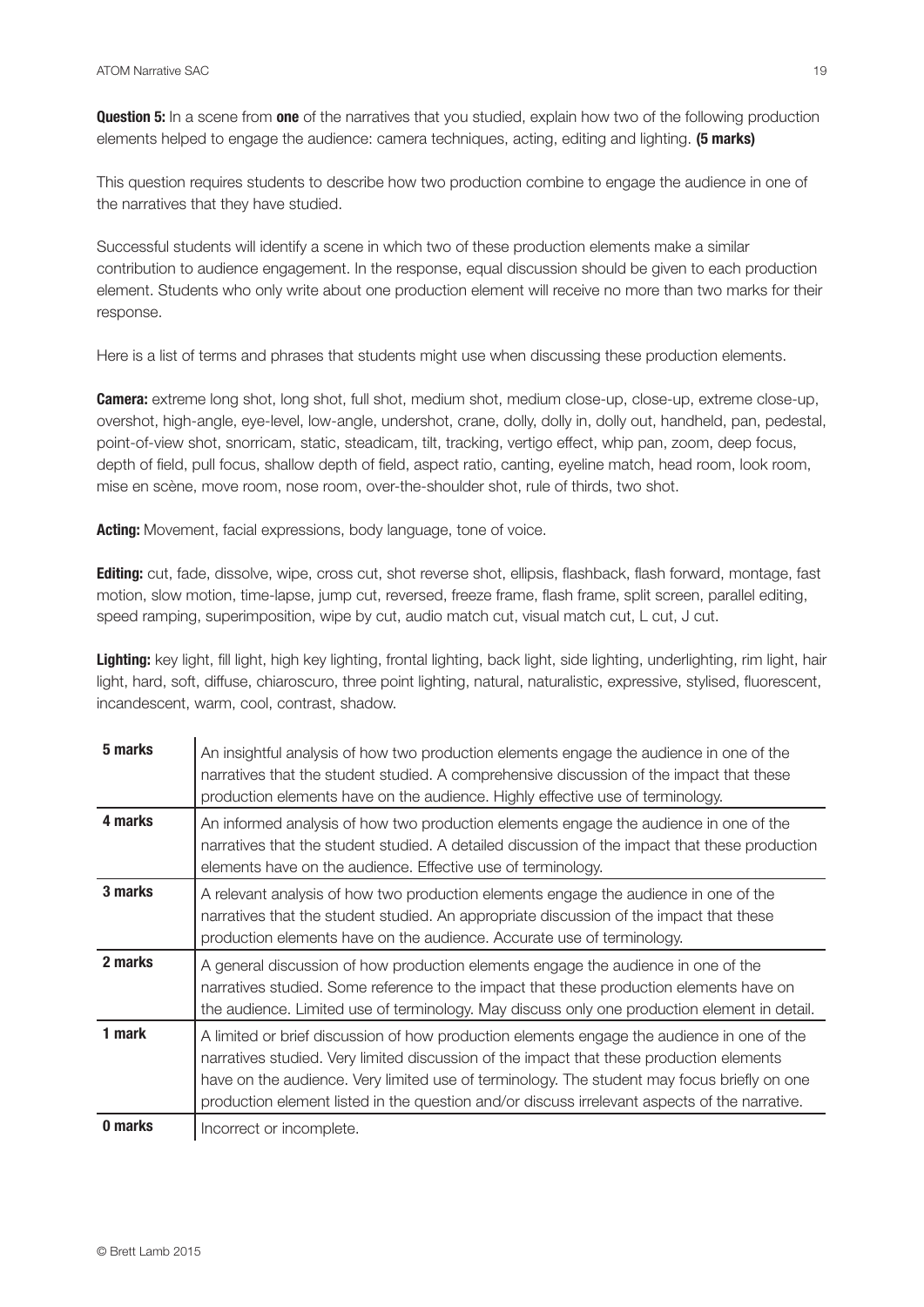**Question 6:** The events in a narrative are often organised in a chain of cause and effect. After the opening, these events push relentlessly towards a resolution. Explain the role that cause and effect played in **one** of the narratives that you studied. **(4 marks)**

This question requires students to describe the role that cause and effect played in one of the narratives that they studied.

Successful students will show an appreciation of how the narrative is organised and how events are linked. Narratives occur in time and space. They are a chain of events linked by cause and effect. Character and character motivation usually perform an important role in driving the narrative forward. In traditional Hollywood narratives, this chain of cause and effect pushes relentlessly towards a resolution.

The most effective responses will demonstrate an understanding of how events in the narrative are linked, while weaker responses will simply resort to telling the story. Successful students will use a range of terms to describe how events are linked, such as: cause and effect, causal chain, character motivation, opening, development, resolution.

| 4 marks | A perceptive and detailed explanation of the function that cause and effect plays in one<br>narrative. Insightful and effective use of terminology.                         |
|---------|-----------------------------------------------------------------------------------------------------------------------------------------------------------------------------|
| 3 marks | An informed explanation of the function that cause and effect plays in one narrative. Clear<br>and effective use of terminology.                                            |
| 2 marks | A relevant explanation of the function that cause and effect plays in one narrative. May resort<br>to simply retelling the story. Accurate use of terminology.              |
| 1 mark  | A general and/or limited explanation of the function that cause and effect plays in one<br>narrative. May resort to simply retelling the story. Limited use of terminology. |
| 0 marks | Incorrect or incomplete.                                                                                                                                                    |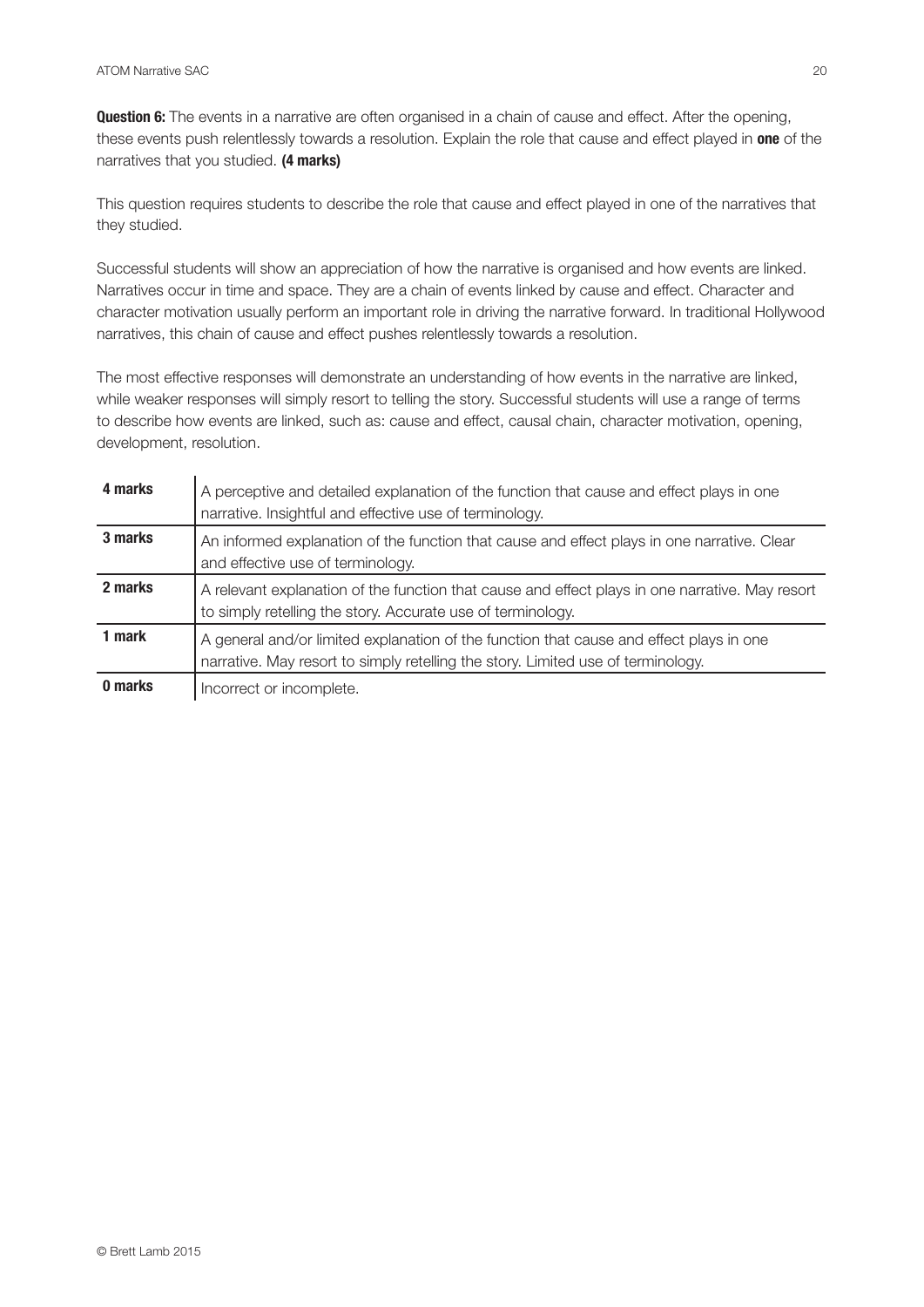**Question 7:** With reference to production elements, compare how one character from each narrative you studied was established. **(8 marks)**

This question requires students to compare the establishment of a character from each of the narratives that they studied. Higher scoring responses will engage in an active comparison between two characters. Lower scoring responses will simply describe the establishment of a character from each narrative with little or no comparison.

Successful students will make reference to appropriate production elements, including camera techniques, acting, mise en scène, editing, lighting and sound. They will expressively describe how these techniques have been used to establish characters, drawing appropriate comparisons between the two narratives.

| 7-8 marks | A comprehensive comparison of how production elements have been used to establish a<br>character in two narratives. The selected examples lend themselves to a comprehensive<br>discussion and insightful comparison. Highly effective use of terminology.            |
|-----------|-----------------------------------------------------------------------------------------------------------------------------------------------------------------------------------------------------------------------------------------------------------------------|
| 5-6 marks | A thorough comparison of how production elements have been used to establish a<br>character in two narratives. The selected examples lend themselves to a detailed discussion<br>and insightful comparison. Clear and effective use of terminology.                   |
| 3-4 marks | Some understanding of how production elements have been used to establish characters<br>but a limited comparison of the two narratives. Relevant examples that demonstrate some<br>understanding of character establishment. Accurate use of terminology.             |
| 1-2 marks | Limited comparison of how production elements have been used to establish characters<br>in the two narratives. Examples may not lend themselves to a discussion of character or<br>provide the opportunity to compare narratives. Limited application of terminology. |
| 0.222     |                                                                                                                                                                                                                                                                       |

Responses that have limited or no comparison cannot score higher than four marks.

**0 marks** | Incorrect or incomplete.

## **Learning tasks**

1. Read all three of the responses to this question on the following pages and allocate them a score using the above descriptors.

2. For every response, highlight examples of appropriate media terminology.

3. Make a list of five positive and negative aspects of each response.

4. Keeping in mind the sample responses, answer this question using the texts you have studied for Narrative. Compare responses with your classmates. Who has written the most comprehensive and insightful response and why?

5. Make a list of five ways that you can improve your writing on Narrative.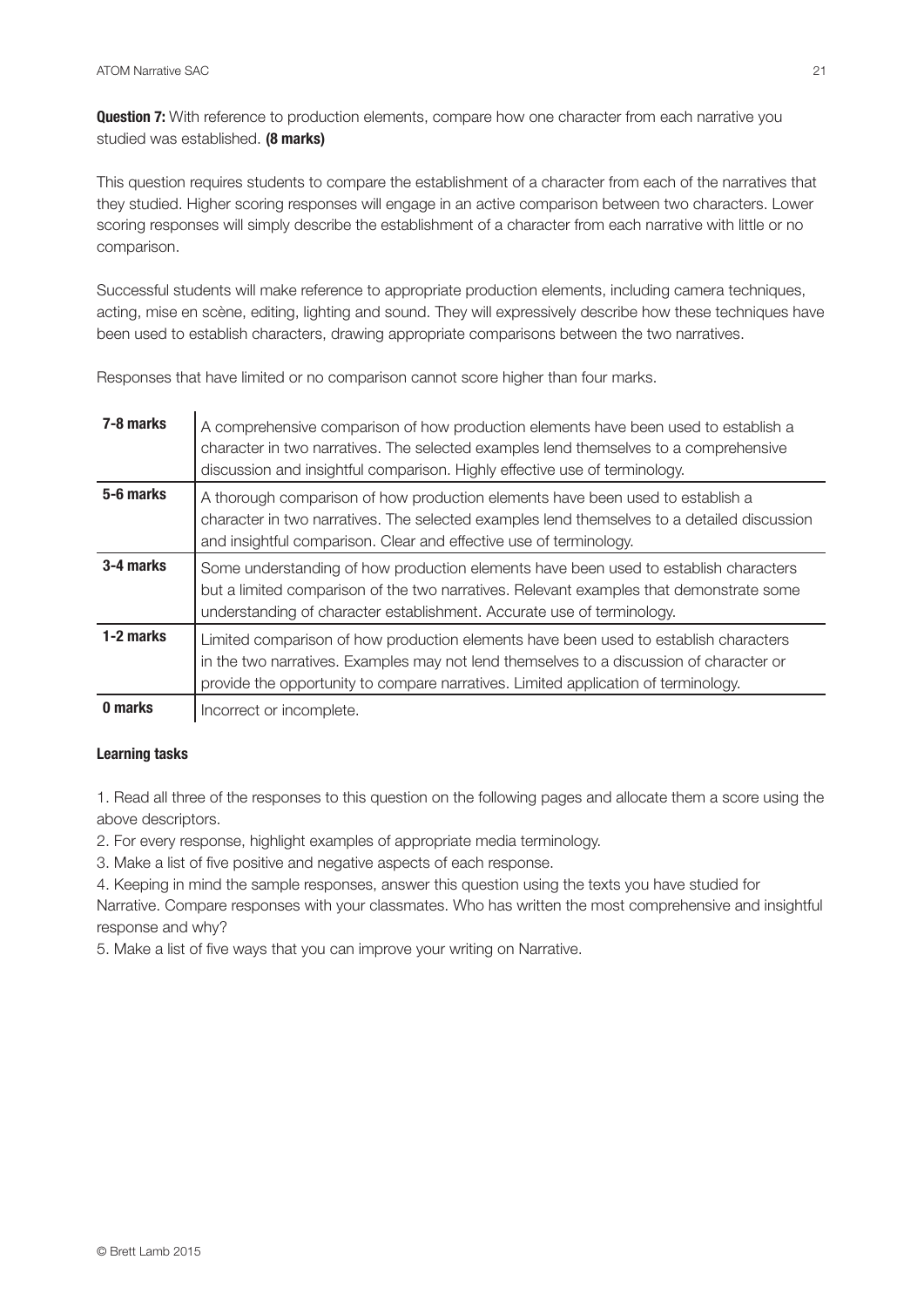**Sample Response #1:** With reference to production elements, compare how one character from each narrative you studied was established.

Unbreakable and The Dark Knight take very different approaches to character establishment. Although both films establish key characters using a combination of acting, sound and mise en scène, they each take a different approach. In The Dark Knight, The Joker is established as a larger-than-life comic book villain whereas Unbreakable establishes its protagonist, David Dunn, in a \_\_\_\_\_\_\_\_\_\_\_\_\_\_\_\_\_\_\_\_\_\_\_\_\_\_\_\_\_\_\_\_\_\_\_\_\_\_\_\_\_\_\_\_\_\_\_\_\_\_\_\_\_\_\_\_\_\_\_\_\_\_\_\_\_\_\_\_\_\_\_\_\_\_\_\_\_\_\_\_\_\_\_\_\_\_\_\_\_\_\_\_\_\_ much more realistic manner.

\_\_\_\_\_\_\_\_\_\_\_\_\_\_\_\_\_\_\_\_\_\_\_\_\_\_\_\_\_\_\_\_\_\_\_\_\_\_\_\_\_\_\_\_\_\_\_\_\_\_\_\_\_\_\_\_\_\_\_\_\_\_\_\_\_\_\_\_\_\_\_\_\_\_\_\_\_\_\_\_\_\_\_\_\_\_\_\_\_\_\_\_\_\_ Although sound is an integral part of the character establishment in both films, it is used very differently. When The Joker (Heath Ledger) first appears on screen, Hans Zimmer's leitmotif helps to establish him as a sinister and evil character. This piece of music is a single note played on the violin which increases in intensity and pans rapidly from left to right, gradually joined by well as a t other discordant and distorted electronic instruments. This music establishes that the character is incredibly sinister. In Unbreakable, on the other hand, the protagonist is introduced almost without  $\blacksquare$ any music at all, Shyamalan uses dialogue to establish David Dunn as an ordinary man. After the warrow of the t opening credits, Shyamalan fades into a shot of David Dunn (Bruce Willis) sitting on a train. The following conversation reveals a great deal about the character as he flirts with Kelly, admitting that he's' afraid of water' and how his marriage is in trouble as he unsuccessfully flirts with Kelly.' I think you misunderstood what I was saying, he stammers when Kelly reveals that she's married.  $\blacksquare$ These approaches to character development differ substantially, one narrative establishing a character  $\overline{\phantom{\phi}}$ using a dramatic leitmotif, the other revealing information about a character through exposition. In The Dark Knight, mise en scène also contributes to the establishment of The Joker as an  $\blacksquare$ outlandish superhero villain. The Joker removes his mask to reveal a face plastered with grotesque make up, scars, and poorly applied white make up. The scars, leering expression and poorly applied  $\blacksquare$ red make up makes it appear as if his face is bisected by some kind of wound. The key light in this scene comes from a large window over The Joker's right shoulder. While one side of his face is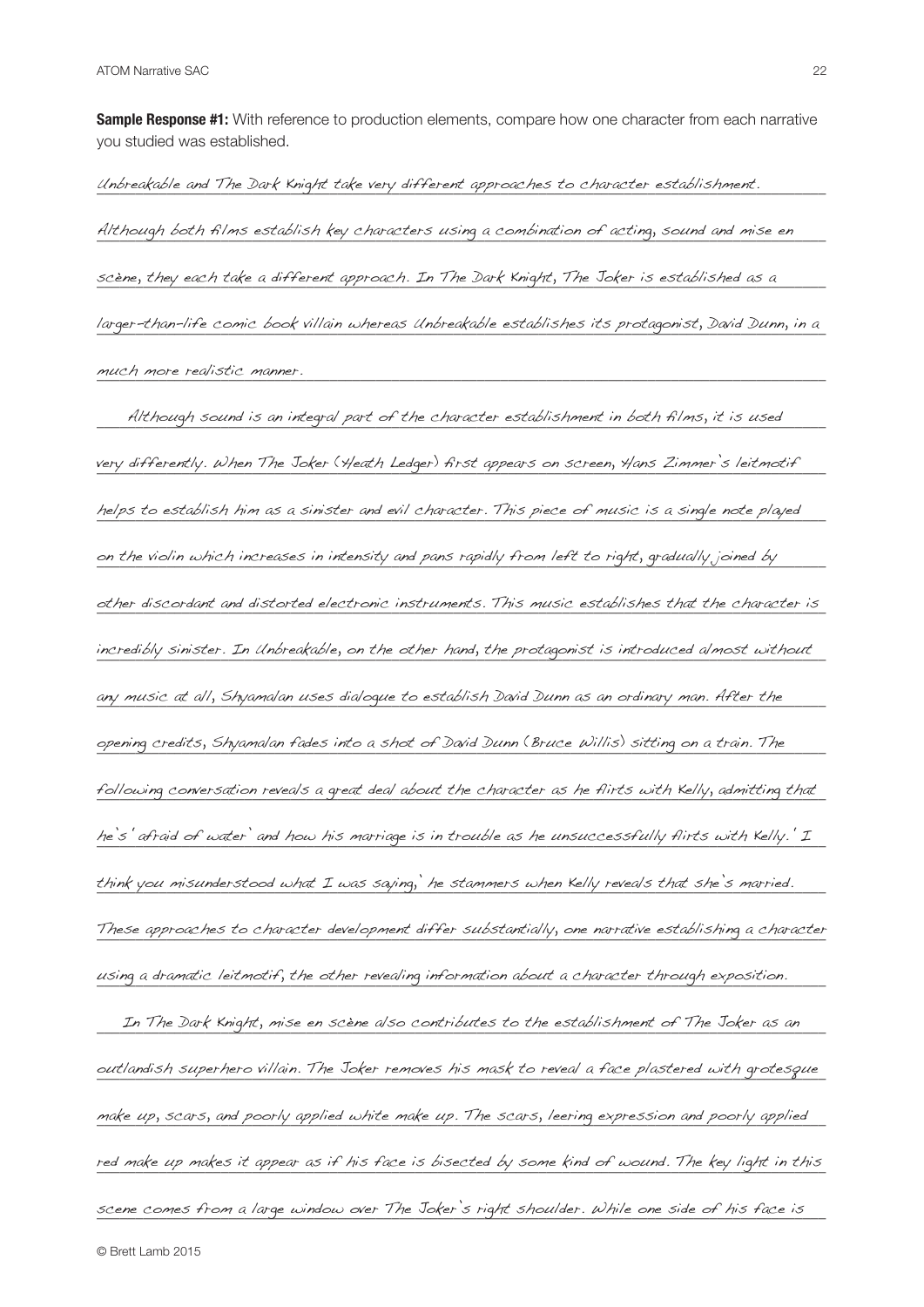$\it clearly$  illuminated, the rest is in shadow, the pallid light making the scars on his face seem more  $\,$ grotesque. Mise en scène is used in this shot to characterise The Joker as exceptionally sinister. In Unbreakable, Shyamalan uses mise en scène much more subtlety to convey that David Dunn is convert de la par dissatisfied with his life. In the opening shot of David, with his head resting against a train window, Shyamalan uses a pale and slightly desaturated colour palette to contribute to the sense that  $\blacksquare$ David is unhappy. The view through the window is dominated by pale blue colours and an overcast sky. The interior of the train is similarly lifeless and cool, the pale blue and green colours of the  $\blacksquare$ train contributing to the character's sense of sadness. As David leans back from the window, the naturalistic light that illuminates one side of his face is also very cold, also contributing to his \_\_\_\_\_\_\_\_\_\_\_\_\_\_\_\_\_\_\_\_\_\_\_\_\_\_\_\_\_\_\_\_\_\_\_\_\_\_\_\_\_\_\_\_\_\_\_\_\_\_\_\_\_\_\_\_\_\_\_\_\_\_\_\_\_\_\_\_\_\_\_\_\_\_\_\_\_\_\_\_\_\_\_\_\_\_\_\_\_\_\_\_\_\_ sense of depression.

\_\_\_\_\_\_\_\_\_\_\_\_\_\_\_\_\_\_\_\_\_\_\_\_\_\_\_\_\_\_\_\_\_\_\_\_\_\_\_\_\_\_\_\_\_\_\_\_\_\_\_\_\_\_\_\_\_\_\_\_\_\_\_\_\_\_\_\_\_\_\_\_\_\_\_\_\_\_\_\_\_\_\_\_\_\_\_\_\_\_\_\_\_\_ In both cases, acting also plays an important contribution to character establishment. In The Dark Knight, Heath Ledger shambles towards the injured bank manager,  $c$ ocking his head to one  $\overline{\phantom{a}}$ side unnervingly.' I believe whatever doesn't kill you, simply makes you … stranger,' he says with a sinister lilting quality of his voice which establishes his psychosis. As he delivers the last line,  $\blacksquare$ he gives his head an eccentric shake and grins manically. In Unbreakable, Bruce Willis uses a much more understated approach to the establishment of David Dunn. In the opening shot of David, Bruce  $\omega$ illis leans his head listlessly against the train window, his face almost devoid of emotion and lips turned down slightly. He looks down, scratches his head and attempts a smile when he sees a  $q$ irl sitting upside down in her seat. Establishing this character through subtle facial expressions  $\blacksquare$ and body language is a much more understated approach compared to Ledger's over-the-top **comparations** performance. In both narratives, although the directors are using the same production elements,  $\blacksquare$ \_\_\_\_\_\_\_\_\_\_\_\_\_\_\_\_\_\_\_\_\_\_\_\_\_\_\_\_\_\_\_\_\_\_\_\_\_\_\_\_\_\_\_\_\_\_\_\_\_\_\_\_\_\_\_\_\_\_\_\_\_\_\_\_\_\_\_\_\_\_\_\_\_\_\_\_\_\_\_\_\_\_\_\_\_\_\_\_\_\_\_\_\_\_ they establish their characters in very different ways.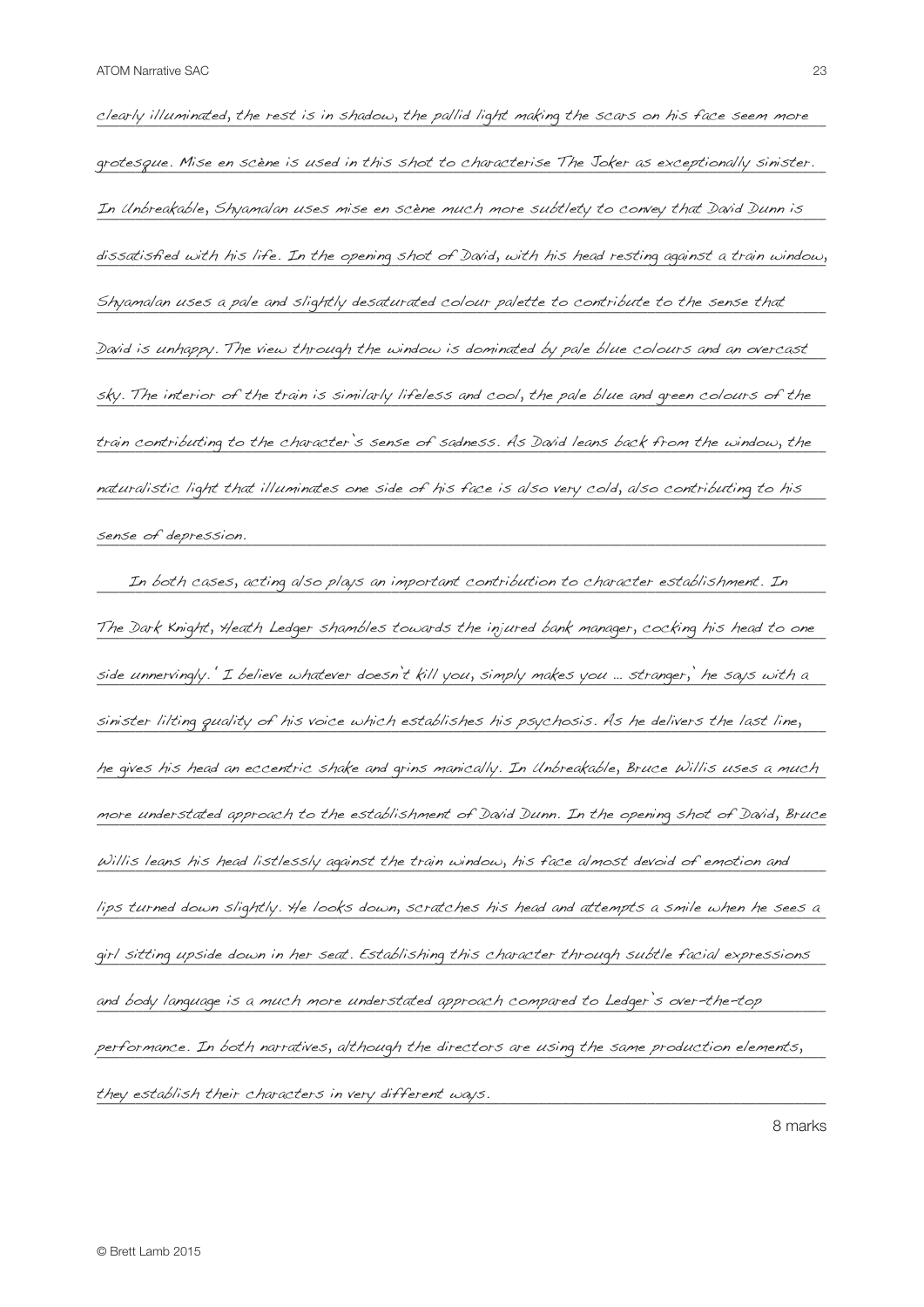**Sample Response #2:** With reference to production elements, compare how one character from each narrative you studied was established.

In Pyscho, Norman is made out to be a really creepy kind of guy. In the whole scene when he is introduced, there is a sense that he is giving off a creepy vibe through acting. He is always acting weird and says that a 'boy's best friend is his mother'. Right throughout this scene he is swallowing and sitting nervously in his chair which gives the impression that he is a creepy person and possibly a murderer! This is a really great aspect of the film and is why it is a masterpiece of filmmaking. Another way that the director makes him out to be an evil character is the way that  $\;$ lighting is used. In this scene, there is a lot of dark lighting, especially down the side of his face  $\,$ which helps to make out that there might be some kind of split personality/mental problems with this character. There is also mise en scène in this scene. Around this character there are lots and lots of birds that make him look scary. When Marion stands up, there is a bird with its beak  $\;$ pointed at her neck which suggests she might be next plus he is wearing lots of dark clothes in  $\blacksquare$ this scene. All of these things are used to make out that the character is scary. In Scream, the  $\,$ director tells us about the main character using many different things, such as acting. It is mainly acting that is used when she sees her dead mother on the television, there is much shock on her  $\blacksquare$ face and you can see that by the way the camera gets closer to the expression on her face. In the scene she also picks up a photo of her mother which makes you think that she really loved her plus the news on the television also tells you about the character and the fact that there might  $\;$ be a murderer on the loose in the town. It is mainly through these things that the director tells  $\hphantom{a}$ the audience about the characters in the film. There is a contrast between the two films in the  $\blacksquare$ way that the characters are made out to be but Scream is better because Psycho is unrealistic \_\_\_\_\_\_\_\_\_\_\_\_\_\_\_\_\_\_\_\_\_\_\_\_\_\_\_\_\_\_\_\_\_\_\_\_\_\_\_\_\_\_\_\_\_\_\_\_\_\_\_\_\_\_\_\_\_\_\_\_\_\_\_\_\_\_\_\_\_\_\_\_\_\_\_\_\_\_\_\_\_\_\_\_\_\_\_\_\_\_\_\_\_\_ because things like that didn't happen to people back then.

\_\_\_\_\_\_\_\_\_\_\_\_\_\_\_\_\_\_\_\_\_\_\_\_\_\_\_\_\_\_\_\_\_\_\_\_\_\_\_\_\_\_\_\_\_\_\_\_\_\_\_\_\_\_\_\_\_\_\_\_\_\_\_\_\_\_\_\_\_\_\_\_\_\_\_\_\_\_\_\_\_\_\_\_\_\_\_\_\_\_\_\_\_\_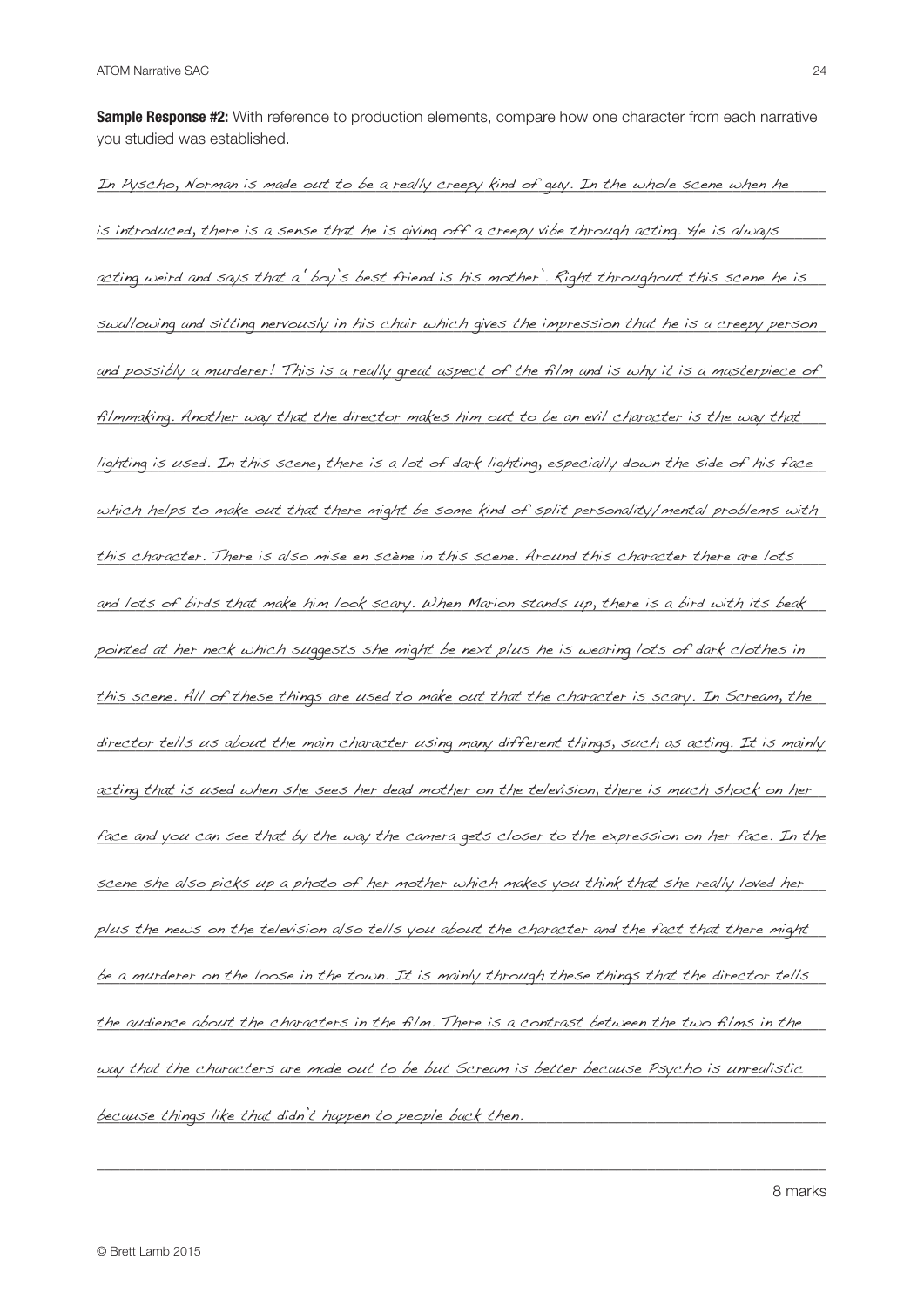**Sample Response #3:** With reference to production elements, compare how one character from each narrative you studied was established.

In Skyfall, the director uses a combination of acting and dialoque to establish the film's antagonist Raoul Silva. The character is introduced with a wide shot and he slowly walks towards camera, encouraging the audience to focus on his dialogue and acting. As he approaches Bond, his voice is soft and melodious which doesn't fit with his story about the  $\,$ rats. When he talks of the rats eating each other, he makes a nibbling sound which helps make the character seem macabre and menacing. After reading the results of his evaluation,  $\,$ he sits down in front of Bond.' Mommy was very bad!' he says, pursing his lips and nodding. His eyes flick down to Bond's chest. The director cut to a shot of him undoing one of  $\,$ Bond's buttons. Cutting back, Silva smiles. After examining the bullet wound, he traces his fingers lightly across Bond's chest. He releases Bond and Mendes continues to develop the  $\blacksquare$ narrative's antagonist.' England, he says, scoffing.' The Empire! MI6!' He rolls his eyes and  $shr u$ qs. 'You're living in a ruin as well,' he says, shaking his head and pursing his lips. 'You \_\_\_\_\_\_\_\_\_\_\_\_\_\_\_\_\_\_\_\_\_\_\_\_\_\_\_\_\_\_\_\_\_\_\_\_\_\_\_\_\_\_\_\_\_\_\_\_\_\_\_\_\_\_\_\_\_\_\_\_\_\_\_\_\_\_\_\_\_\_\_\_\_\_\_\_\_\_\_\_\_\_\_\_\_\_\_\_\_\_\_\_\_\_ just don't know it yet.' Javier Bardem's eccentric performance continues as he makes a 'beep' noise and mocks Bond's 'little gadgets'. Throughout this scene, this combination of dialoque and acting helps to establish Raoul Silva as the psychotic antagonist of the film.  $\omega$ hen he is apprehended and returned to London, lighting also contributes to his character establishment. Caged in a glass cell, he is lit from above by harsh fluorescent lights which cast subtle shadows across his face. In his commentary for the film, Mendes comments on this otherworldly top lighting' that gives the scene and this character an 'eerie atmosphere'. In this scene, sound editing also helps to create a sense of evil. A slight reverb is added to  $\blacksquare$ \_\_\_\_\_\_\_\_\_\_\_\_\_\_\_\_\_\_\_\_\_\_\_\_\_\_\_\_\_\_\_\_\_\_\_\_\_\_\_\_\_\_\_\_\_\_\_\_\_\_\_\_\_\_\_\_\_\_\_\_\_\_\_\_\_\_\_\_\_\_\_\_\_\_\_\_\_\_\_\_\_\_\_\_\_\_\_\_\_\_\_\_\_\_ his dialogue which makes him seem particularly malevolent.

 $\_$  Similarly, the director of The Bourne Supremacy uses acting and dialogue differently to  $\_$ establish the villain, Ward Abbott. In the scene when Abbot is introduced, it is his acting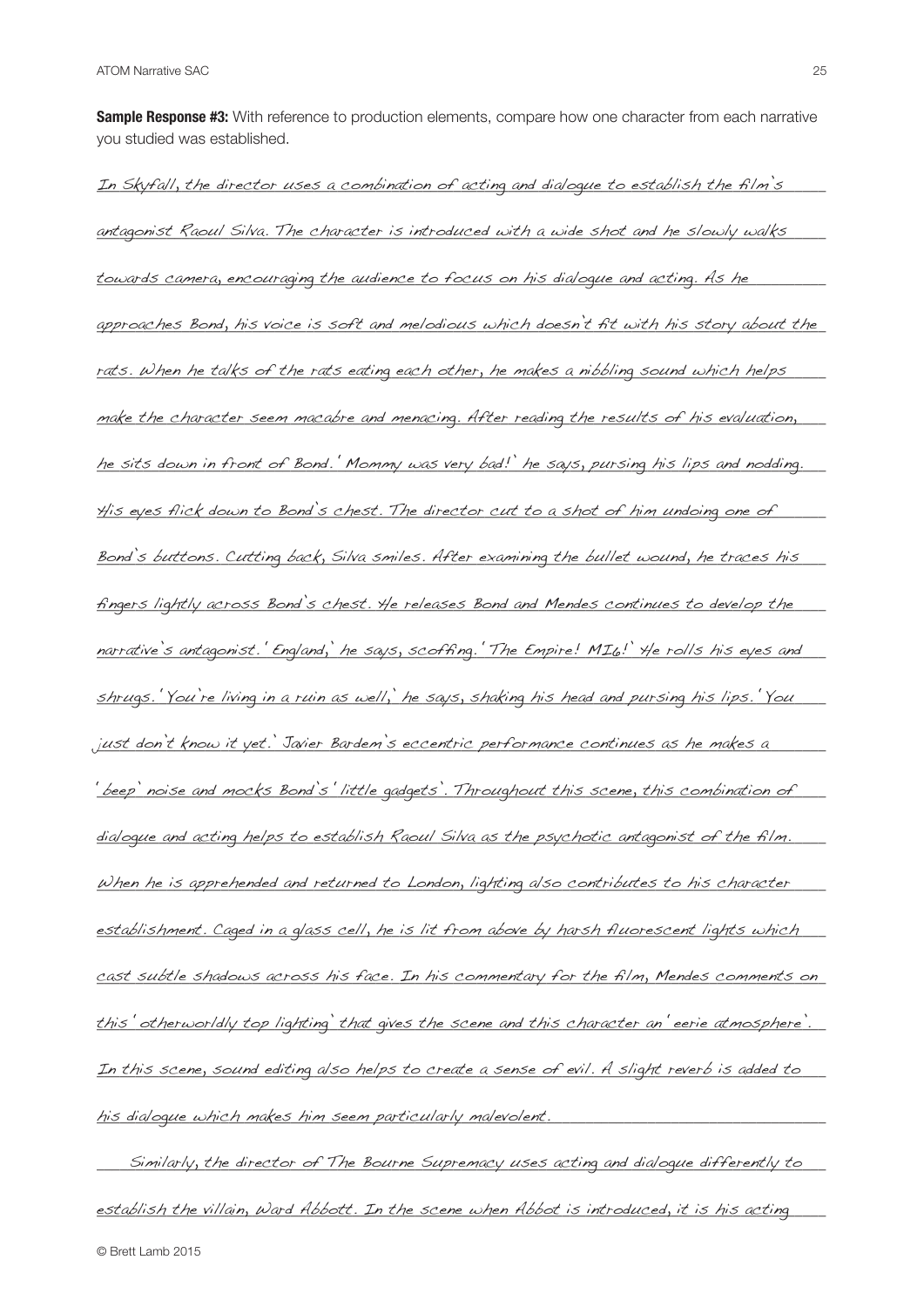that helps tell the audience that he is the bad guy.' Never heard of it,' he says strongly when Landy asks him about Operation Treadstone. His words are forceful and abrupt.' With all due respect, Pam,' he says in a strong voice,' I think you might have wandered past your pay grade.' When she pushes the warrant across the table, he takes out his glasses, wiping them before he reluctantly reads it. In this scene, it is mainly the dialogue and the acting that helps to which the state tell the audience that Abbott is the antagonist in the film. Later in the film, lighting further  $\blacksquare$ establishes Abbott as the antagonist of the film after he kills the junior CIA operative. After the murder, he stands in a doorway almost completely backlit by the fluorescent light spilling from the stairwell behind him. There is also a low, non-diegetic droning sound as he stands there. This use of backlighting and music helps to establish the character as particularly evil. \_\_\_\_\_\_\_\_\_\_\_\_\_\_\_\_\_\_\_\_\_\_\_\_\_\_\_\_\_\_\_\_\_\_\_\_\_\_\_\_\_\_\_\_\_\_\_\_\_\_\_\_\_\_\_\_\_\_\_\_\_\_\_\_\_\_\_\_\_\_\_\_\_\_\_\_\_\_\_\_\_\_\_\_\_\_\_\_\_\_\_\_\_\_ In both The Bourne Supremacy and Skyfall, acting, dialogue and lighting all make a contribution to character development. In Skyfall, the eccentric performance of the actor  $\rule{1em}{0.15mm}$  $\omega$ ho portrays Raoul Silva establishes him in a way that is consistent with traditional Bond  $\blacksquare$ villains. In The Bourne Supremacy, the actor who plays Abbott gives a much more realistic  $performation.$ performance.

\_\_\_\_\_\_\_\_\_\_\_\_\_\_\_\_\_\_\_\_\_\_\_\_\_\_\_\_\_\_\_\_\_\_\_\_\_\_\_\_\_\_\_\_\_\_\_\_\_\_\_\_\_\_\_\_\_\_\_\_\_\_\_\_\_\_\_\_\_\_\_\_\_\_\_\_\_\_\_\_\_\_\_\_\_\_\_\_\_\_\_\_\_\_

\_\_\_\_\_\_\_\_\_\_\_\_\_\_\_\_\_\_\_\_\_\_\_\_\_\_\_\_\_\_\_\_\_\_\_\_\_\_\_\_\_\_\_\_\_\_\_\_\_\_\_\_\_\_\_\_\_\_\_\_\_\_\_\_\_\_\_\_\_\_\_\_\_\_\_\_\_\_\_\_\_\_\_\_\_\_\_\_\_\_\_\_\_\_

\_\_\_\_\_\_\_\_\_\_\_\_\_\_\_\_\_\_\_\_\_\_\_\_\_\_\_\_\_\_\_\_\_\_\_\_\_\_\_\_\_\_\_\_\_\_\_\_\_\_\_\_\_\_\_\_\_\_\_\_\_\_\_\_\_\_\_\_\_\_\_\_\_\_\_\_\_\_\_\_\_\_\_\_\_\_\_\_\_\_\_\_\_\_

\_\_\_\_\_\_\_\_\_\_\_\_\_\_\_\_\_\_\_\_\_\_\_\_\_\_\_\_\_\_\_\_\_\_\_\_\_\_\_\_\_\_\_\_\_\_\_\_\_\_\_\_\_\_\_\_\_\_\_\_\_\_\_\_\_\_\_\_\_\_\_\_\_\_\_\_\_\_\_\_\_\_\_\_\_\_\_\_\_\_\_\_\_\_

\_\_\_\_\_\_\_\_\_\_\_\_\_\_\_\_\_\_\_\_\_\_\_\_\_\_\_\_\_\_\_\_\_\_\_\_\_\_\_\_\_\_\_\_\_\_\_\_\_\_\_\_\_\_\_\_\_\_\_\_\_\_\_\_\_\_\_\_\_\_\_\_\_\_\_\_\_\_\_\_\_\_\_\_\_\_\_\_\_\_\_\_\_\_

\_\_\_\_\_\_\_\_\_\_\_\_\_\_\_\_\_\_\_\_\_\_\_\_\_\_\_\_\_\_\_\_\_\_\_\_\_\_\_\_\_\_\_\_\_\_\_\_\_\_\_\_\_\_\_\_\_\_\_\_\_\_\_\_\_\_\_\_\_\_\_\_\_\_\_\_\_\_\_\_\_\_\_\_\_\_\_\_\_\_\_\_\_\_

\_\_\_\_\_\_\_\_\_\_\_\_\_\_\_\_\_\_\_\_\_\_\_\_\_\_\_\_\_\_\_\_\_\_\_\_\_\_\_\_\_\_\_\_\_\_\_\_\_\_\_\_\_\_\_\_\_\_\_\_\_\_\_\_\_\_\_\_\_\_\_\_\_\_\_\_\_\_\_\_\_\_\_\_\_\_\_\_\_\_\_\_\_\_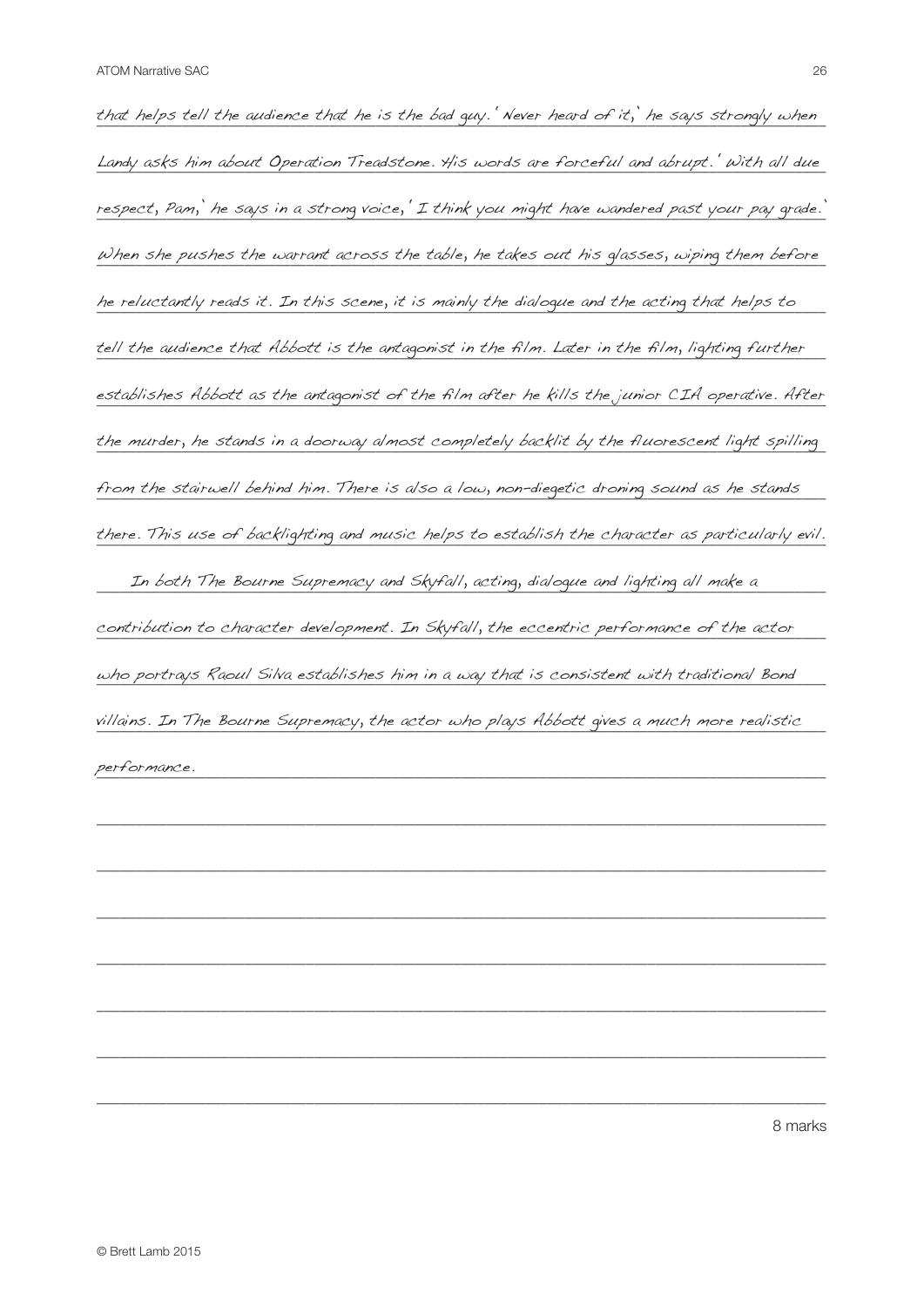**Question 8:** In **one** of the texts that you studied, explain how **one** of the storylines was resolved. **(6 marks)**

This question requires students to explain how one of the storylines in one of the narratives that they studied was resolved.

Although the question does not ask for a discussion of appropriate production and story elements, it is necessary to describe how these are used to bring about closure to a storyline. Weaker responses will simply rely on retelling the story or unnecessarily describe the opening and development of this storyline.

| 5-6 marks | Perceptive and detailed discussion of how one storyline is resolved in one of the narratives<br>studied. A comprehensive discussion of how relevant production and story elements<br>contribute to the resolution of this storyline. Highly effective use of terminology.                    |
|-----------|----------------------------------------------------------------------------------------------------------------------------------------------------------------------------------------------------------------------------------------------------------------------------------------------|
| 3-4 marks | A clear discussion of how one storyline is resolved. A relevant discussion of how production<br>and story elements contribute to the resolution of this storyline. Accurate use of terminology.                                                                                              |
| 1-2 marks | A limited discussion of how one storyline is resolved. Some reference to how production<br>and story elements contribute to the resolution of this storyline. May retell the story or<br>unnecessarily describe the opening and development of the storyline. Limited use of<br>terminology. |
| 0 marks   | Incorrect or incomplete.                                                                                                                                                                                                                                                                     |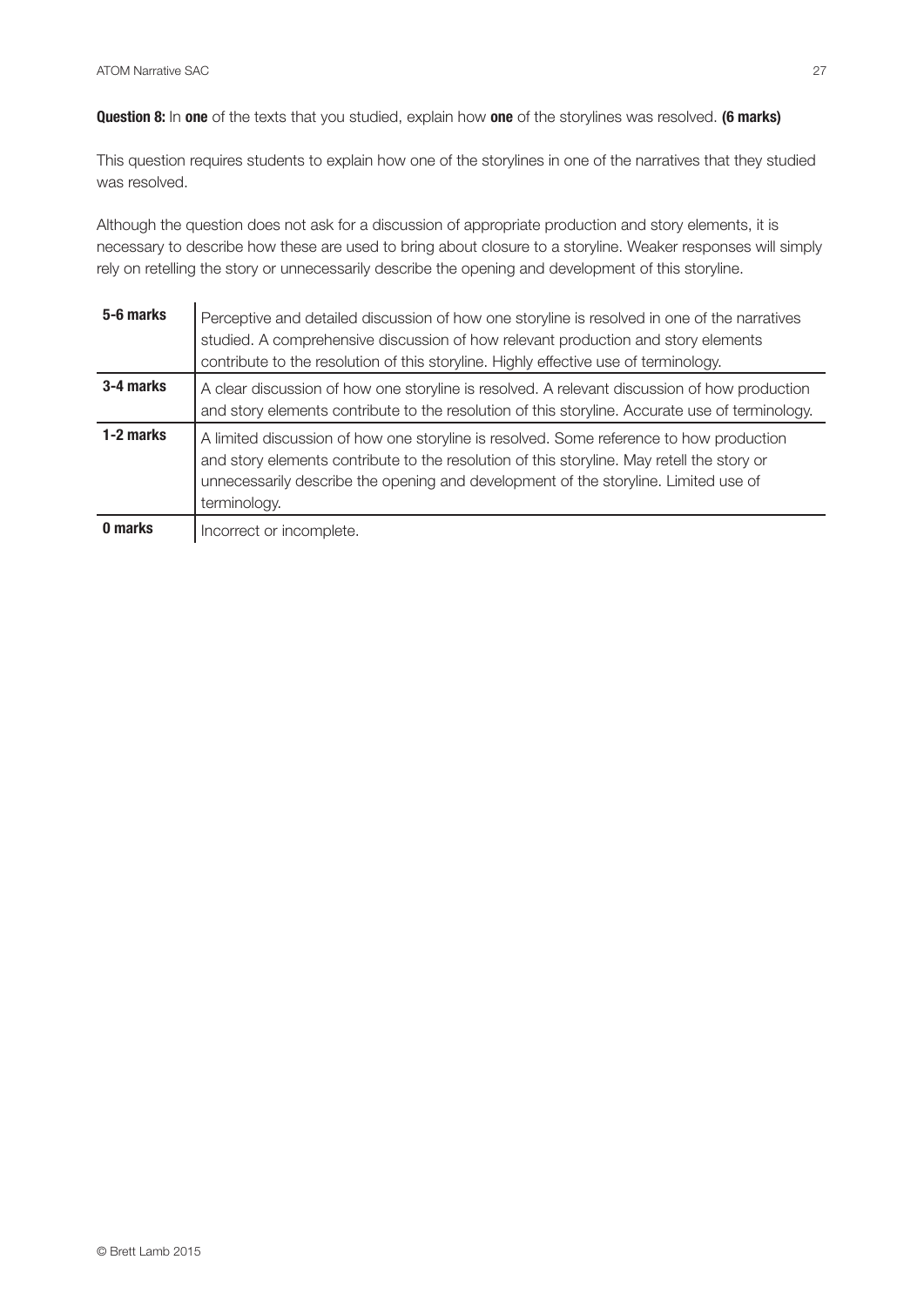## **Question 9:** Define the term 'reception'. **(3 marks)**

This question requires students to define reception. Reception refers to the conditions in which a narrative is received. It includes the physical environment, technology used to watch the narrative and knowledge the audience might have about the narrative, its production or genre.

Films are increasingly downloaded and watched on portable media players. Viewers have very different experiences watching a film on a mobile device compared to the all-encompassing experience of seeing it in a cinema. Likewise, audience engagement with a film might suffer if they view a poorly recorded bootleg copy of a film.

| 3 marks | A detailed definition of reception context that incorporates examples to help illustrate the<br>concept.                                                                                                           |
|---------|--------------------------------------------------------------------------------------------------------------------------------------------------------------------------------------------------------------------|
| 2 marks | A clear and accurate definition of reception context, which may incorporate examples to help<br>illustrate the concept.                                                                                            |
| 1 mark  | A brief definition of reception that shows some understanding of the concept. The definition<br>may be limited by its focus on one aspect of reception, such as the physical environment or<br>audience knowledge. |
| 0 marks | Incorrect or incomplete.                                                                                                                                                                                           |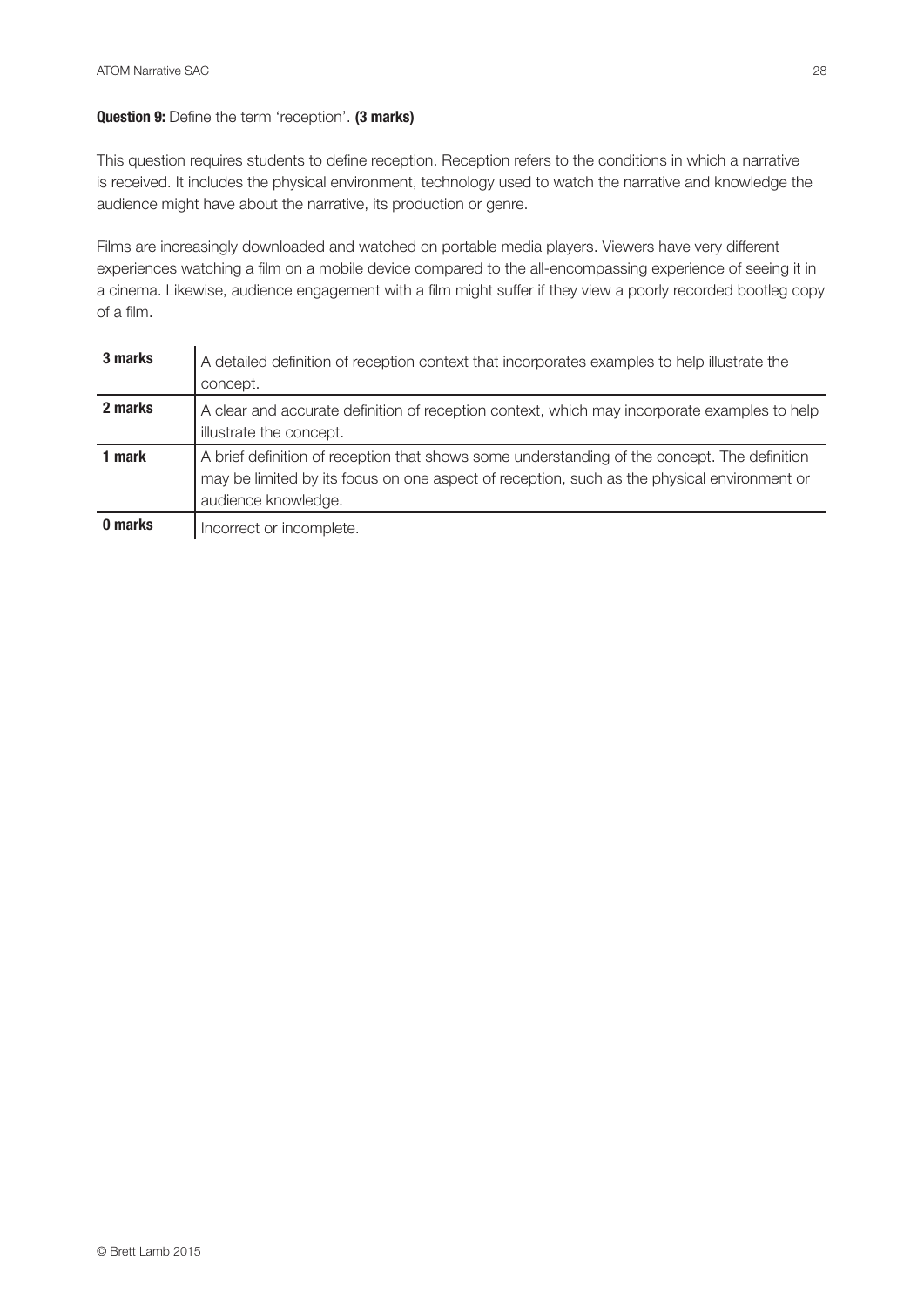**Question 10:** Making reference to one of the texts that you studied, explain how audience engagement with the text may have been influenced by its reception. **(4 marks)**

This question requires students to link their understanding of reception with one of the narratives that they have studied. A detailed response will comprehensively discuss a number of aspects related to reception, such as the physical environment, technology, and audience knowledge and expectations.

Christopher Nolan's *The Dark Knight* (2008) is another example of how reception can influence audience engagement with the narrative. The movie had six scenes filmed on an IMAX camera. According to numerous reviews, the print screened at IMAX cinemas was more dramatic and engaging than the original.

Alfred Hitchcock's *Psycho* (1960) also presents us with another interesting example of how reception can influence audience angegement. When the film was released, it was regarded as truly horrific and shocking. Modern audiences, however, respond to the film very differently because they have generally been exposed to much more graphic and shocking violence in more contemporary narratives. *Psycho*, therefore, often isn't as engaging for modern audiences compared to when it was first released.

Detailed responses might make reference to the publicity of a film or the real-life relationship of its stars when discussing how reception context might influence audience engagement.

| 4 marks | A perceptive and detailed explanation of how reception may have influenced audience<br>engagement with one of the narratives studied. Highly effective use of terminology.                                                              |
|---------|-----------------------------------------------------------------------------------------------------------------------------------------------------------------------------------------------------------------------------------------|
| 3 marks | A thorough explanation of how reception may have influenced audience engagement with<br>one of the narratives studied. Clear and effective use of terminology.                                                                          |
| 2 marks | A clear explanation of how reception may have influenced audience engagement with one of<br>the narratives studied. Accurate use of terminology.                                                                                        |
| 1 mark  | Limited explanation of how reception may have influenced audience engagement with one<br>of the narratives studied. May focus on one aspect of reception and explain it in a brief or<br>simplistic manner. Limited use of terminology. |
| 0 marks | Incorrect or incomplete.                                                                                                                                                                                                                |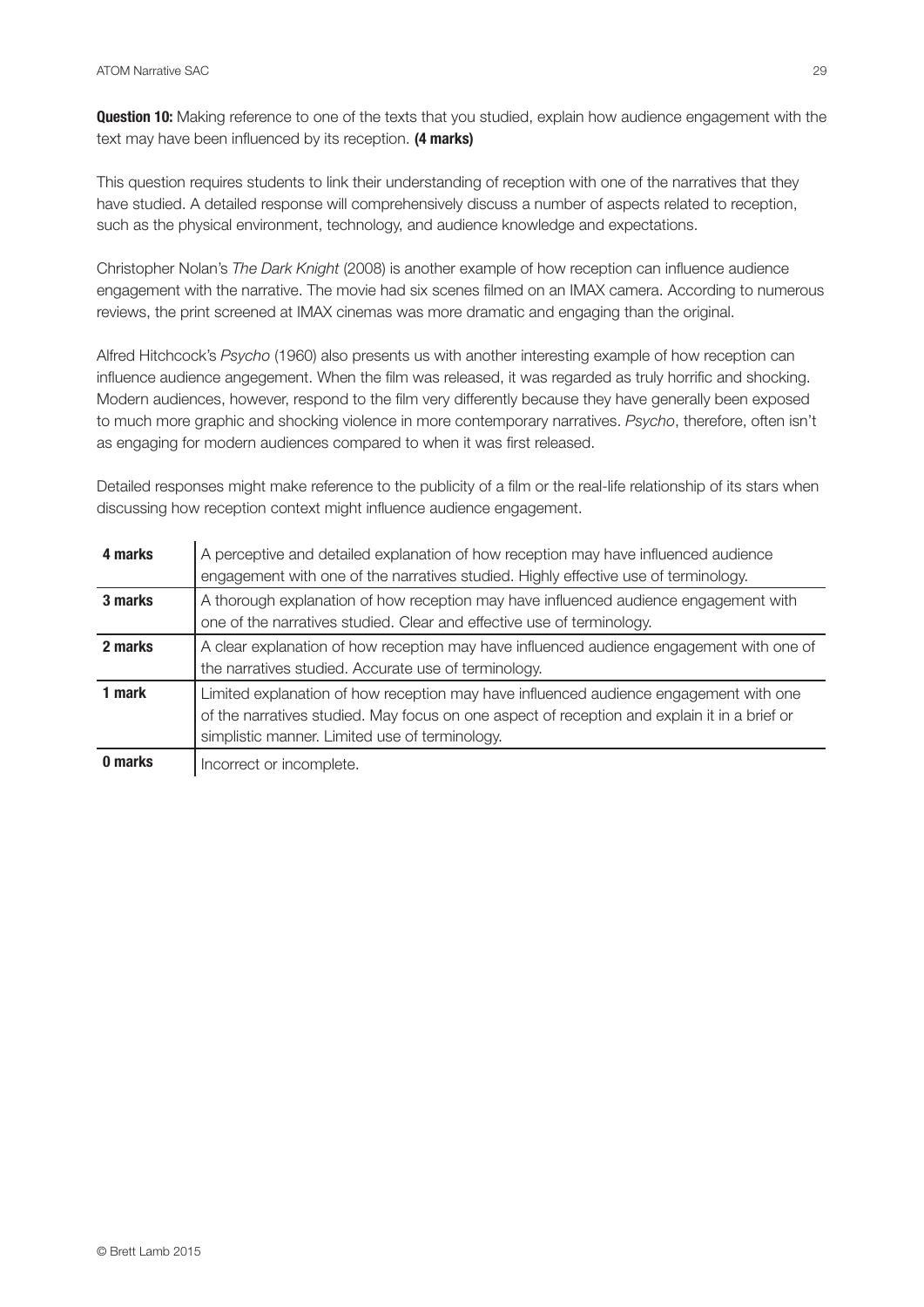**Student Name: \_\_\_\_\_\_\_\_\_\_\_\_\_\_\_\_\_\_\_\_\_\_\_\_\_\_\_\_\_\_\_\_\_\_\_\_\_\_\_\_\_\_\_\_\_ Form: \_\_\_\_\_\_\_\_\_\_\_\_\_\_\_**



## Media Texts and Society's Values School Assessed Coursework

**Reading Time:** 10 minutes **Writing Time:** 90 minutes **Total Marks:** 40

Question and Answer Booklet

**Proudly supported by**



theeducationshop.com.au

### **Conditions**

- Students may bring pens, pencils and erasers into the assessment task.
- Students are not permitted to bring notes into this assessment task.
- Mobile phones, calculators and other electronic devices are prohibited.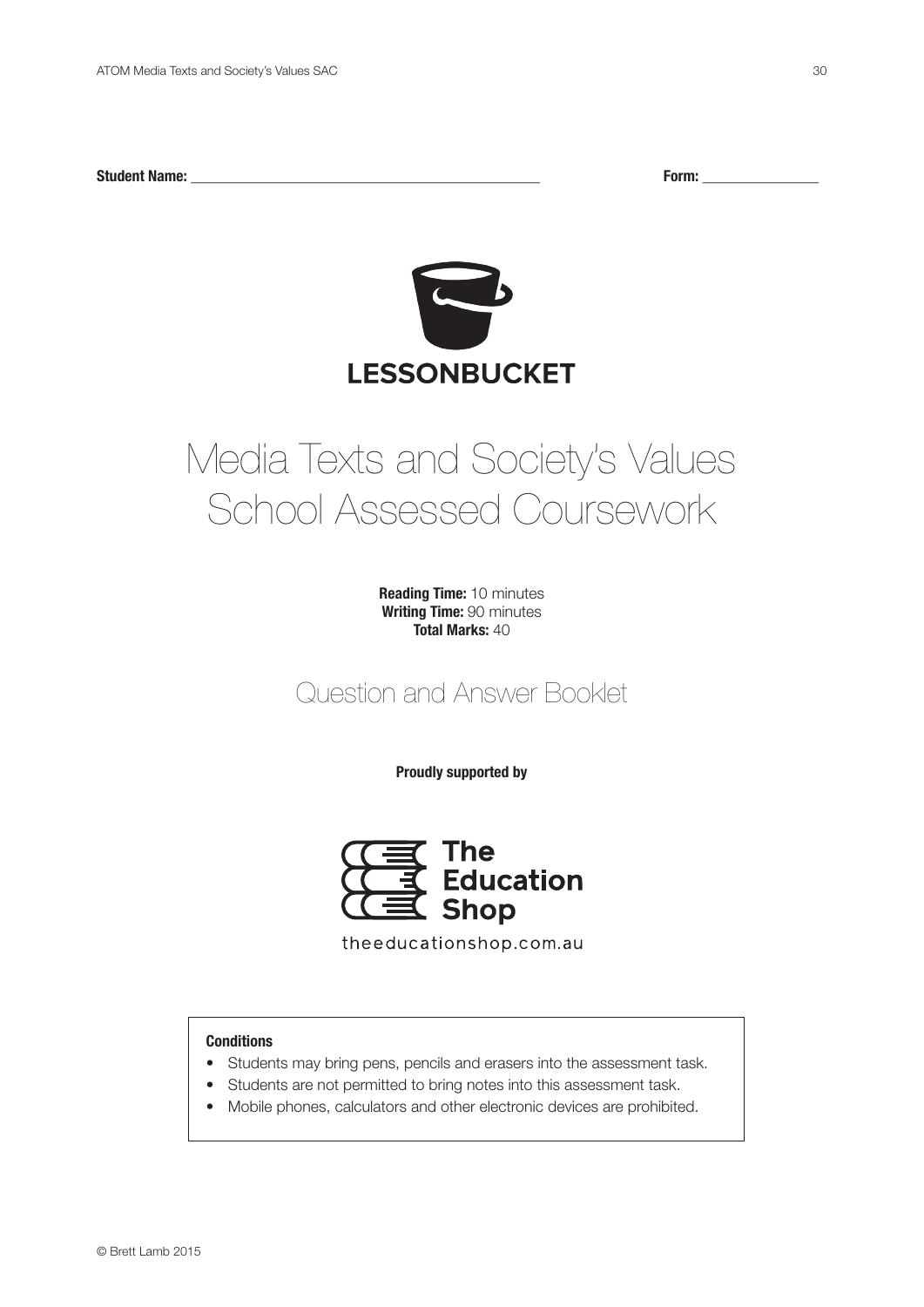1. Define the following terms:

Identify the texts you studied for 'Media Texts and Society's Values'.

a. discourse b. values c. dominant value d. emerging value

4 marks

31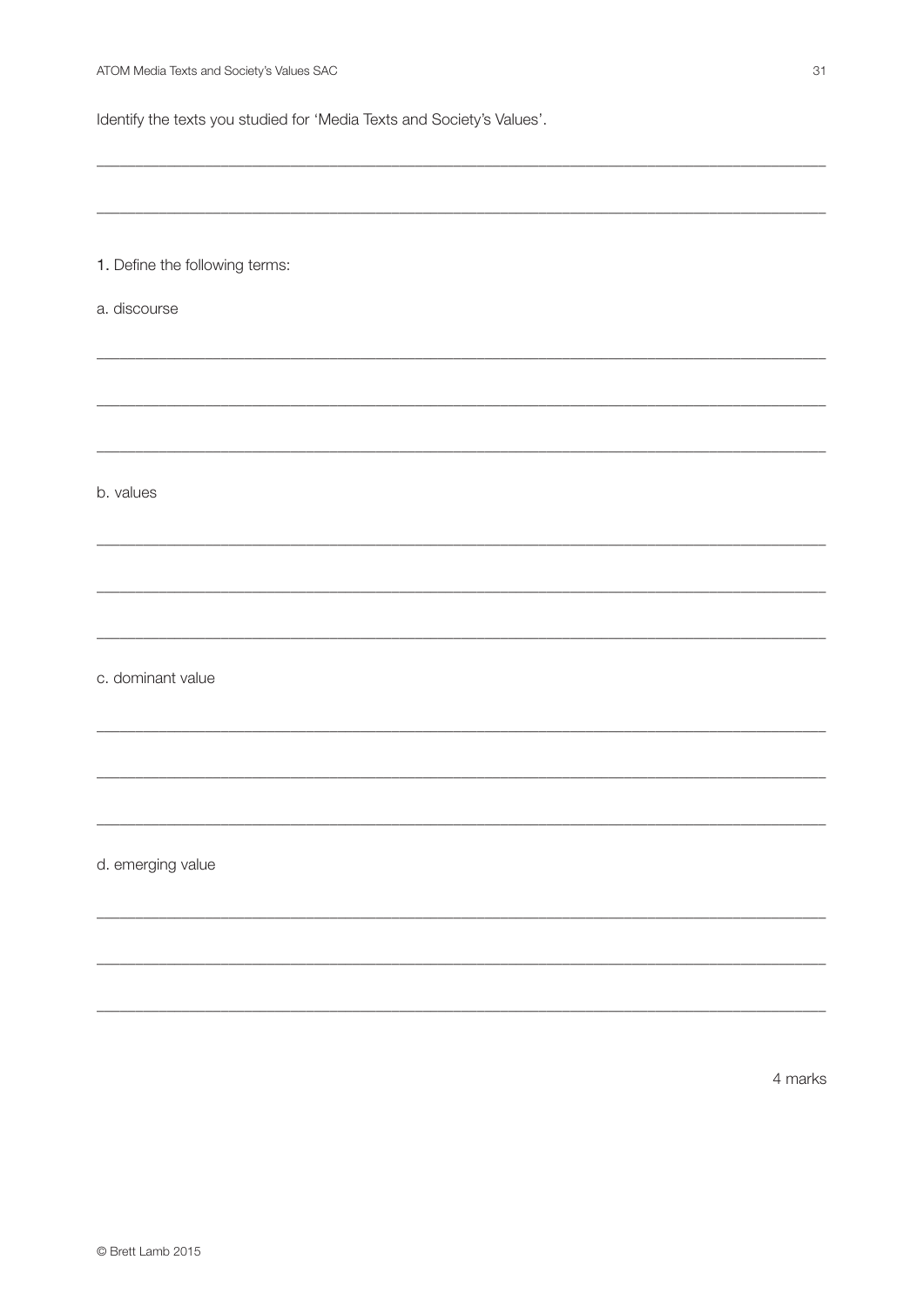2. Describe the social issue or discourse that you studied for 'Media Texts and Society's Values'.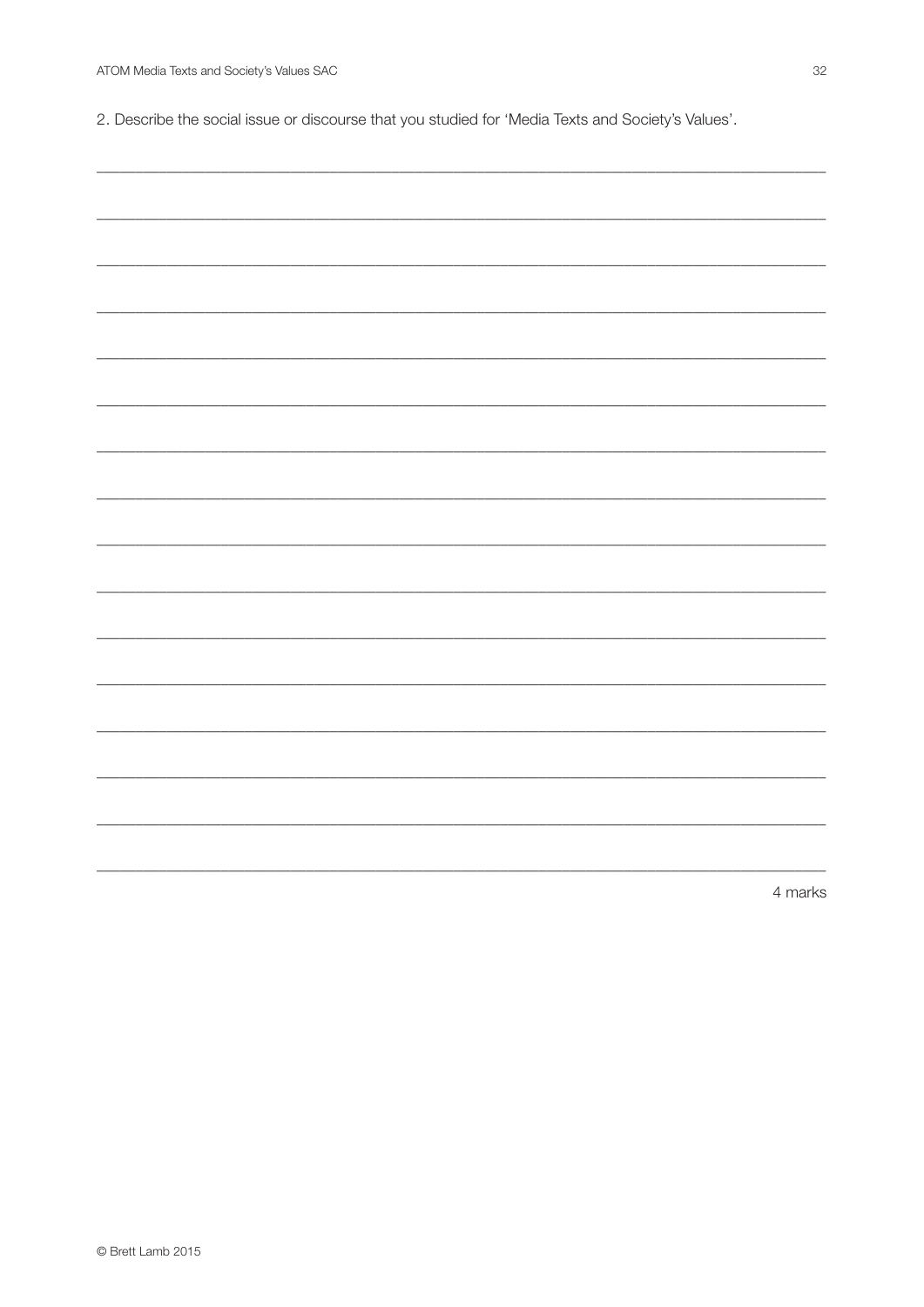3. Describe the relationship between media texts and society.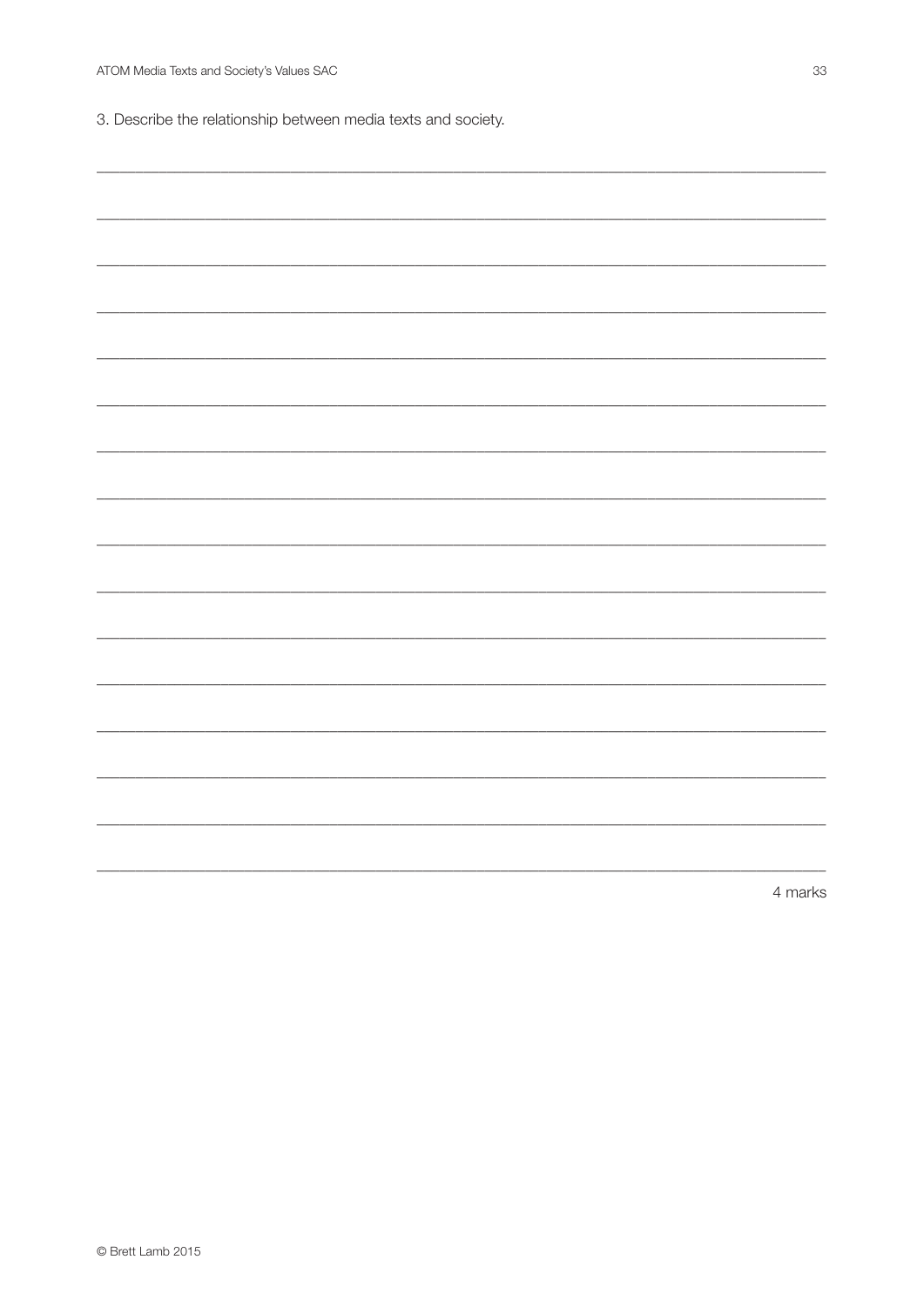4. Identify a text you studied for 'Media Texts and Society's Values'.

Describe the society this text was produced in and how this society shaped two representations in that text.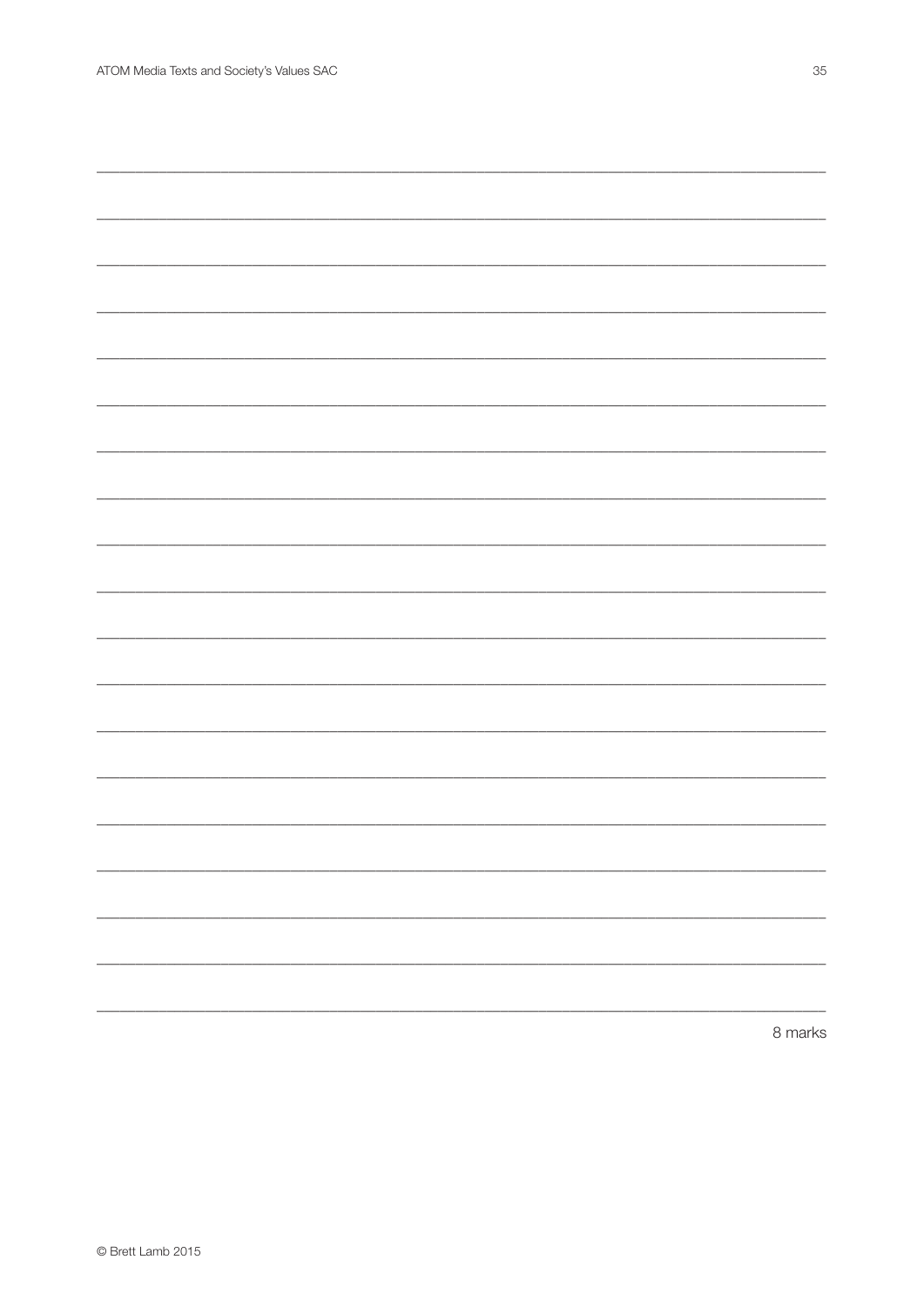5. Identify an emerging value from one of the texts you studied.

b. Explain how this emerging value was represented in the text.

1 mark

5 mark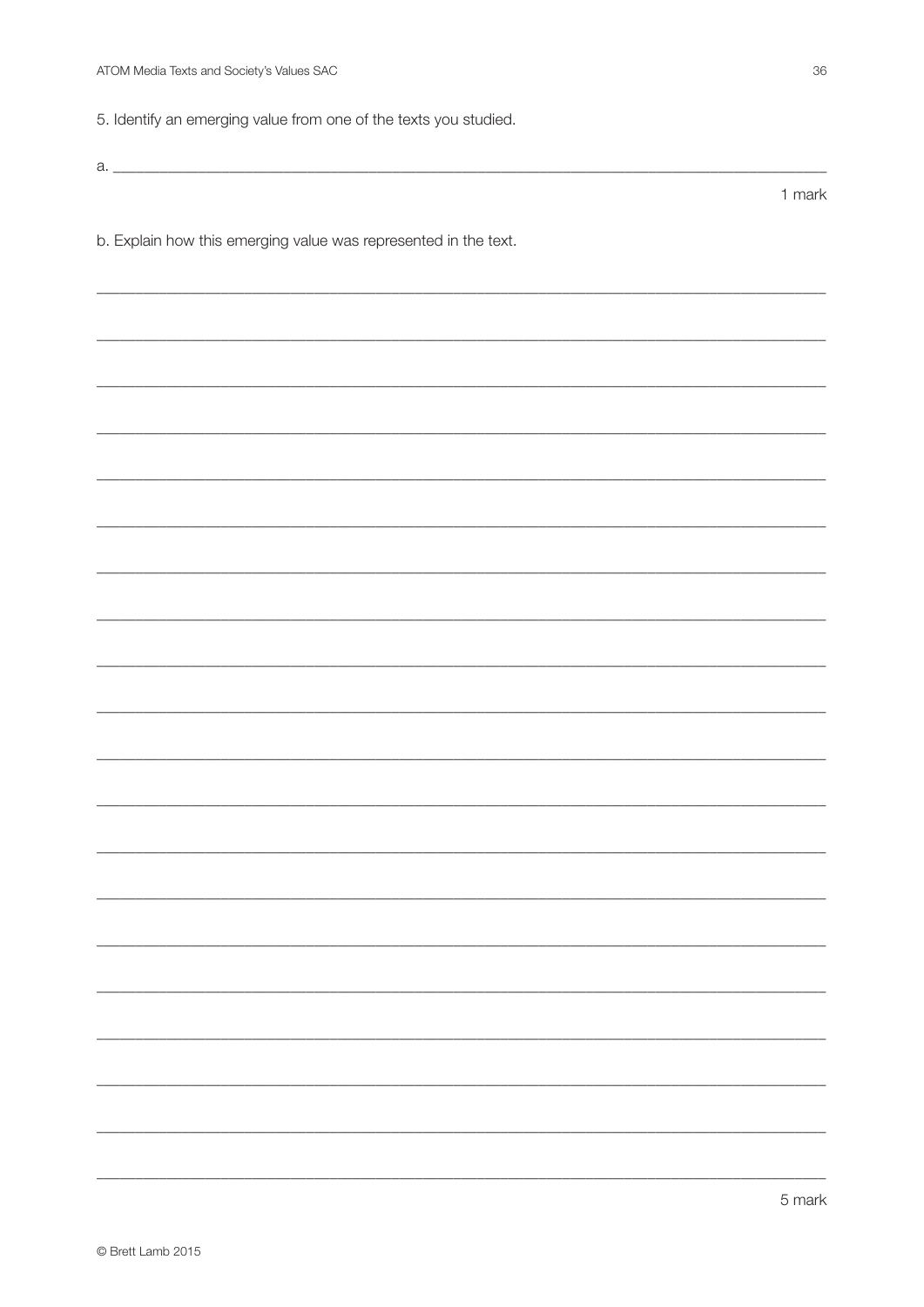6. Identify a dominant value from one of the texts you studied.

 $a.$ 

b. Explain how this dominant value was represented in the text.

1 mark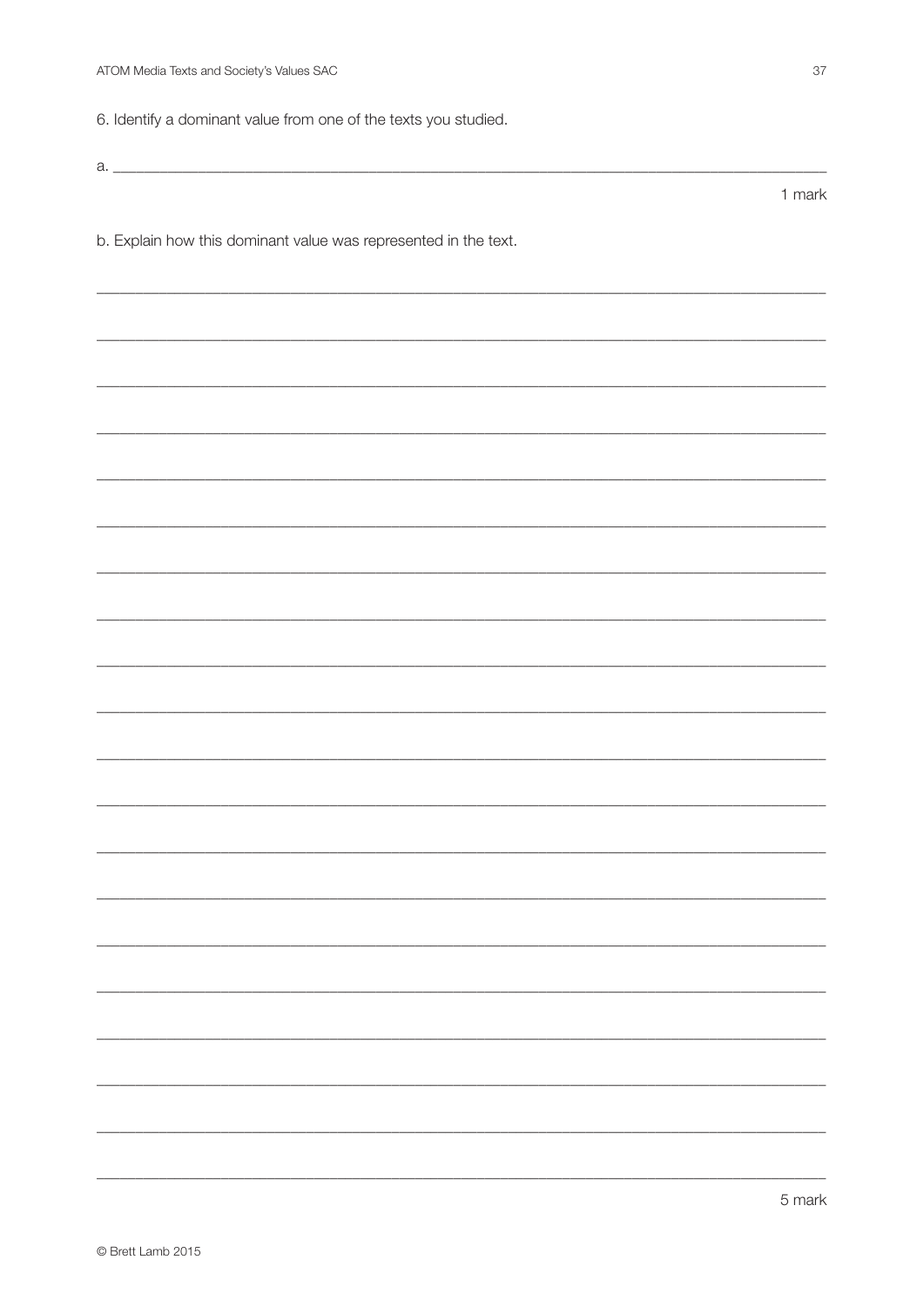7. Describe how the texts you studied reflect the tension between dominant, opposition or emerging values.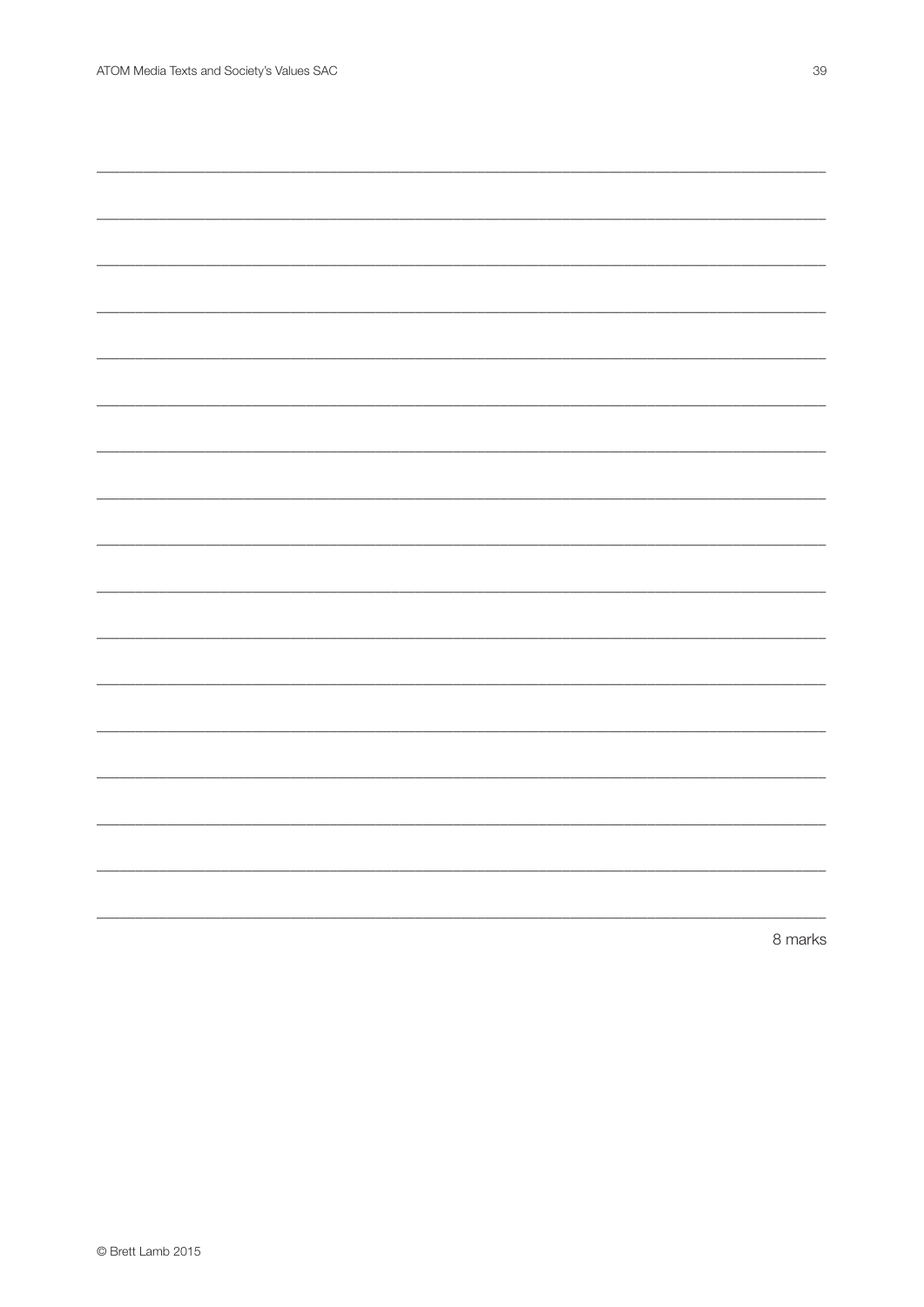Additional writing space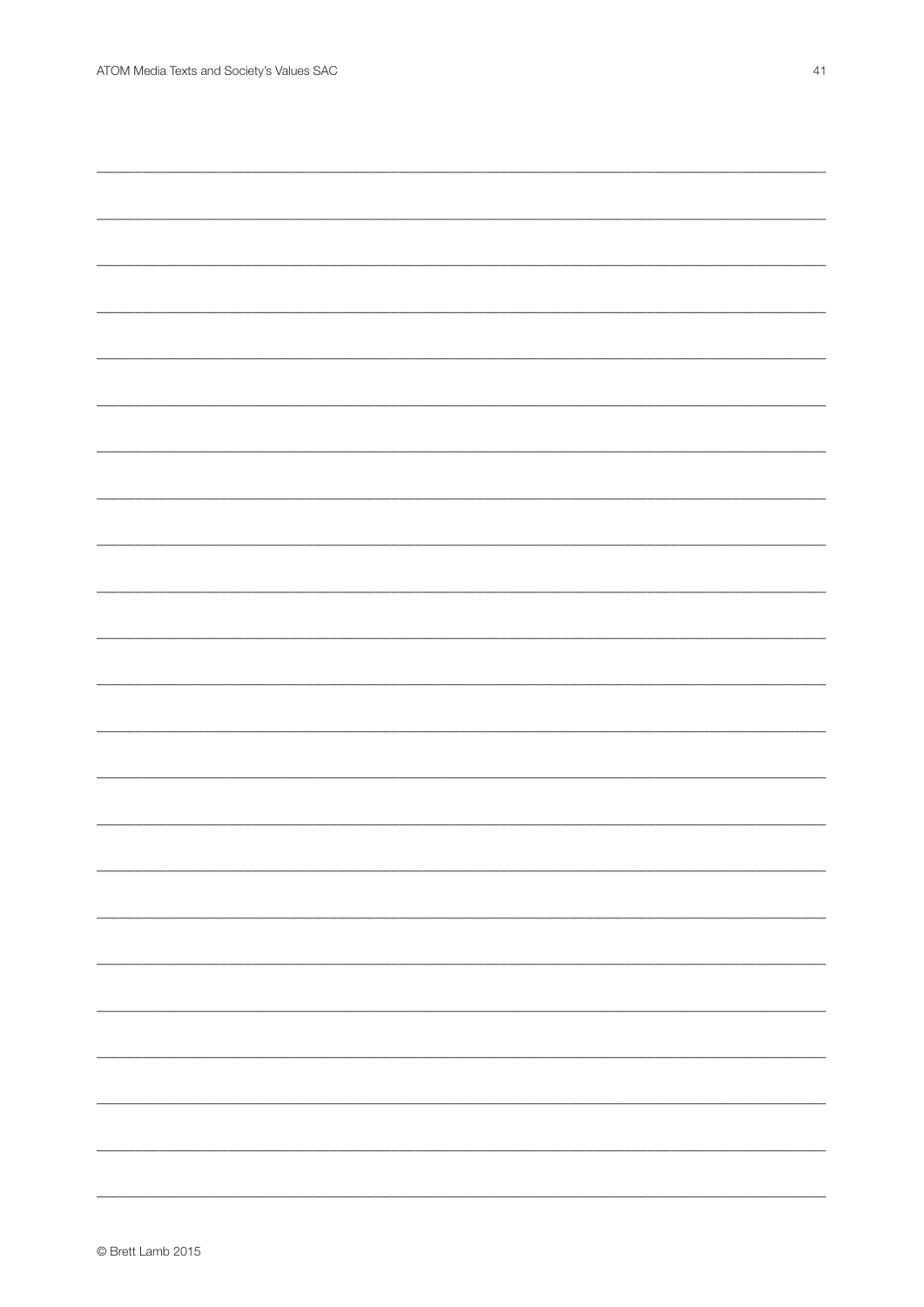## Responding to Media Texts and Society's Values Questions

#### **Before the assessment task**

- View the text that you have studied several times.
- Have a clear sense of the discourse or social issue you have studied and how it is represented across the texts you examined in class.
- Values are attitudes or beliefs held in society, they cannot be reduced to single words like 'family' or 'gender'.
- When stating values, try to use the word 'that'. This will help to describe a value or belief. For example, 'A dominant value in the production period is the value that men should be breadwinners and women should be homemakers.' Identify four to six values in the text you have studied.
- Develop an understanding of the period in which your texts were produced.
- Be able to support your statements about values with reference to statistics, data, encyclopedic entries, historical events or other texts from the production period.
- Identify a range of representations in the text and explain how they are constructed.
- Revise the difference between dominant, oppositional, alternative and emerging values.
- Practice answering questions from past exams. Copies of past exams are available on the Victorian Curriculum and Assessment Authority website.
- Organise your revision notes into a single plastic pocket which contains: information on the production period, a list of values with examples of representations from the text, practice questions from past exams.

### **During the assessment task**

- Read the question carefully to determine precisely what you are being asked.
- Highlight or underline key phrases.
- Read through all of the questions first, some questions may be linked and you will be required to write on both texts.
- Look at the allocated marks and spend the appropriate amount of time answering that question. If you run out of time, move onto the next one.
- Answer the question directly in your opening sentence, then give specific examples to illustrate your understanding of the question.
- Ensure your answers are clear and detailed.
- Use formal language appropriate to an analytical response; avoid slang.
- Do not retell the story.
- State values clearly. When stating social values, try to use the word 'that', for example, 'A dominant value in the production period is the value that men should be breadwinners and women should be homemakers.'
- Do not confuse values which are general attitudes or beliefs held in society with social issues.
- Where appropriate, explain how representations have been constructed using appropriate codes, such as camera movement, acting, mise en scène, editing, lighting and sound.
- Do not simply retell the story.
- Don't make generalisations about the production period.
- Substantiate your discussion of values with reference to statistics, data, encyclopaedic entries, historical events or other texts from the production period.
- When you finish, read through your paper to ensure you have answered the questions appropriately and to eliminate any errors in your response.

#### **After the assessment task**

- Consider the strengths and weaknesses of your response. What will you have to do to prepare for the end-of-year exam?
- Keep your notes and refer to them regularly throughout the year, they will be invaluable when revising for the exam.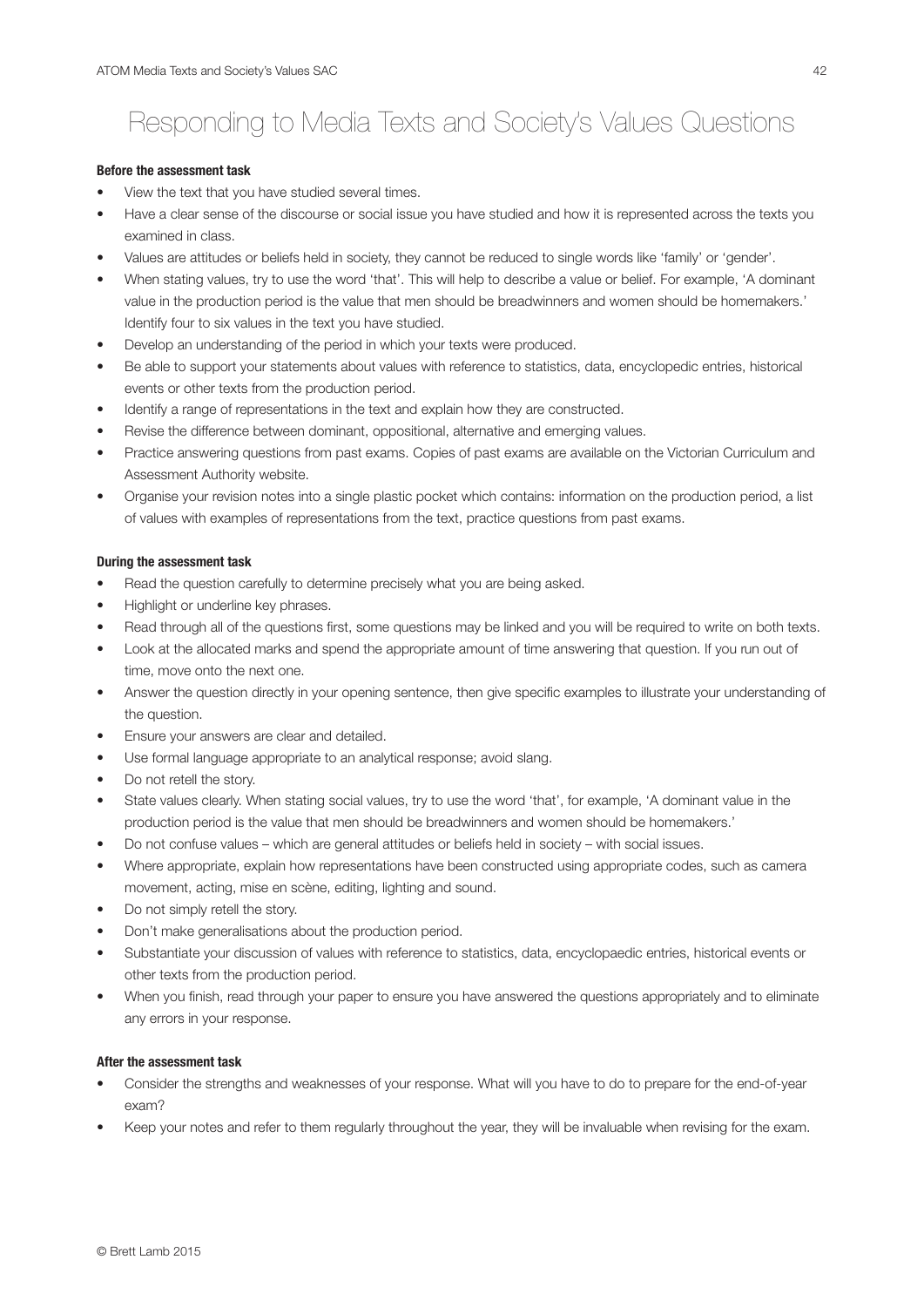**Student Name: \_\_\_\_\_\_\_\_\_\_\_\_\_\_\_\_\_\_\_\_\_\_\_\_\_\_\_\_\_\_\_\_\_\_\_\_\_\_\_\_\_\_\_\_\_ Form: \_\_\_\_\_\_\_\_\_\_\_\_\_\_\_**



## Media Texts and Society's Values Marking Guide

**Proudly supported by**



theeducationshop.com.au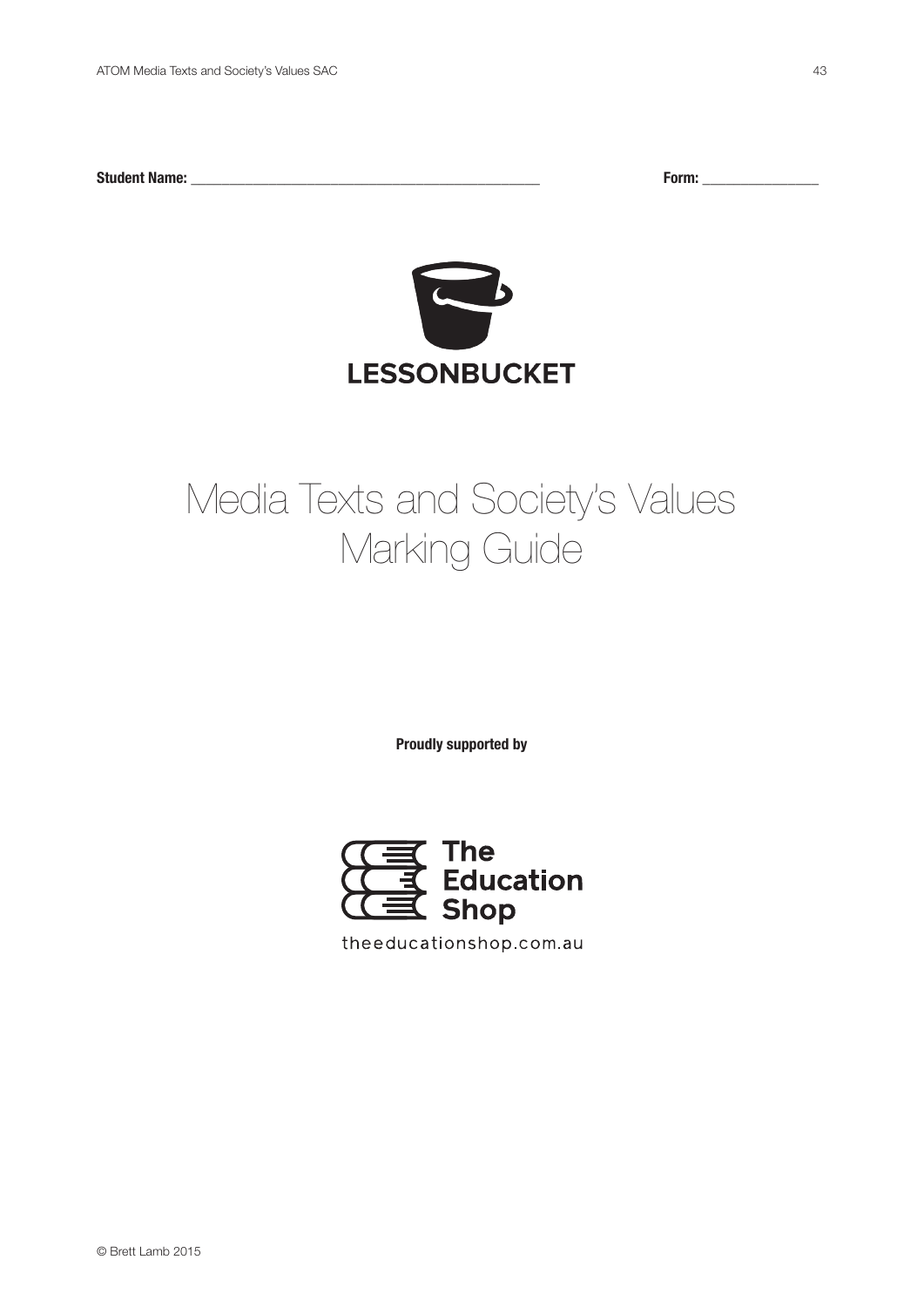$\mathbf{r}$ 

**Question 1:** Define the following terms: discourse, values, dominant value, emerging value. **(4 marks)**

This question asks students to define key terminology used in 'Media Texts and Society's Values'. An clear understanding of this terminology is required for students to respond to longer, more detailed questions in this area of study. A full mark is given for every correct definition. No points are awarded for an incorrect definition. Some definitions will be clearer and more concise than others. As long as students convey the essence of each term, they should be given a mark.

- **• Discourse.** The production and organisation of meaning through the interrelationship of media texts, organisations and audiences. A study of discourse might involve examining how values towards a topic have been represented throughout media texts.
- **• Values.** The beliefs or attitudes held by individuals in a society.
- **• Dominant value.** Beliefs or attitudes shared by the majority of people in a society.
- **• Emerging value.** Beliefs or attitudes held by an increasing number of people in society which may eventually become dominant.

| 4 marks | All terms have been defined successfully.   |
|---------|---------------------------------------------|
| 3 marks | Three terms have been defined successfully. |
| 2 marks | Two terms have been defined successfully.   |
| 1 mark  | One term has been defined successfully.     |
| 0 marks | Incorrect or incomplete.                    |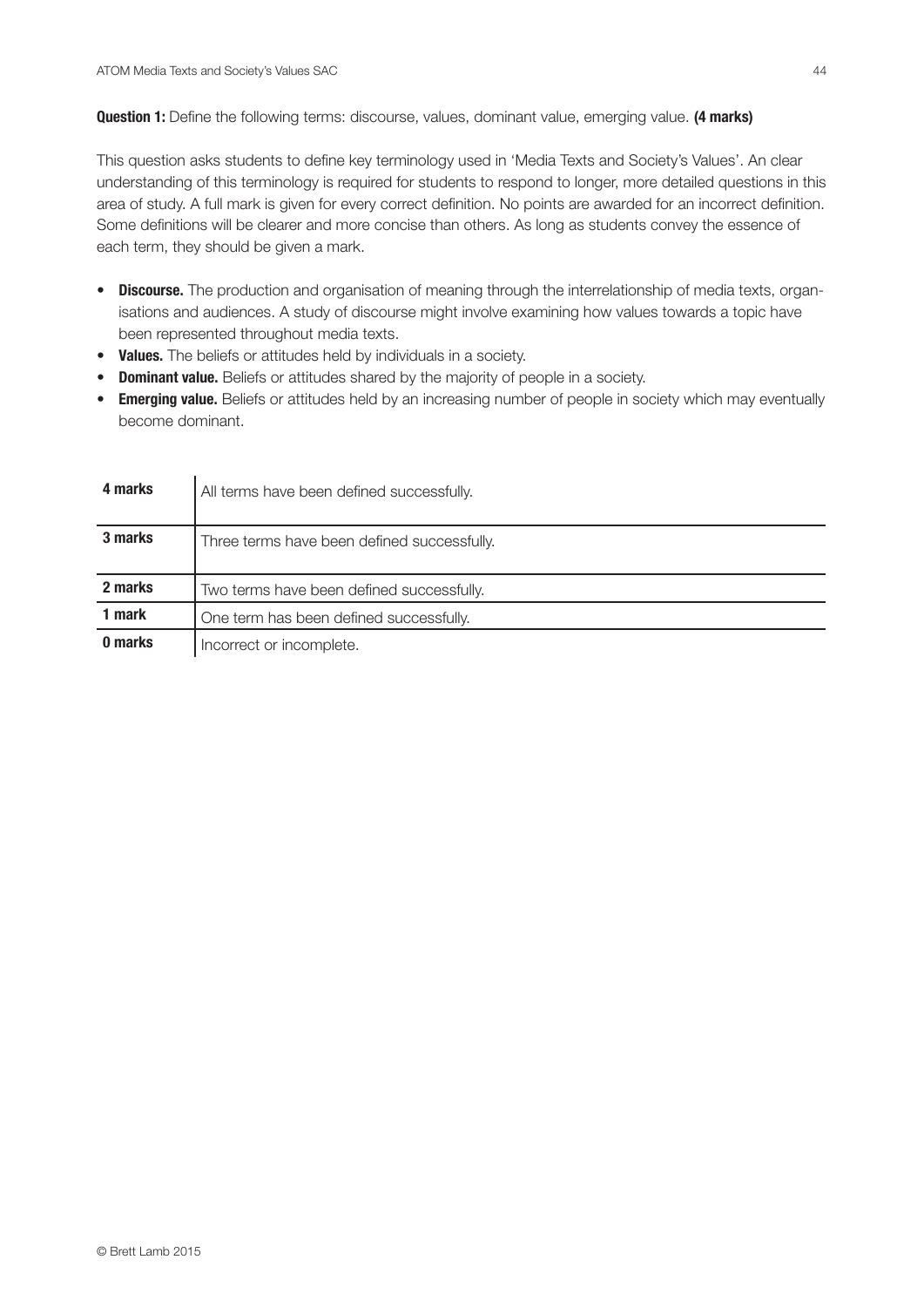**Question 2:** Describe the social issue or discourse that you studied for 'Media Texts and Society's Values'. **(4 marks)**

In this question, students are required to give details about the discourse that they have studied in class. An effective response will clearly describe the discourse in the first sentence, then go on to give further details about the values, texts, organisations and audiences that may have contributed to this discourse. Students need to keep in mind that this question is asking for an overview of the social issue or discourse they have examined. Focusing on a single text or representations will limit their ability to demonstrate an understanding of the discourse examined in class. Weaker responses will have difficulty clearly identifying the discourse and may simply list texts studied.

The more successful responses to this question will show a relationship between values, society and media texts. A student studying a discourse on race in the United States, for example, might illustrate an understanding of how the civil rights movement and specific events within that society influenced the construction of representations in films and television, showing an appreciating of how changing values evolved over time and influenced the construction of latter representations. Comprehensive responses to this question will make clear and substantiated statements about societies and periods of time whereas weaker responses will often make sweeping generalisations about society, values and media texts.

| 4 marks | A comprehensive description of a social issue or discourse that is constructed, represented<br>and distributed through media texts. An insightful analysis of the relationship between a<br>social issue or discourse, values and media texts. |
|---------|------------------------------------------------------------------------------------------------------------------------------------------------------------------------------------------------------------------------------------------------|
| 3 marks | A detailed description of a social issue or discourse that is constructed, represented and<br>distributed through media texts. An informed analysis of the relationship between a social<br>issue or discourse, values and media texts.        |
| 2 marks | A clear description of a social issue or discourse that is constructed, represented and<br>distributed through media texts. A relevant analysis of the relationship between a social issue<br>or discourse, values and media texts.            |
| 1 mark  | Some description of a social issue or discourse that is constructed, represented and<br>distributed through media texts. Some evidence of an analysis of the relationship between a<br>social issue or discourse, values and media texts.      |
| 0 marks | Incorrect or incomplete.                                                                                                                                                                                                                       |

## **Learning tasks**

1. Read all three of the responses to this question on the following pages and allocate them a score using the above descriptors.

2. For every response, highlight examples of appropriate media terminology.

3. Make a list of five positive and negative aspects of each response.

4. Keeping in mind the sample responses, answer this question using the texts you have studied for 'Media Texts and Society's Values'. Compare responses with your classmates. Who has written the most comprehensive and insightful response and why?

5. Make a list of five ways that you can improve your writing on 'Media Texts and Society's Values'.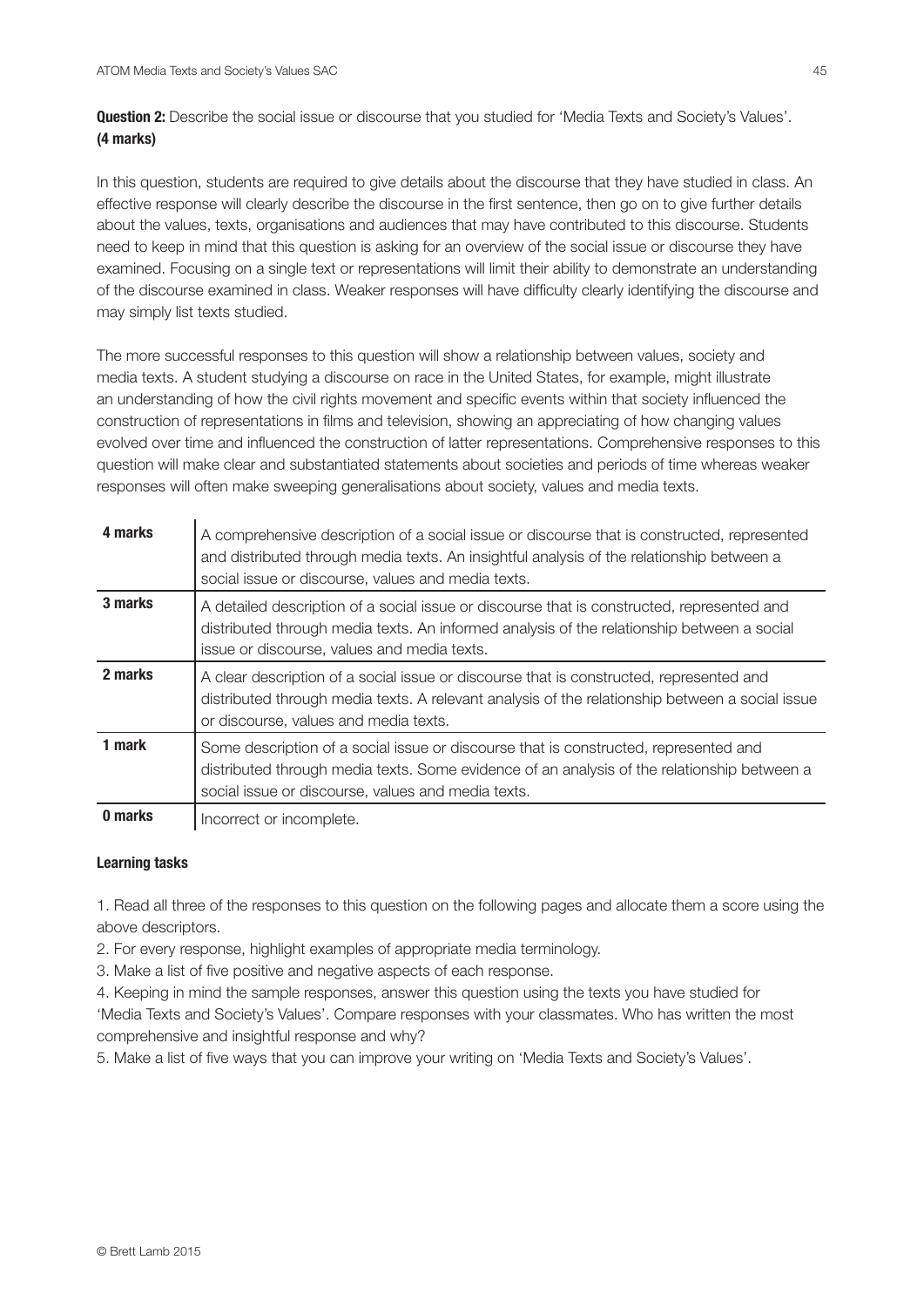**Sample Response #1:** Describe the social issue or discourse that you studied for 'Media Texts and Society's Values'.

The discourse on gender roles in American society has changed significantly over time. In the  $\hskip1cm$ 1960s, it was a dominant social value that women should be responsible for domestic duties, like cooking and cleaning. This dominant value was reflected in a range of media texts produced during this period, such as the 1962 episode of Leave it to Beaver titled 'The Younger Brother'. Values  $\blacksquare$ are always in a state of flux and, over time, this dominant value was challenged by the emerging  $\hskip10mm$ belief that women could also be breadwinners for the family. Between 1972 and 1993, the General  $\equiv$ Social Survey revealed these changing values. Support for married women having a job despite having a husband capable of supporting her increased from 67% to 81% by the early 1990s. This shows  $\blacksquare$  $\alpha$  clear shift in dominant values. This discourse on gender and the tension between dominant and  $\blacksquare$ emerging values was reflected in a range of media texts during this period, including The Cosby \_\_\_\_ Show and Family Ties which both reflected the emerging value that women belonged in the straining the strainin  $\omega$ orkforce. workforce.

\_\_\_\_\_\_\_\_\_\_\_\_\_\_\_\_\_\_\_\_\_\_\_\_\_\_\_\_\_\_\_\_\_\_\_\_\_\_\_\_\_\_\_\_\_\_\_\_\_\_\_\_\_\_\_\_\_\_\_\_\_\_\_\_\_\_\_\_\_\_\_\_\_\_\_\_\_\_\_\_\_\_\_\_\_\_\_\_\_\_\_\_\_\_

\_\_\_\_\_\_\_\_\_\_\_\_\_\_\_\_\_\_\_\_\_\_\_\_\_\_\_\_\_\_\_\_\_\_\_\_\_\_\_\_\_\_\_\_\_\_\_\_\_\_\_\_\_\_\_\_\_\_\_\_\_\_\_\_\_\_\_\_\_\_\_\_\_\_\_\_\_\_\_\_\_\_\_\_\_\_\_\_\_\_\_\_\_\_

\_\_\_\_\_\_\_\_\_\_\_\_\_\_\_\_\_\_\_\_\_\_\_\_\_\_\_\_\_\_\_\_\_\_\_\_\_\_\_\_\_\_\_\_\_\_\_\_\_\_\_\_\_\_\_\_\_\_\_\_\_\_\_\_\_\_\_\_\_\_\_\_\_\_\_\_\_\_\_\_\_\_\_\_\_\_\_\_\_\_\_\_\_\_

\_\_\_\_\_\_\_\_\_\_\_\_\_\_\_\_\_\_\_\_\_\_\_\_\_\_\_\_\_\_\_\_\_\_\_\_\_\_\_\_\_\_\_\_\_\_\_\_\_\_\_\_\_\_\_\_\_\_\_\_\_\_\_\_\_\_\_\_\_\_\_\_\_\_\_\_\_\_\_\_\_\_\_\_\_\_\_\_\_\_\_\_\_\_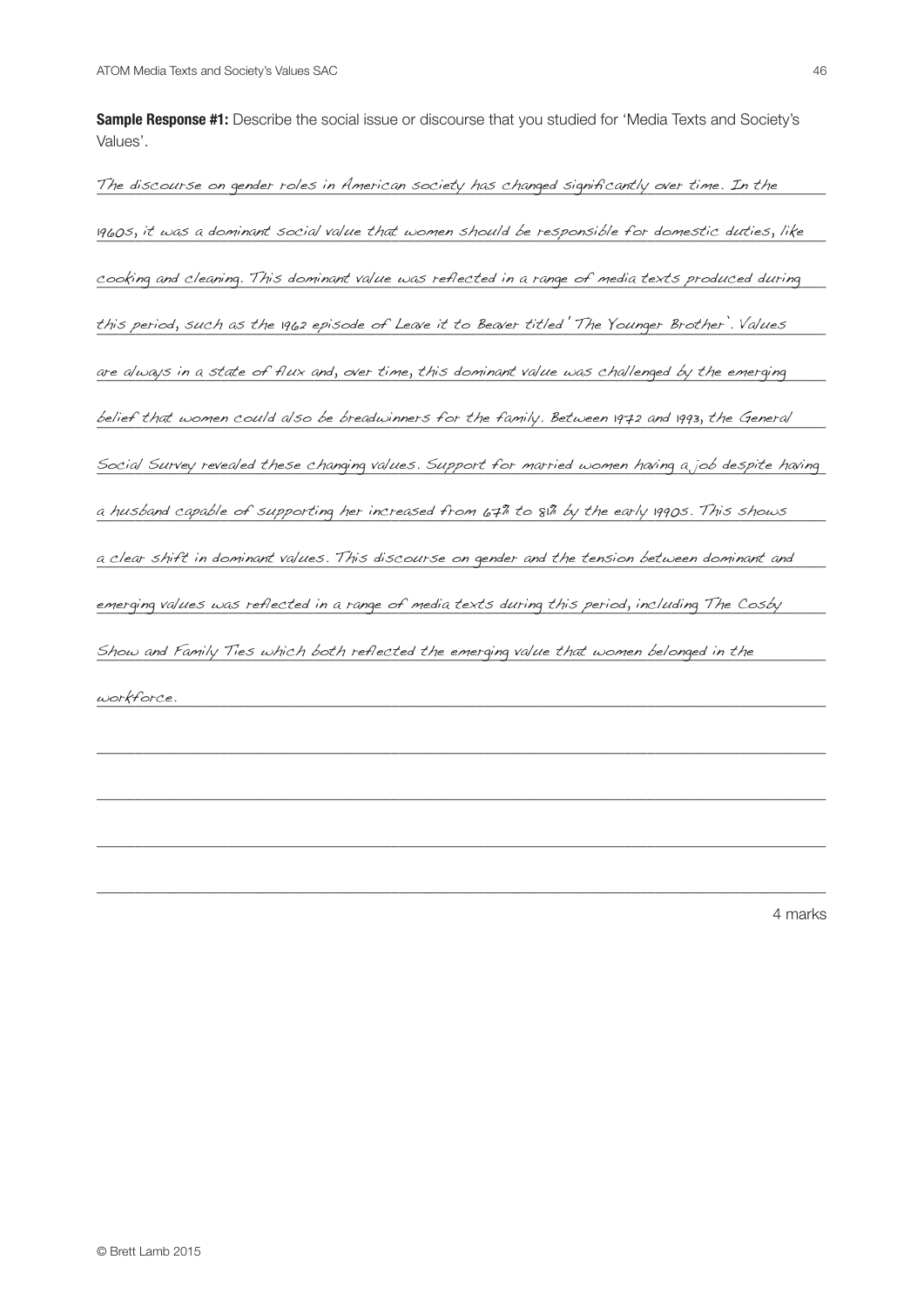**Sample Response #2:** Describe the social issue or discourse that you studied for 'Media Texts and Society's Values'.

\_\_\_\_\_\_\_\_\_\_\_\_\_\_\_\_\_\_\_\_\_\_\_\_\_\_\_\_\_\_\_\_\_\_\_\_\_\_\_\_\_\_\_\_\_\_\_\_\_\_\_\_\_\_\_\_\_\_\_\_\_\_\_\_\_\_\_\_\_\_\_\_\_\_\_\_\_\_\_\_\_\_\_\_\_\_\_\_\_\_\_\_\_\_ This year for Media Texts and Society's Values we looked at a discourse on gun ownership in the United States of America. Although this discourse stretches back to the writing of the writing of the stre \_\_\_\_\_\_\_\_\_\_\_\_\_\_\_\_\_\_\_\_\_\_\_\_\_\_\_\_\_\_\_\_\_\_\_\_\_\_\_\_\_\_\_\_\_\_\_\_\_\_\_\_\_\_\_\_\_\_\_\_\_\_\_\_\_\_\_\_\_\_\_\_\_\_\_\_\_\_\_\_\_\_\_\_\_\_\_\_\_\_\_\_\_\_ American Constitution, attitudes towards guns changed significantly between 1972 and 2013. These \_\_\_\_\_\_\_\_\_\_\_\_\_\_\_\_\_\_\_\_\_\_\_\_\_\_\_\_\_\_\_\_\_\_\_\_\_\_\_\_\_\_\_\_\_\_\_\_\_\_\_\_\_\_\_\_\_\_\_\_\_\_\_\_\_\_\_\_\_\_\_\_\_\_\_\_\_\_\_\_\_\_\_\_\_\_\_\_\_\_\_\_\_\_ changes in values were reflected in a number of media texts, including sitcoms such as a 1972 episode of the sitcom All in the Family, a 2005 episode of Penn & Teller: Bullshit, a 2011 episode of Internat<br>I \_\_\_\_\_\_\_\_\_\_\_\_\_\_\_\_\_\_\_\_\_\_\_\_\_\_\_\_\_\_\_\_\_\_\_\_\_\_\_\_\_\_\_\_\_\_\_\_\_\_\_\_\_\_\_\_\_\_\_\_\_\_\_\_\_\_\_\_\_\_\_\_\_\_\_\_\_\_\_\_\_\_\_\_\_\_\_\_\_\_\_\_\_\_ The Walking Dead titled 'Secrets' and a three part special on gun control which appeared on The \_\_\_\_\_\_\_\_\_\_\_\_\_\_\_\_\_\_\_\_\_\_\_\_\_\_\_\_\_\_\_\_\_\_\_\_\_\_\_\_\_\_\_\_\_\_\_\_\_\_\_\_\_\_\_\_\_\_\_\_\_\_\_\_\_\_\_\_\_\_\_\_\_\_\_\_\_\_\_\_\_\_\_\_\_\_\_\_\_\_\_\_\_\_ Daily Show. These texts show the changing attitudes towards gun ownership. In 1972, it was an emerging value that there should be increased gun control following a series of high profile political \_\_\_\_\_\_\_\_\_\_\_\_\_\_\_\_\_\_\_\_\_\_\_\_\_\_\_\_\_\_\_\_\_\_\_\_\_\_\_\_\_\_\_\_\_\_\_\_\_\_\_\_\_\_\_\_\_\_\_\_\_\_\_\_\_\_\_\_\_\_\_\_\_\_\_\_\_\_\_\_\_\_\_\_\_\_\_\_\_\_\_\_\_\_ assassinations. Over the previous decade, the rate of violent crime had almost doubled and the \_\_\_\_\_\_\_\_\_\_\_\_\_\_\_\_\_\_\_\_\_\_\_\_\_\_\_\_\_\_\_\_\_\_\_\_\_\_\_\_\_\_\_\_\_\_\_\_\_\_\_\_\_\_\_\_\_\_\_\_\_\_\_\_\_\_\_\_\_\_\_\_\_\_\_\_\_\_\_\_\_\_\_\_\_\_\_\_\_\_\_\_\_\_ murder rate had also increased substantially. These events, in conjunction with the growing peace \_\_\_\_\_\_\_\_\_\_\_\_\_\_\_\_\_\_\_\_\_\_\_\_\_\_\_\_\_\_\_\_\_\_\_\_\_\_\_\_\_\_\_\_\_\_\_\_\_\_\_\_\_\_\_\_\_\_\_\_\_\_\_\_\_\_\_\_\_\_\_\_\_\_\_\_\_\_\_\_\_\_\_\_\_\_\_\_\_\_\_\_\_\_ movement, eventually led to increased support for gun control. This desire for increased gun control \_\_\_\_\_\_\_\_\_\_\_\_\_\_\_\_\_\_\_\_\_\_\_\_\_\_\_\_\_\_\_\_\_\_\_\_\_\_\_\_\_\_\_\_\_\_\_\_\_\_\_\_\_\_\_\_\_\_\_\_\_\_\_\_\_\_\_\_\_\_\_\_\_\_\_\_\_\_\_\_\_\_\_\_\_\_\_\_\_\_\_\_\_\_ continued to increase for four decades until the 2013 Sandy Hook Elementary School shooting which bolstered support for the right to bear arms. In the years that followed, there was considerable  $\blacksquare$ \_\_\_\_\_\_\_\_\_\_\_\_\_\_\_\_\_\_\_\_\_\_\_\_\_\_\_\_\_\_\_\_\_\_\_\_\_\_\_\_\_\_\_\_\_\_\_\_\_\_\_\_\_\_\_\_\_\_\_\_\_\_\_\_\_\_\_\_\_\_\_\_\_\_\_\_\_\_\_\_\_\_\_\_\_\_\_\_\_\_\_\_\_\_ tension between these two opposing values and, by the beginning of 2014, according to Pew Research \_\_\_\_\_\_\_\_\_\_\_\_\_\_\_\_\_\_\_\_\_\_\_\_\_\_\_\_\_\_\_\_\_\_\_\_\_\_\_\_\_\_\_\_\_\_\_\_\_\_\_\_\_\_\_\_\_\_\_\_\_\_\_\_\_\_\_\_\_\_\_\_\_\_\_\_\_\_\_\_\_\_\_\_\_\_\_\_\_\_\_\_\_\_ surveys, almost an equal number of people supported the right to bear arms versus the need for \_\_\_\_\_\_\_\_\_\_\_\_\_\_\_\_\_\_\_\_\_\_\_\_\_\_\_\_\_\_\_\_\_\_\_\_\_\_\_\_\_\_\_\_\_\_\_\_\_\_\_\_\_\_\_\_\_\_\_\_\_\_\_\_\_\_\_\_\_\_\_\_\_\_\_\_\_\_\_\_\_\_\_\_\_\_\_\_\_\_\_\_\_\_ increased gun control. The tension between these values continues to be reflected in media text.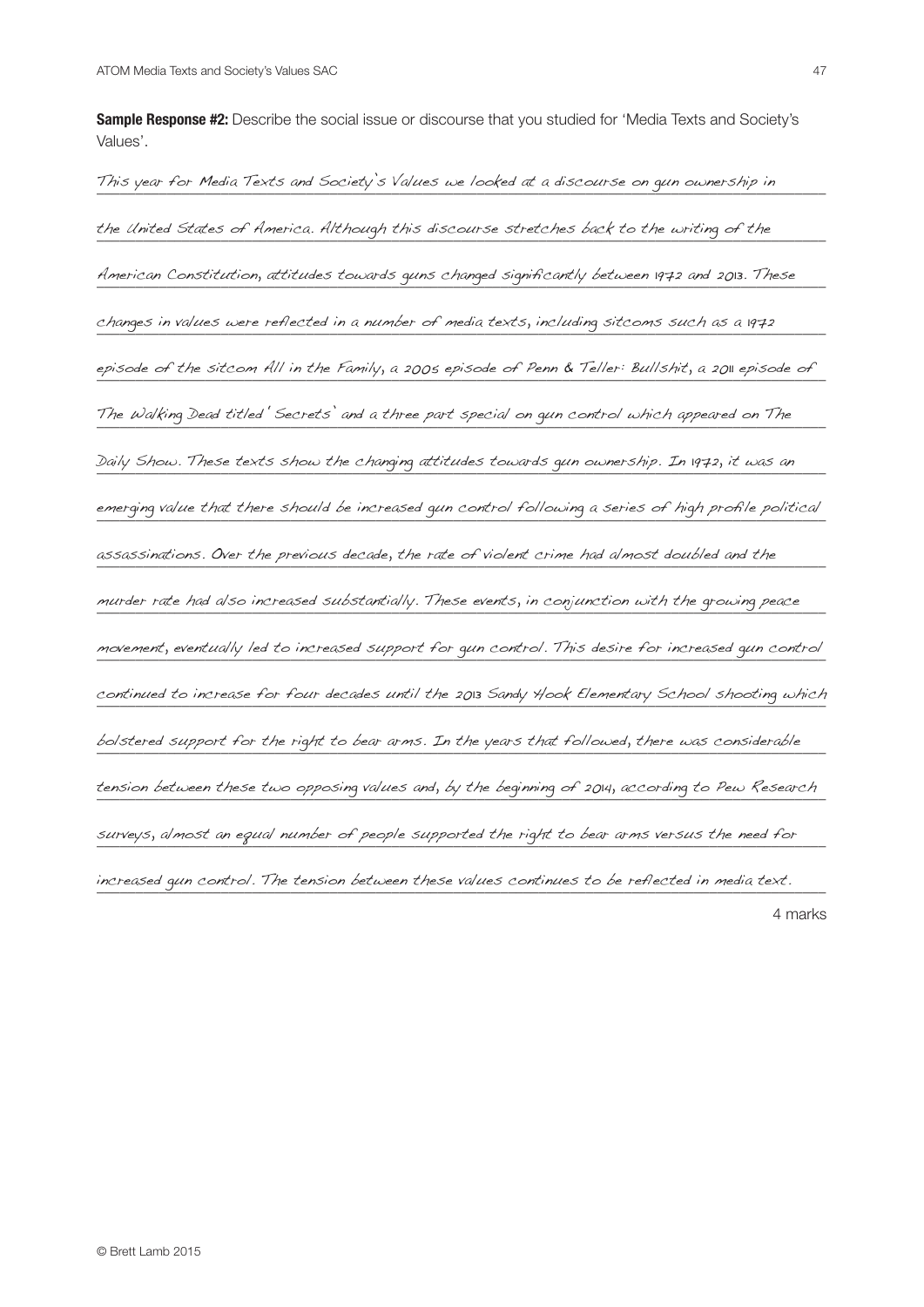**Sample Response #3:** Describe the social issue or discourse that you studied for 'Media Texts and Society's Values'.

This year, we examined a discourse on homosexuality in the United States of America between 1971 and 2013. This involved looking at the way people thought about and treated homosexuality. When you look at shows in the media, you can also see these values. In the early 1970s,  $\blacksquare$ many people believed that gay relationships should not be legal. Some people believed that homosexual relationships should be legal. This was shown in the television show 'All in wear of the shown', th the Family', which had a gay character. This has changed a great deal over the last forty were the last forty  $\sim$ years. Now it is seen as okay for gay people to get married and there are many different gay  $\qquad$ characters on television in a whole bunch of shows like Bones, Grey's Anatomy and How I Met Your Mother. In addition to this there are many songs which support gay marriage like warriage like warriage like warriage like warriage like warriage like warriage like warriage like warriage like warriage like warria \_\_\_\_\_\_\_\_\_\_\_\_\_\_\_\_\_\_\_\_\_\_\_\_\_\_\_\_\_\_\_\_\_\_\_\_\_\_\_\_\_\_\_\_\_\_\_\_\_\_\_\_\_\_\_\_\_\_\_\_\_\_\_\_\_\_\_\_\_\_\_\_\_\_\_\_\_\_\_\_\_\_\_\_\_\_\_\_\_\_\_\_\_\_ 'Same Love' by Macklemore which shows that gay relationships are okay.\_\_\_\_\_\_\_\_\_\_\_\_\_\_\_\_\_\_\_\_\_\_\_\_\_\_\_\_\_\_\_\_\_\_\_\_\_\_\_\_\_\_\_\_\_\_\_\_\_\_\_\_\_\_\_\_\_\_\_\_\_\_\_\_\_\_\_\_\_\_\_\_\_\_\_\_\_\_\_\_\_\_\_\_\_\_\_\_\_\_\_\_\_\_ \_\_\_\_\_\_\_\_\_\_\_\_\_\_\_\_\_\_\_\_\_\_\_\_\_\_\_\_\_\_\_\_\_\_\_\_\_\_\_\_\_\_\_\_\_\_\_\_\_\_\_\_\_\_\_\_\_\_\_\_\_\_\_\_\_\_\_\_\_\_\_\_\_\_\_\_\_\_\_\_\_\_\_\_\_\_\_\_\_\_\_\_\_\_ \_\_\_\_\_\_\_\_\_\_\_\_\_\_\_\_\_\_\_\_\_\_\_\_\_\_\_\_\_\_\_\_\_\_\_\_\_\_\_\_\_\_\_\_\_\_\_\_\_\_\_\_\_\_\_\_\_\_\_\_\_\_\_\_\_\_\_\_\_\_\_\_\_\_\_\_\_\_\_\_\_\_\_\_\_\_\_\_\_\_\_\_\_\_

\_\_\_\_\_\_\_\_\_\_\_\_\_\_\_\_\_\_\_\_\_\_\_\_\_\_\_\_\_\_\_\_\_\_\_\_\_\_\_\_\_\_\_\_\_\_\_\_\_\_\_\_\_\_\_\_\_\_\_\_\_\_\_\_\_\_\_\_\_\_\_\_\_\_\_\_\_\_\_\_\_\_\_\_\_\_\_\_\_\_\_\_\_\_

\_\_\_\_\_\_\_\_\_\_\_\_\_\_\_\_\_\_\_\_\_\_\_\_\_\_\_\_\_\_\_\_\_\_\_\_\_\_\_\_\_\_\_\_\_\_\_\_\_\_\_\_\_\_\_\_\_\_\_\_\_\_\_\_\_\_\_\_\_\_\_\_\_\_\_\_\_\_\_\_\_\_\_\_\_\_\_\_\_\_\_\_\_\_

\_\_\_\_\_\_\_\_\_\_\_\_\_\_\_\_\_\_\_\_\_\_\_\_\_\_\_\_\_\_\_\_\_\_\_\_\_\_\_\_\_\_\_\_\_\_\_\_\_\_\_\_\_\_\_\_\_\_\_\_\_\_\_\_\_\_\_\_\_\_\_\_\_\_\_\_\_\_\_\_\_\_\_\_\_\_\_\_\_\_\_\_\_\_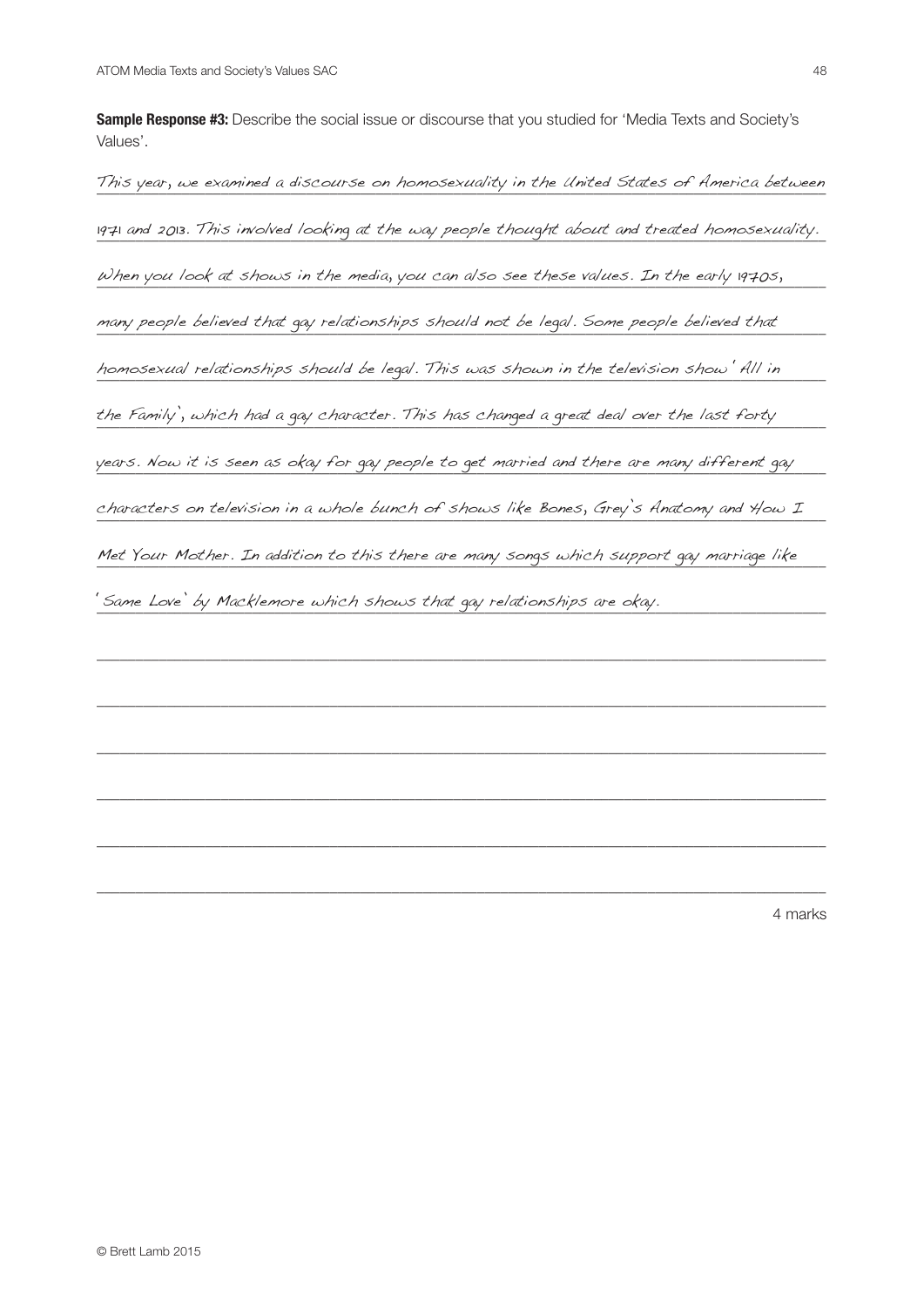## **Question 3:** Describe the relationship between media texts and society. **(4 marks)**

This question asks students to write generally about the relationship between media texts and society. Although it does not ask students to write about a specific issue, discourse or text, students may use examples to illustrate their understanding.

A comprehensive response to this question will show an understanding of the relationship between discourse, social issues, media texts, values, media organisations and audiences. Media texts reflect the beliefs and attitudes of the society in which they are created because they are constructed. In the process of creating representations, media personnel make decisions about how they will represent people, places and ideas. These decisions are shaped by what they believe which is, in turn, influenced by the society that they live in. When creating a television sitcom a scriptwriter might, for example, include a nuclear family, reflecting their understanding of what is normal and natural in their society. These decisions are often innocuous, expressing their understanding of the world and the values of their society.

A comprehensive response will use the language of 'Media Texts and Society's Values', including terms like representation, construction, values, discourse, social issue and society.

| 4 marks | A comprehensive description of how social issues or discourses are constructed,<br>represented and distributed through media texts. An insightful analysis of the relationship<br>between a social issue or discourse, values and media texts. Comprehensive use of media<br>language and terminology. |
|---------|--------------------------------------------------------------------------------------------------------------------------------------------------------------------------------------------------------------------------------------------------------------------------------------------------------|
| 3 marks | A detailed description of how social issues or discourses are constructed, represented<br>and distributed through media texts. An informed analysis of the relationship between a<br>social issue or discourse, values and media texts. Accurate use of media language and<br>terminology.             |
| 2 marks | A clear description of how social issues or discourses are constructed, represented and<br>distributed through media texts. A relevant analysis of the relationship between a social issue<br>or discourse, values and media texts. Relevant use of media language and terminology.                    |
| 1 mark  | Some description of how social issues or discourses are constructed, represented and<br>distributed through media texts. Some evidence of an analysis of the relationship between<br>a social issue or discourse, values and media texts. Use of some media language and<br>terminology.               |
| 0 marks | Incorrect or incomplete.                                                                                                                                                                                                                                                                               |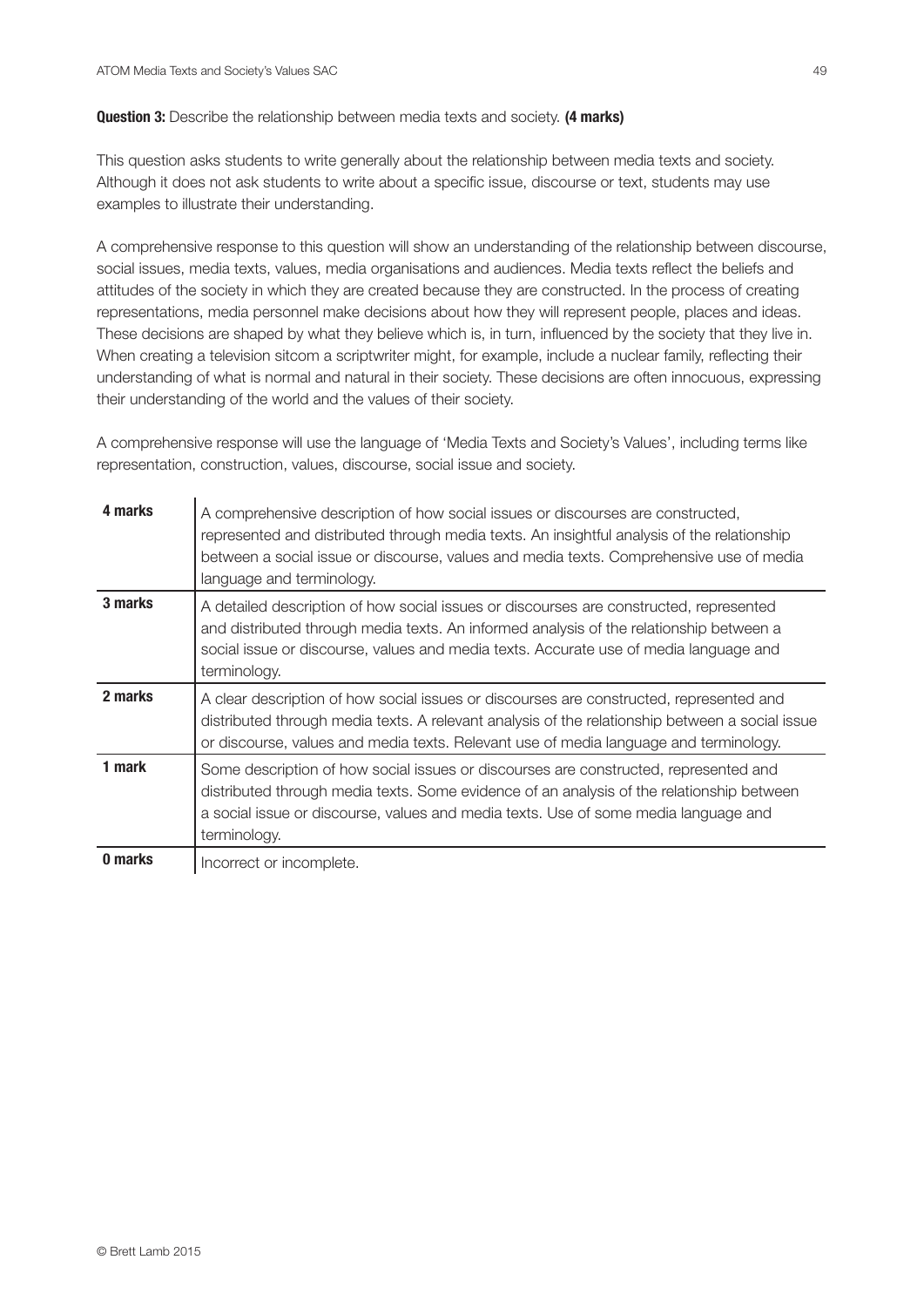**Question 4:** Identify a text you studied for 'Media Texts and Society's Values'. Describe the **society** this text was produced in and how this society shaped **two** representations in that text. **(8 marks)**

In this question, students must first describe the society that one of the texts they studied was produced in. A comprehensive response will include a detailed and substantiated description of this society. Students might choose to write about events, ideas and people that may have influenced the construction of representations in their selected text. They might also refer to representations in other texts from that society or use historical information and statistics to support their discussion. When discussing the society in which the text was produced, weaker responses will often include generalisations or show a limited understanding of the production context. When responding to this question, more capable students will write about values circulating in the society which produced the media text. They will use terminology like value, dominant value, emerging value and/or oppositional value. A comprehensive response will use the language of 'Media Texts and Society's Values', including terms like representation, construction, values, discourse, social issue and society.

A detailed and comprehensive response will actively show the link between media representations and society's values. When describing representations, a successful response will show an understanding of how representations are constructed. When writing about a television sitcom, for example, a student might use a line of dialogue to illustrate the way a representation was shaped by the values of the society in which it was created. Likewise they might write about how costume, sound editing or the resolution of the episode contributes to this representation. Weaker responses will only make broad references to character and storyline, demonstrating little understanding of how specific representations have been constructed or how these representations have been shaped by the values of the society in which they were created.

A student who only writes about one representation or deals with a representation in less detail will not receive more than five marks.

| 7-8 marks  | An insightful and well-substantiated analysis of the relationship between society's values<br>and media texts. Perceptive and extensive description of representations in media texts.<br>Comprehensive use of media language and terminology. |
|------------|------------------------------------------------------------------------------------------------------------------------------------------------------------------------------------------------------------------------------------------------|
| 5-6 marks  | An informed and substantiated analysis of the relationship between society's values and<br>media texts. Clear and detailed description of representations in media texts. Accurate use<br>of media language and terminology.                   |
| 3-4 marks  | A relevant and substantiated analysis of the relationship between society's values and media<br>texts. Clear description of representations in media texts. Relevant use of media language<br>and terminology.                                 |
| $1-2$ mark | Some evidence of an analysis of the relationship between society's values and media texts.<br>Basic description of representations in media texts. Use of some media language and<br>terminology.                                              |
| 0 marks    | Incorrect or incomplete.                                                                                                                                                                                                                       |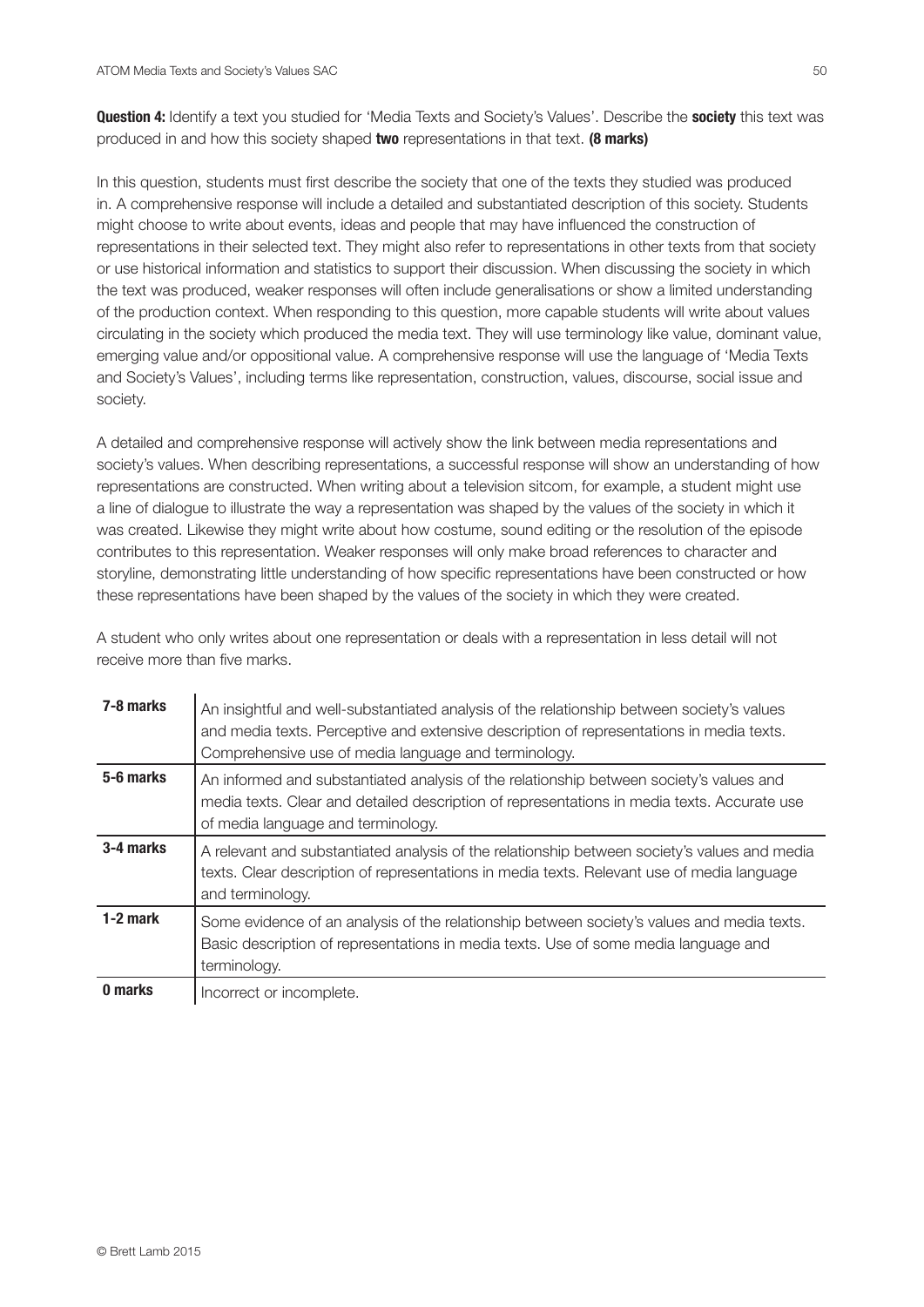**Sample Response #1:** Identify a text you studied for 'Media Texts and Society's Values'.

## \_\_\_\_\_\_\_\_\_\_\_\_\_\_\_\_\_\_\_\_\_\_\_\_\_\_\_\_\_\_\_\_\_\_\_\_\_\_\_\_\_\_\_\_\_\_\_\_\_\_\_\_\_\_\_\_\_\_\_\_\_\_\_\_\_\_\_\_\_\_\_\_\_\_\_\_\_\_\_\_\_\_\_\_\_\_\_\_\_\_\_\_\_\_ All in the Family, 'Archie and the Editorial', 1972.

Describe the **society** this text was produced in and how this society shaped **two** representations in that text. \_\_\_\_\_\_\_\_\_\_\_\_\_\_\_\_\_\_\_\_\_\_\_\_\_\_\_\_\_\_\_\_\_\_\_\_\_\_\_\_\_\_\_\_\_\_\_\_\_\_\_\_\_\_\_\_\_\_\_\_\_\_\_\_\_\_\_\_\_\_\_\_\_\_\_\_\_\_\_\_\_\_\_\_\_\_\_\_\_\_\_\_\_\_ In the episode 'Archie and the Editorial', we can see different beliefs about gun control in this part of history. The media text made in 1972 shows dominant values at the time which \_\_\_\_\_\_\_\_\_\_\_\_\_\_\_\_\_\_\_\_\_\_\_\_\_\_\_\_\_\_\_\_\_\_\_\_\_\_\_\_\_\_\_\_\_\_\_\_\_\_\_\_\_\_\_\_\_\_\_\_\_\_\_\_\_\_\_\_\_\_\_\_\_\_\_\_\_\_\_\_\_\_\_\_\_\_\_\_\_\_\_\_\_\_ are shown by Archie. Beliefs about gun control are shown by less important characters like Michael. In this television show, we can see characters arguing about gun control and what  $\blacksquare$ \_\_\_\_\_\_\_\_\_\_\_\_\_\_\_\_\_\_\_\_\_\_\_\_\_\_\_\_\_\_\_\_\_\_\_\_\_\_\_\_\_\_\_\_\_\_\_\_\_\_\_\_\_\_\_\_\_\_\_\_\_\_\_\_\_\_\_\_\_\_\_\_\_\_\_\_\_\_\_\_\_\_\_\_\_\_\_\_\_\_\_\_\_\_ they think of the idea. Michael is a believer in gun control and says that guns should be taken away from people like the man on the news. Archie thinks very differently and says that it's  $\rule{1em}{0.25mm}$ his right to 'pack a rod'. He reckons that having a gun also makes him more male like Clint Eastwood. In the argument, Michael makes many good points but Archie always debates him \_\_\_\_\_\_\_\_\_\_\_\_\_\_\_\_\_\_\_\_\_\_\_\_\_\_\_\_\_\_\_\_\_\_\_\_\_\_\_\_\_\_\_\_\_\_\_\_\_\_\_\_\_\_\_\_\_\_\_\_\_\_\_\_\_\_\_\_\_\_\_\_\_\_\_\_\_\_\_\_\_\_\_\_\_\_\_\_\_\_\_\_\_\_ with funny lines. Michael puts up a good fight against Archie but he is always dismissed \_\_\_\_\_\_\_\_\_\_\_\_\_\_\_\_\_\_\_\_\_\_\_\_\_\_\_\_\_\_\_\_\_\_\_\_\_\_\_\_\_\_\_\_\_\_\_\_\_\_\_\_\_\_\_\_\_\_\_\_\_\_\_\_\_\_\_\_\_\_\_\_\_\_\_\_\_\_\_\_\_\_\_\_\_\_\_\_\_\_\_\_\_\_ during the argument. In this program, the representation of Archie and Michael reflect two \_\_\_\_\_\_\_\_\_\_\_\_\_\_\_\_\_\_\_\_\_\_\_\_\_\_\_\_\_\_\_\_\_\_\_\_\_\_\_\_\_\_\_\_\_\_\_\_\_\_\_\_\_\_\_\_\_\_\_\_\_\_\_\_\_\_\_\_\_\_\_\_\_\_\_\_\_\_\_\_\_\_\_\_\_\_\_\_\_\_\_\_\_\_ different attitudes about this issue in society.

 $\_$  ,  $\_$  ,  $\_$  ,  $\_$  ,  $\_$  ,  $\_$  ,  $\_$  ,  $\_$  ,  $\_$  ,  $\_$  ,  $\_$  ,  $\_$  ,  $\_$  ,  $\_$  ,  $\_$  ,  $\_$  ,  $\_$  ,  $\_$  ,  $\_$  ,  $\_$  ,  $\_$  ,  $\_$  ,  $\_$  ,  $\_$  ,  $\_$  ,  $\_$  ,  $\_$  ,  $\_$  ,  $\_$  ,  $\_$  ,  $\_$  ,  $\_$  ,  $\_$  ,  $\_$  ,  $\_$  ,  $\_$  ,  $\_$  ,

 $\_$  ,  $\_$  ,  $\_$  ,  $\_$  ,  $\_$  ,  $\_$  ,  $\_$  ,  $\_$  ,  $\_$  ,  $\_$  ,  $\_$  ,  $\_$  ,  $\_$  ,  $\_$  ,  $\_$  ,  $\_$  ,  $\_$  ,  $\_$  ,  $\_$  ,  $\_$  ,  $\_$  ,  $\_$  ,  $\_$  ,  $\_$  ,  $\_$  ,  $\_$  ,  $\_$  ,  $\_$  ,  $\_$  ,  $\_$  ,  $\_$  ,  $\_$  ,  $\_$  ,  $\_$  ,  $\_$  ,  $\_$  ,  $\_$  ,

 $\_$  ,  $\_$  ,  $\_$  ,  $\_$  ,  $\_$  ,  $\_$  ,  $\_$  ,  $\_$  ,  $\_$  ,  $\_$  ,  $\_$  ,  $\_$  ,  $\_$  ,  $\_$  ,  $\_$  ,  $\_$  ,  $\_$  ,  $\_$  ,  $\_$  ,  $\_$  ,  $\_$  ,  $\_$  ,  $\_$  ,  $\_$  ,  $\_$  ,  $\_$  ,  $\_$  ,  $\_$  ,  $\_$  ,  $\_$  ,  $\_$  ,  $\_$  ,  $\_$  ,  $\_$  ,  $\_$  ,  $\_$  ,  $\_$  ,

 $\_$  ,  $\_$  ,  $\_$  ,  $\_$  ,  $\_$  ,  $\_$  ,  $\_$  ,  $\_$  ,  $\_$  ,  $\_$  ,  $\_$  ,  $\_$  ,  $\_$  ,  $\_$  ,  $\_$  ,  $\_$  ,  $\_$  ,  $\_$  ,  $\_$  ,  $\_$  ,  $\_$  ,  $\_$  ,  $\_$  ,  $\_$  ,  $\_$  ,  $\_$  ,  $\_$  ,  $\_$  ,  $\_$  ,  $\_$  ,  $\_$  ,  $\_$  ,  $\_$  ,  $\_$  ,  $\_$  ,  $\_$  ,  $\_$  ,

 $\_$  ,  $\_$  ,  $\_$  ,  $\_$  ,  $\_$  ,  $\_$  ,  $\_$  ,  $\_$  ,  $\_$  ,  $\_$  ,  $\_$  ,  $\_$  ,  $\_$  ,  $\_$  ,  $\_$  ,  $\_$  ,  $\_$  ,  $\_$  ,  $\_$  ,  $\_$  ,  $\_$  ,  $\_$  ,  $\_$  ,  $\_$  ,  $\_$  ,  $\_$  ,  $\_$  ,  $\_$  ,  $\_$  ,  $\_$  ,  $\_$  ,  $\_$  ,  $\_$  ,  $\_$  ,  $\_$  ,  $\_$  ,  $\_$  ,

\_\_\_\_\_\_\_\_\_\_\_\_\_\_\_\_\_\_\_\_\_\_\_\_\_\_\_\_\_\_\_\_\_\_\_\_\_\_\_\_\_\_\_\_\_\_\_\_\_\_\_\_\_\_\_\_\_\_\_\_\_\_\_\_\_\_\_\_\_\_\_\_\_\_\_\_\_\_\_\_\_\_\_\_\_\_\_\_\_\_\_\_\_\_

\_\_\_\_\_\_\_\_\_\_\_\_\_\_\_\_\_\_\_\_\_\_\_\_\_\_\_\_\_\_\_\_\_\_\_\_\_\_\_\_\_\_\_\_\_\_\_\_\_\_\_\_\_\_\_\_\_\_\_\_\_\_\_\_\_\_\_\_\_\_\_\_\_\_\_\_\_\_\_\_\_\_\_\_\_\_\_\_\_\_\_\_\_\_

\_\_\_\_\_\_\_\_\_\_\_\_\_\_\_\_\_\_\_\_\_\_\_\_\_\_\_\_\_\_\_\_\_\_\_\_\_\_\_\_\_\_\_\_\_\_\_\_\_\_\_\_\_\_\_\_\_\_\_\_\_\_\_\_\_\_\_\_\_\_\_\_\_\_\_\_\_\_\_\_\_\_\_\_\_\_\_\_\_\_\_\_\_\_

\_\_\_\_\_\_\_\_\_\_\_\_\_\_\_\_\_\_\_\_\_\_\_\_\_\_\_\_\_\_\_\_\_\_\_\_\_\_\_\_\_\_\_\_\_\_\_\_\_\_\_\_\_\_\_\_\_\_\_\_\_\_\_\_\_\_\_\_\_\_\_\_\_\_\_\_\_\_\_\_\_\_\_\_\_\_\_\_\_\_\_\_\_\_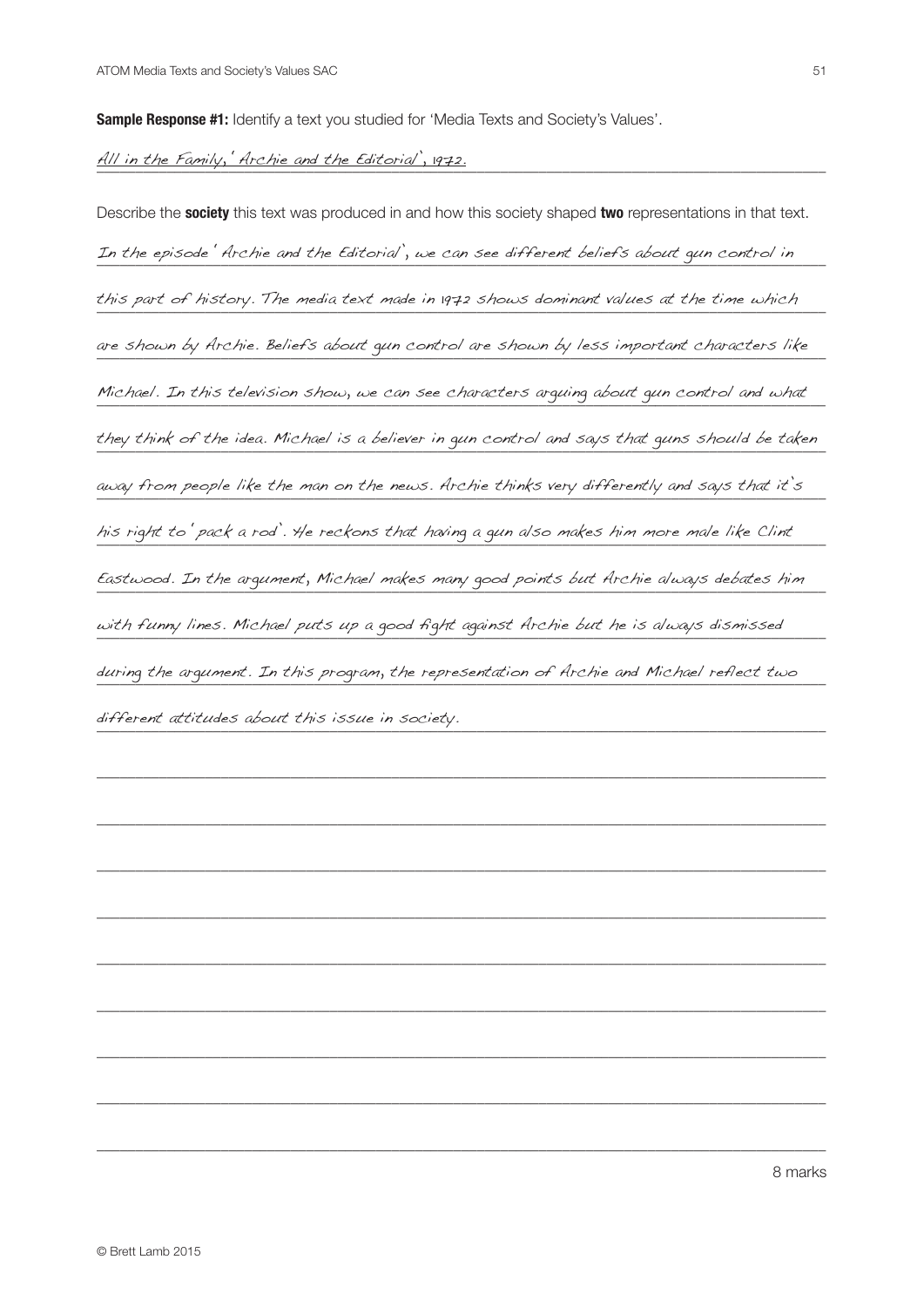**Sample Response #2:** Identify a text you studied for 'Media Texts and Society's Values'.

## \_\_\_\_\_\_\_\_\_\_\_\_\_\_\_\_\_\_\_\_\_\_\_\_\_\_\_\_\_\_\_\_\_\_\_\_\_\_\_\_\_\_\_\_\_\_\_\_\_\_\_\_\_\_\_\_\_\_\_\_\_\_\_\_\_\_\_\_\_\_\_\_\_\_\_\_\_\_\_\_\_\_\_\_\_\_\_\_\_\_\_\_\_\_ The Cosby Show, 'Clair's Case', 1985.

Describe the **society** this text was produced in and how this society shaped **two** representations in that text. <u>In 1985, it was a dominant social value that women should be part of the workforce. This </u> <u>prevailing attitude was reflected not only in a range of media texts, such as The Cosby Show .</u> and Family Ties, but also reflected by the 1985 General Social Survey which found that 86% <u>of people approved of women working even if they had a husband capable of supporting them.</u> <u>In America, these values were a direct result of the second wave of feminism which began</u> <u>in the early 1960s. The Equal Pay Act of 1963 and the Civil Rights Act of 1963 were also land-</u> <u>mark changes, the latter banning sexual discrimination in the workplace. By the 1980s, there  $\,$ </u> <u>was greater e*quality between* genders in America than ever *before. It is this society, defined by*</u> <u>increasing equality between men and women, that shaped the representations of Clair and Cliff .</u> \_\_\_\_\_\_\_\_\_\_\_\_\_\_\_\_\_\_\_\_\_\_\_\_\_\_\_\_\_\_\_\_\_\_\_\_\_\_\_\_\_\_\_\_\_\_\_\_\_\_\_\_\_\_\_\_\_\_\_\_\_\_\_\_\_\_\_\_\_\_\_\_\_\_\_\_\_\_\_\_\_\_\_\_\_\_\_\_\_\_\_\_\_\_ Huxtable in this 1985 episode of The Cosby Show.

\_\_\_\_\_\_\_\_\_\_\_\_\_\_\_\_\_\_\_\_\_\_\_\_\_\_\_\_\_\_\_\_\_\_\_\_\_\_\_\_\_\_\_\_\_\_\_\_\_\_\_\_\_\_\_\_\_\_\_\_\_\_\_\_\_\_\_\_\_\_\_\_\_\_\_\_\_\_\_\_\_\_\_\_\_\_\_\_\_\_\_\_\_\_ In the 1985 episode of The Cosby Show called 'Clair's Case', lawyer Clair Huxtable (Phylicia \_\_\_\_\_\_\_\_\_\_\_\_\_\_\_\_\_\_\_\_\_\_\_\_\_\_\_\_\_\_\_\_\_\_\_\_\_\_\_\_\_\_\_\_\_\_\_\_\_\_\_\_\_\_\_\_\_\_\_\_\_\_\_\_\_\_\_\_\_\_\_\_\_\_\_\_\_\_\_\_\_\_\_\_\_\_\_\_\_\_\_\_\_\_ Rashād) defends her daughter in a case against a dishonest mechanic. During the episode, as Clair is fighting the case, Dr Cliff Huxtable (Bill Cosby) spends time at home looking after their  $childen.$  Cliff, who is adept at housework and cooking, unsuccessfully tries to teach his  $\rule{1em}{0.15mm}$  $\emph{children how to do howsework.}$ 

In the opening sequence of the episode, Clair returns home from court, wearing a business  $\overline{\phantom{a}}$ suit and carrying a briefcase. She smiles at Cliff who is asleep on the couch with their with their couch with their  $\sim$ daughter, Rudy (Keshia Knight Pulliam), is asleep on top of him. Cliff reveals that he's been weer looking after their daughter most of the day.' Earlier today, Rudy and I had a disagreement about a cookie,' he explains,' she became enraged and attacked me.' Clair apologises that she's 'been late' for the last few days but now that her latest case has finished, things should return to  $\blacksquare$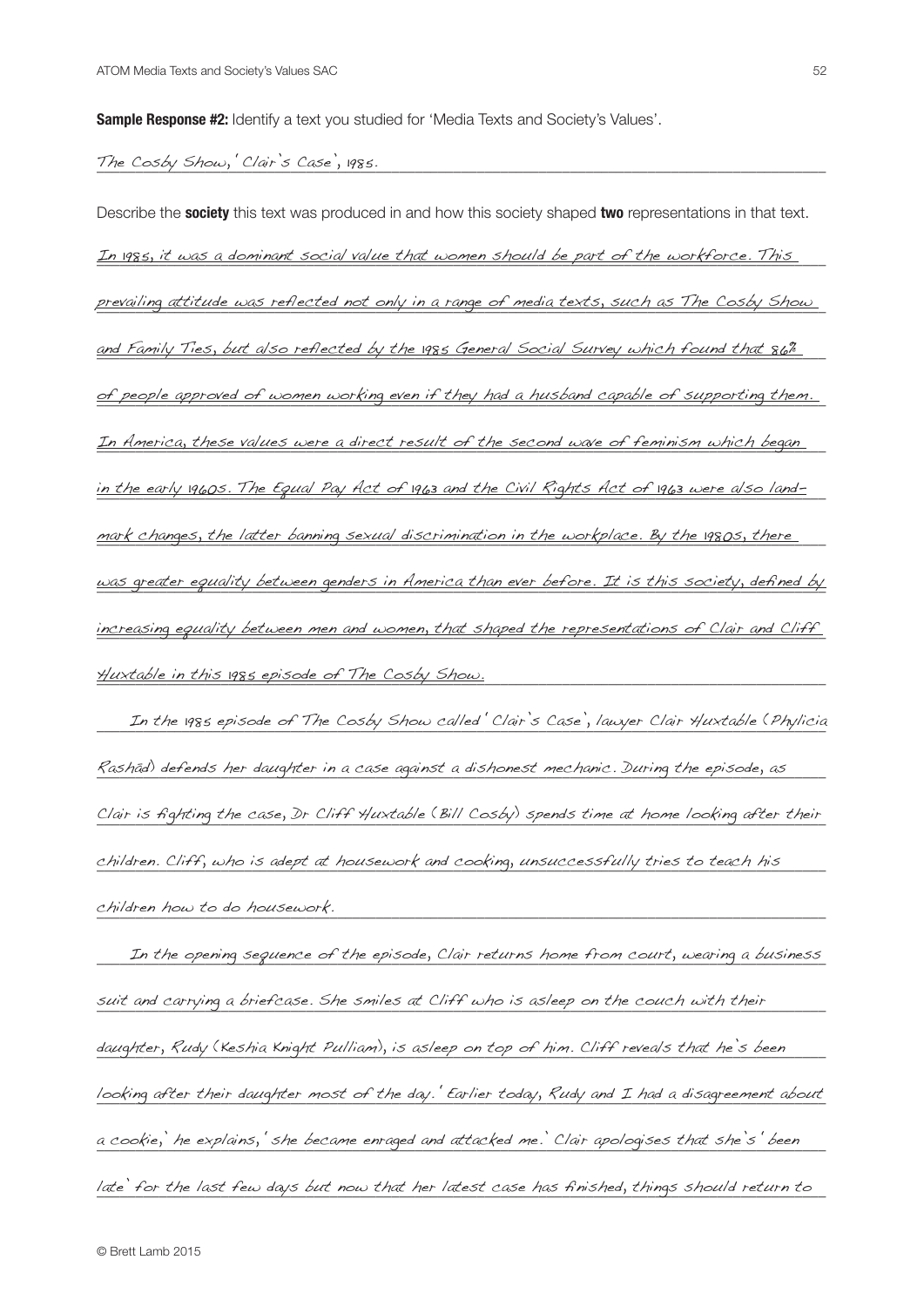normal. This representation of Clair was shaped directly by the dominant values held towards  $\blacksquare$ gender in this period. She is represented as a career women through both her dialogue and the  $\blacksquare$ \_\_\_\_\_\_\_\_\_\_\_\_\_\_\_\_\_\_\_\_\_\_\_\_\_\_\_\_\_\_\_\_\_\_\_\_\_\_\_\_\_\_\_\_\_\_\_\_\_\_\_\_\_\_\_\_\_\_\_\_\_\_\_\_\_\_\_\_\_\_\_\_\_\_\_\_\_\_\_\_\_\_\_\_\_\_\_\_\_\_\_\_\_\_ use of costume.

The representation of Cliff was also shaped by these values, he offers to put Rudy to  $\blacksquare$ bed, telling his wife that he's prepared a 'lovely dinner' that's waiting for her in the kitchen.  $\qquad \qquad \blacksquare$ Indeed, the representation of Cliff takes these values to an extreme when he turns out to be  $\blacksquare$ a little too good in the kitchen. Clair tells him that every meal has been an 'adventure' and he conceeds that he's experimenting with rare dishes that involve 'sliced turtle feet', telling her  $\blacksquare$ to prepare for some exciting cuisine from Trinidad. The representation of this character was  $\blacksquare$  $\emph{clearly Shaped by dominant social values towards gender which stressed equality between men$ and women. Throughout the episode, Clair continues to be represented as a strong willed career woman. Later, there is a shot of Clair sitting in the foreground wearing a business shirt and  $\blacksquare$ pouring over a pile of law books and papers. Asleep in the background, Cliff wakes up and they  $\_$ talk about the case. Clair has stayed up until two in the morning because she wants to go after the mechanics with 'both barrels'. During the court case, acting contributes significantly to the representation of Clair as she prosecutes the case.' Have you ever made an unnecessary repair?' she asks, striding confidently towards the witness box. There is a cut to Cliff and another man sitting in the gallery who comments, She just drew blood.' In this episode the representation of both Cliff and Claire has been shaped by dominant values in society at the time.  $\hskip10mm$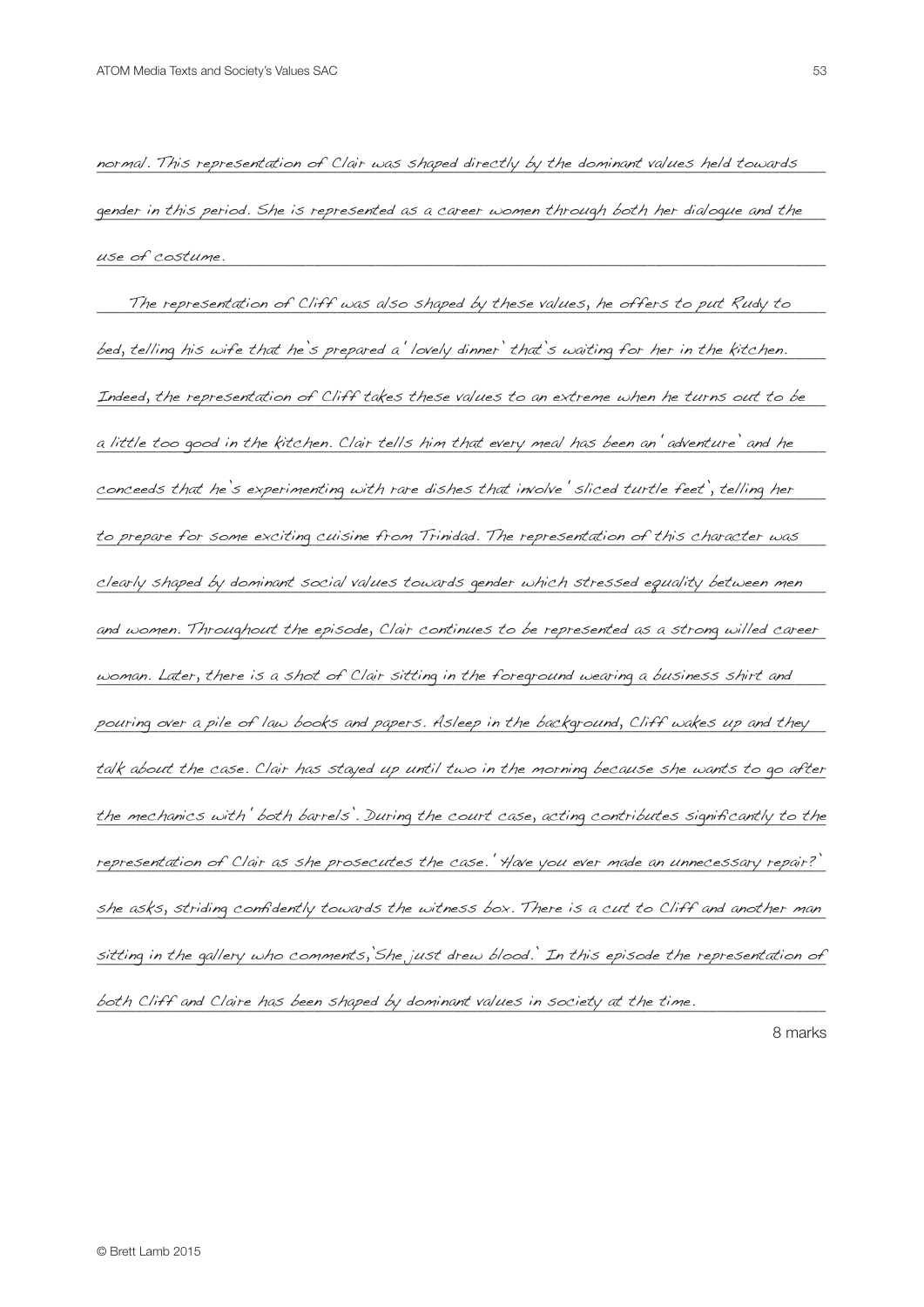**Sample Response #3:** Identify a text you studied for 'Media Texts and Society's Values'.

## \_\_\_\_\_\_\_\_\_\_\_\_\_\_\_\_\_\_\_\_\_\_\_\_\_\_\_\_\_\_\_\_\_\_\_\_\_\_\_\_\_\_\_\_\_\_\_\_\_\_\_\_\_\_\_\_\_\_\_\_\_\_\_\_\_\_\_\_\_\_\_\_\_\_\_\_\_\_\_\_\_\_\_\_\_\_\_\_\_\_\_\_\_\_ 'Same Love', Macklemore and Ryan Lewis, 2012.

Describe the **society** this text was produced in and how this society shaped **two** representations in that text. \_\_\_\_\_\_\_\_\_\_\_\_\_\_\_\_\_\_\_\_\_\_\_\_\_\_\_\_\_\_\_\_\_\_\_\_\_\_\_\_\_\_\_\_\_\_\_\_\_\_\_\_\_\_\_\_\_\_\_\_\_\_\_\_\_\_\_\_\_\_\_\_\_\_\_\_\_\_\_\_\_\_\_\_\_\_\_\_\_\_\_\_\_\_ In 2012, Macklemore and Ryan Lewis wrote and released a song called 'Same Love' to support the campaign in favour of marriage equality for gay couples. Dominant values and attitudes towards gay marriage in this society shaped the construction of representations in this music video. During this period, there was increasing support for gay marriage and this music video was  $\overline{\phantom{a}}$ created to support Washington Referendum 74 which was ultimately passed, legalising same sex marriage in Washington state. The referendum found 54% support for gay marriage in the state,  $\blacksquare$ clearly establishing that support for gay marriage was a dominant value. During this same year, national survey results from Pew Research revealed that support for same sex marriage was at 48% compared to the 43% of people who opposed it. Growing support for same sex marriage was also reflected in a range of media texts, such as The Astonishing X-Men Volume 51 which \_\_\_\_\_\_\_\_\_\_\_\_\_\_\_\_\_\_\_\_\_\_\_\_\_\_\_\_\_\_\_\_\_\_\_\_\_\_\_\_\_\_\_\_\_\_\_\_\_\_\_\_\_\_\_\_\_\_\_\_\_\_\_\_\_\_\_\_\_\_\_\_\_\_\_\_\_\_\_\_\_\_\_\_\_\_\_\_\_\_\_\_\_\_ featured a marriage between Northstar and his partner Kyle.

The values in this society unequivocally shaped the representations of same sex relationships and homophobia in the music video 'Same Love'. The closing seconds of the music video represent a loving, long term relationship between two gay men. The music video fades to white as Mary Lambert repeatedly sings the wrods, 'Love is patient/Love is kind.' There is a tightly edited montage of shots. The first shows a saline drip with an elderly man out of focus \_\_\_\_\_\_\_\_\_\_\_\_\_\_\_\_\_\_\_\_\_\_\_\_\_\_\_\_\_\_\_\_\_\_\_\_\_\_\_\_\_\_\_\_\_\_\_\_\_\_\_\_\_\_\_\_\_\_\_\_\_\_\_\_\_\_\_\_\_\_\_\_\_\_\_\_\_\_\_\_\_\_\_\_\_\_\_\_\_\_\_\_\_\_ in the background. In the next shot, there is tight close up of his partner holding his hand. There is a two shot of the characters sitting in silence before the music video cuts to another  $\overline{\phantom{a}}$ \_\_\_\_\_\_\_\_\_\_\_\_\_\_\_\_\_\_\_\_\_\_\_\_\_\_\_\_\_\_\_\_\_\_\_\_\_\_\_\_\_\_\_\_\_\_\_\_\_\_\_\_\_\_\_\_\_\_\_\_\_\_\_\_\_\_\_\_\_\_\_\_\_\_\_\_\_\_\_\_\_\_\_\_\_\_\_\_\_\_\_\_\_\_ shot of their hands, the camera slowly pulls focus to reveal the wedding bands on the fingers of their clasped hands. There is another fade to white. This favourable representation of same sex marriage, through its use of editing, shot size and sound, was clearly shaped by dominant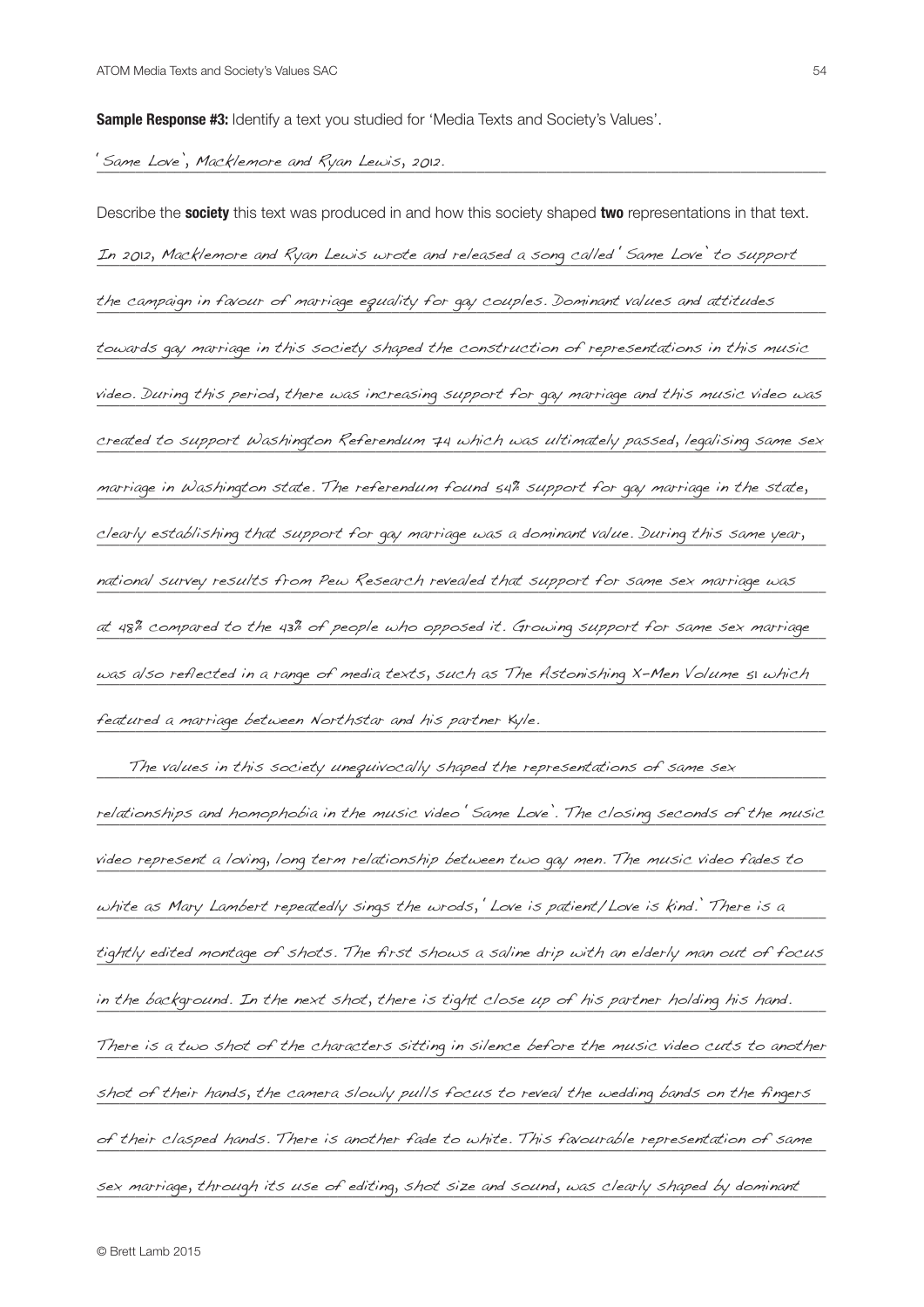values towards same sex marriage in the society that it was created.<br>————————————————————

The representation of homophobia in this music video was also shaped by the dominant value that same sex marraige is acceptable. When the main character in the music video **with the main tend of th** introduces his partner to his parents, there is a wide shot of the characters sitting at a dinner table hands held in prayer. There is a close up of the man's father, a scowl crossing his face \_\_\_\_\_\_\_\_\_\_\_\_\_\_\_\_\_\_\_\_\_\_\_\_\_\_\_\_\_\_\_\_\_\_\_\_\_\_\_\_\_\_\_\_\_\_\_\_\_\_\_\_\_\_\_\_\_\_\_\_\_\_\_\_\_\_\_\_\_\_\_\_\_\_\_\_\_\_\_\_\_\_\_\_\_\_\_\_\_\_\_\_\_\_ as his eyes flick between the two men. There is a cut to the man's mother who wipes her mouth on a napkin, in the background of the next shot is father can be seen leaving the room. In the foreground the main character gives his partner a look of frustration. The negative representation of homophobia, through the use of acting, shot size and editing, has clearly been shaped by the dominant social value that same sex marraige is acceptable. Later in the music  $\blacksquare$ video clip, there is another negative representation of homophobia. ' I can't change/Even if I  $\blacksquare$ tried/Even if I wanted to/My love, my love. my love,' sings Lambert. As this line is performed the camera tracks the couple, laughing as they walk along the street. Cutting to the reverse  $\rule{1em}{0.15mm}$ shot, a man holding hands with a woman brushes aggressively against them and mutters the straining the straini word 'faggot'. Cutting again to the reverse shot, they turn around for a moment, disgusted by w The obscenty. the obscenity.

. This music video clip was created in a society that increasingly accepted same sex marriage. These dominant beliefs and attitudes shaped the construction of representations in this text,  $\blacksquare$ \_\_\_\_\_\_\_\_\_\_\_\_\_\_\_\_\_\_\_\_\_\_\_\_\_\_\_\_\_\_\_\_\_\_\_\_\_\_\_\_\_\_\_\_\_\_\_\_\_\_\_\_\_\_\_\_\_\_\_\_\_\_\_\_\_\_\_\_\_\_\_\_\_\_\_\_\_\_\_\_\_\_\_\_\_\_\_\_\_\_\_\_\_\_ notably the representation of a same sex couple and homophobia.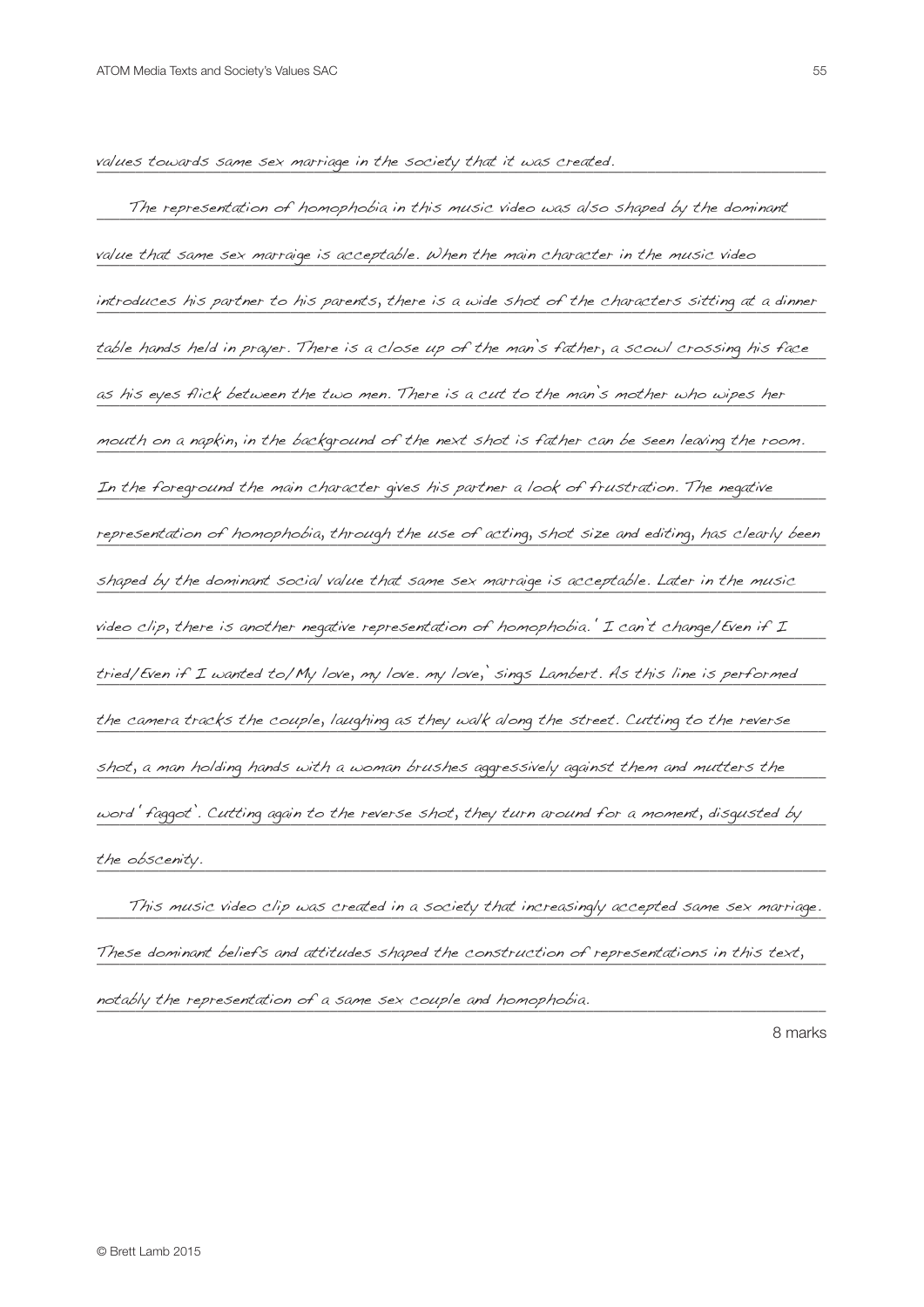## **Question 5a:** Identify an emerging value from one of the texts you studied. **(1 mark)**

An emerging value is a belief or attitude held by an increasing number of people in society that might eventually become dominant. To successfully identify a value, students must write a complete sentence describing a belief or attitude, for example, 'An emerging value in 1960s America was that women have a place in the workforce.' To describe a belief or attitude, students are encouraged to use the word 'that' in a sentence, forcing them to describe a belief or attitude. Single word responses are not adequate to describe a belief or attitude.

| 1 mark  | A clear identification of an emerging value.                    |
|---------|-----------------------------------------------------------------|
| 0 marks | An incorrect or incomplete identification of an emerging value. |

**Question 5b:** Explain how this emerging value was represented in the text. **(5 marks)** 

This question asks students to analyse the relationship between an emerging value and the representations in a media text. A comprehensive response to this question will focus on explaining how this emerging value was represented. Comprehensive answers will show how representations in the text reflect this emerging value, making specific reference to how these representations are constructed. Simplistic answers will simply retell the story without analysis or discussion of the representations.

| 5 marks | An insightful and well-substantiated analysis of the relationship between society's values<br>and media texts. Perceptive and extensive explanation of how an emerging value was<br>represented in the media text. Comprehensive use of media language and terminology. |
|---------|-------------------------------------------------------------------------------------------------------------------------------------------------------------------------------------------------------------------------------------------------------------------------|
| 4 marks | An informed and substantiated analysis of the relationship between society's values and<br>media texts. Clear and detailed explanation of how an emerging value was represented in<br>the media text. Accurate use of media language and terminology.                   |
| 3 marks | A relevant and substantiated analysis of the relationship between society's values and<br>media texts. Clear explanation of how an emerging value was represented in the media text.<br>Relevant use of media language and terminology.                                 |
| 2 marks | Some evidence of an analysis of the relationship between society's values and media texts.<br>Basic explanation of how an emerging value was represented in the media text. Use of some<br>media language and terminology.                                              |
| 1 mark  | Very limited analysis of the relationship between society's values and media texts. Little<br>explanation of how an emerging value was represented in the media text. Use of some<br>media language and terminology.                                                    |
| 0 marks | Incorrect or incomplete.                                                                                                                                                                                                                                                |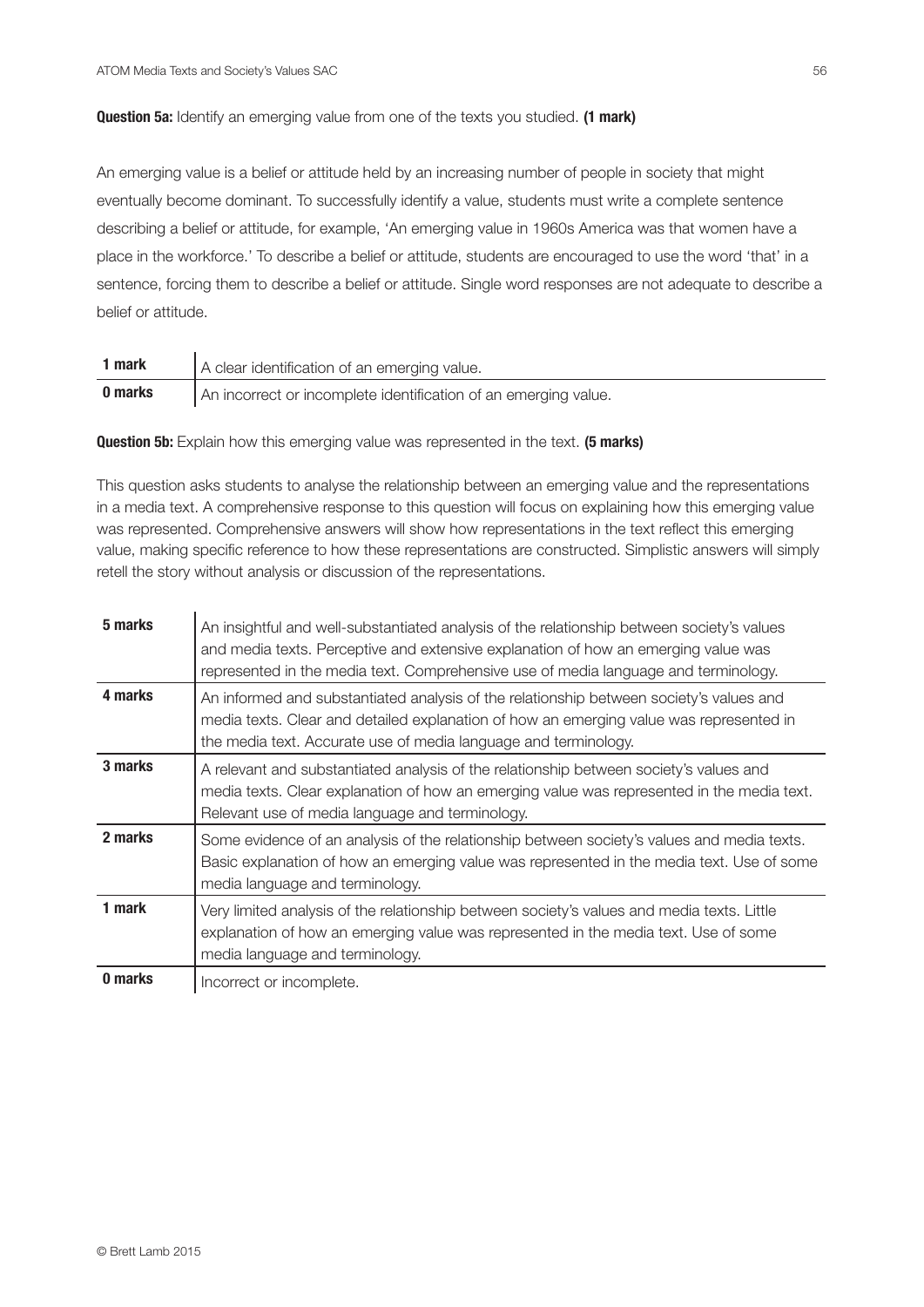## **Question 6a:** Identify a dominant value from one of the texts you studied. **(1 mark)**

A dominant value is a belief or attitude held by the majority of people in a society. To successfully identify a value, students must write a complete sentence describing a belief or attitude, for example, 'A dominant value is 1960s America was the women should be homemakers.' To describe a belief or attitude, students are encouraged to use the word 'that' in a sentence, forcing them to describe a belief or attitude. Single-word responses are not adequate to describe a belief or attitude.

| 1 mark  | A clear identification of a dominant value.                    |
|---------|----------------------------------------------------------------|
| 0 marks | An incorrect or incomplete identification of a dominant value. |

**Question 6b:** Explain how this dominant value was represented in the text. **(5 marks)**

This question asks students to analyse the relationship between a dominant value and the representations in a media text. A comprehensive response to this question will focus on explaining how this dominant value was represented. Comprehensive answers will show how representations in the text reflect this value, making specific reference to how these representations are constructed. Simplistic answers will simply retell the story without analysis or discussion of the representations.

| 5 marks | An insightful and well-substantiated analysis of the relationship between society's values and<br>media texts. Perceptive and extensive explanation of how a dominant value was represented<br>in the media text. Comprehensive use of media language and terminology. |
|---------|------------------------------------------------------------------------------------------------------------------------------------------------------------------------------------------------------------------------------------------------------------------------|
| 4 marks | An informed and substantiated analysis of the relationship between society's values and<br>media texts. Clear and detailed explanation of how a dominant value was represented in the<br>media text. Accurate use of media language and terminology.                   |
| 3 marks | A relevant and substantiated analysis of the relationship between society's values and<br>media texts. Clear explanation of how a dominant value was represented in the media text.<br>Relevant use of media language and terminology.                                 |
| 2 marks | Some evidence of an analysis of the relationship between society's values and media texts.<br>Basic explanation of how a dominant value was represented in the media text. Use of some<br>media language and terminology.                                              |
| 1 mark  | Very limited analysis of the relationship between society's values and media texts. Little<br>explanation of how a dominant value was represented in the media text. Use of some media<br>language and terminology.                                                    |
| 0 marks | Incorrect or incomplete.                                                                                                                                                                                                                                               |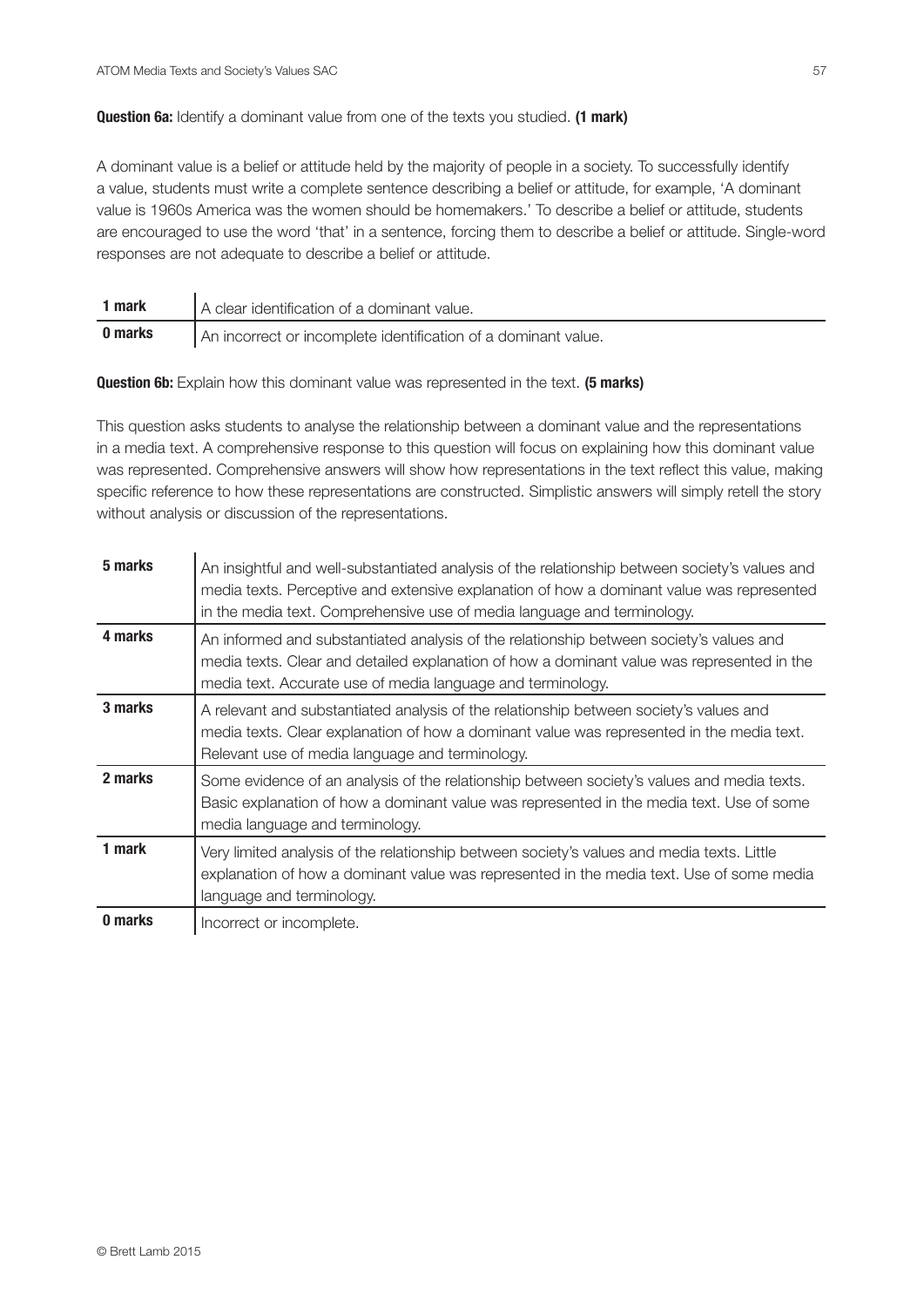**Question 7:** Describe how the texts you studied reflect the tension between dominant, oppositional or emerging values. **(8 marks)**

This question asks students to analyse the relationship between a dominant, oppositional or emerging values. In a society, there is often tension between beliefs and attitudes. These tensions are often reflected in media texts. A news bulletin, for example, might represent different values related to a social issue or discourse. A television sitcom might represent a clash between characters who hold different values. Comprehensive responses to this question will examine more than one text. A response that only focuses on a single text will receive no more than four marks.

This question requires that students clearly identify values before describing the tension between these beliefs and attitudes. Comprehensive responses will also make connections between individual media texts and the societies in which they are created.

| 7-8 marks | Highly comprehensive analysis of the relationship between dominant, oppositional or<br>emerging values in media texts. Comprehensive use of media language and terminology. |
|-----------|-----------------------------------------------------------------------------------------------------------------------------------------------------------------------------|
| 5-6 marks | Thorough analysis of the relationship between dominant, oppositional or emerging values in<br>media texts. Accurate use of media language and terminology.                  |
| 3-4 marks | Appropriate analysis of the relationship between dominant, oppositional or emerging values<br>in media texts. Relevant use of media language and terminology.               |
| 1-2 marks | Limited analysis of the relationship between dominant, oppositional or emerging values in<br>media texts. Use of some media language and terminology.                       |
| 0 marks   | Incorrect or incomplete.                                                                                                                                                    |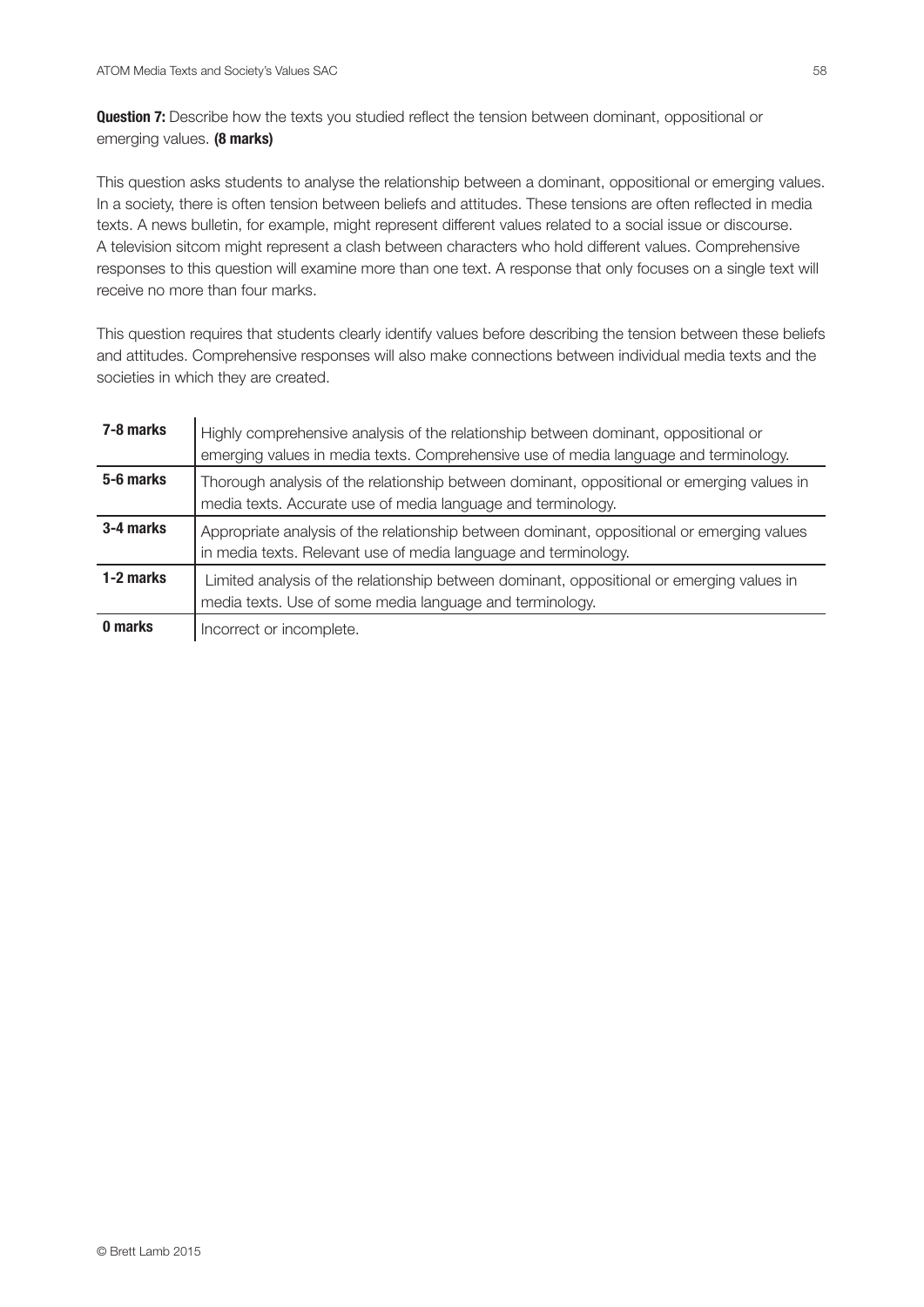**Student Name: \_\_\_\_\_\_\_\_\_\_\_\_\_\_\_\_\_\_\_\_\_\_\_\_\_\_\_\_\_\_\_\_\_\_\_\_\_\_\_\_\_\_\_\_\_ Form: \_\_\_\_\_\_\_\_\_\_\_\_\_\_\_**



## Media Influence School Assessed Coursework

**Reading Time:** 10 minutes **Writing Time:** 90 minutes **Total Marks:** 40

Question and Answer Booklet

**Proudly supported by**



theeducationshop.com.au

## **Conditions**

- Students may bring pens, pencils and erasers into the assessment task.
- Students are not permitted to bring notes into this assessment task.
- Mobile phones, calculators and other electronic devices are prohibited.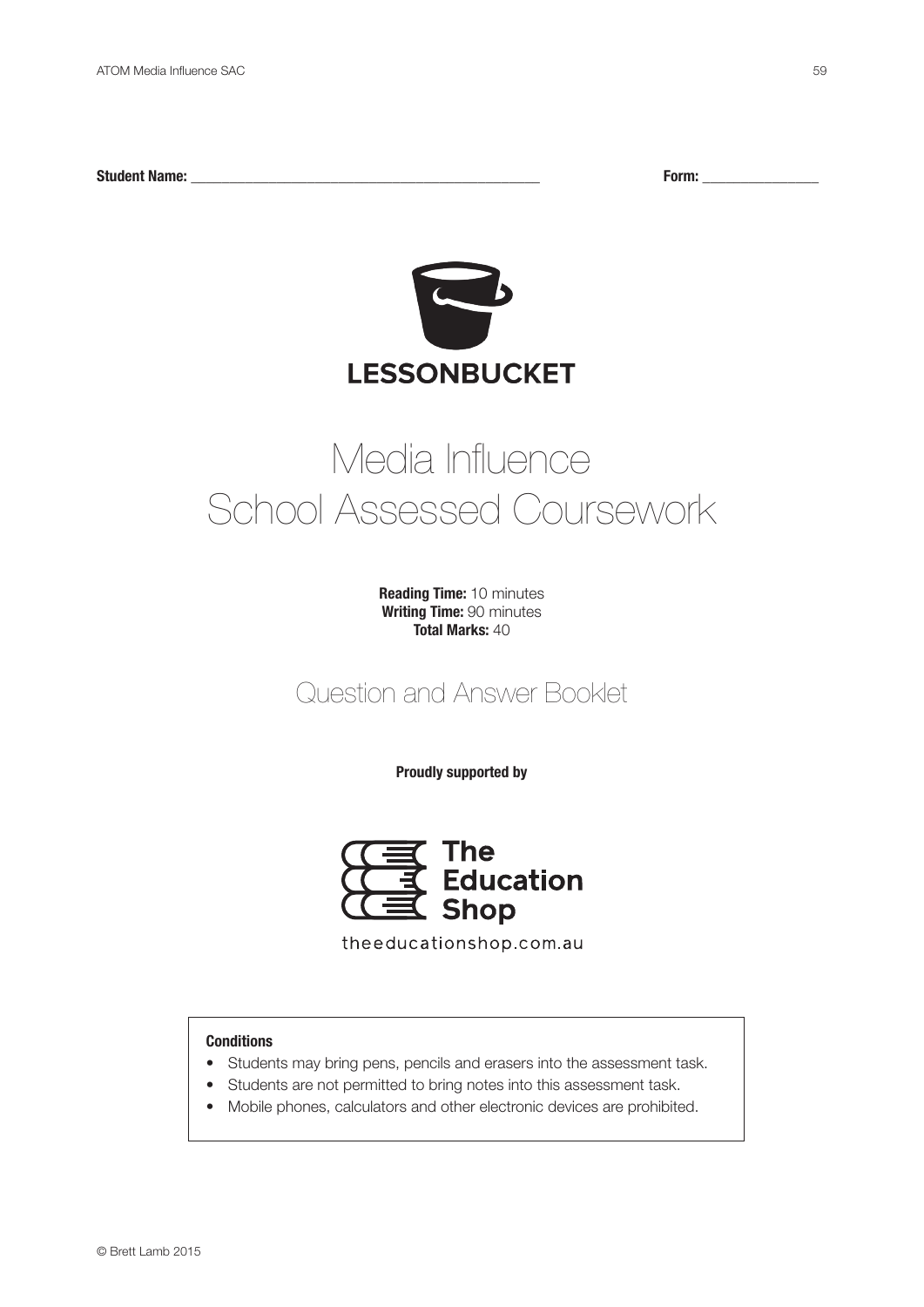1. Draw a communication model and describe what it suggests about the process of communication and media influence.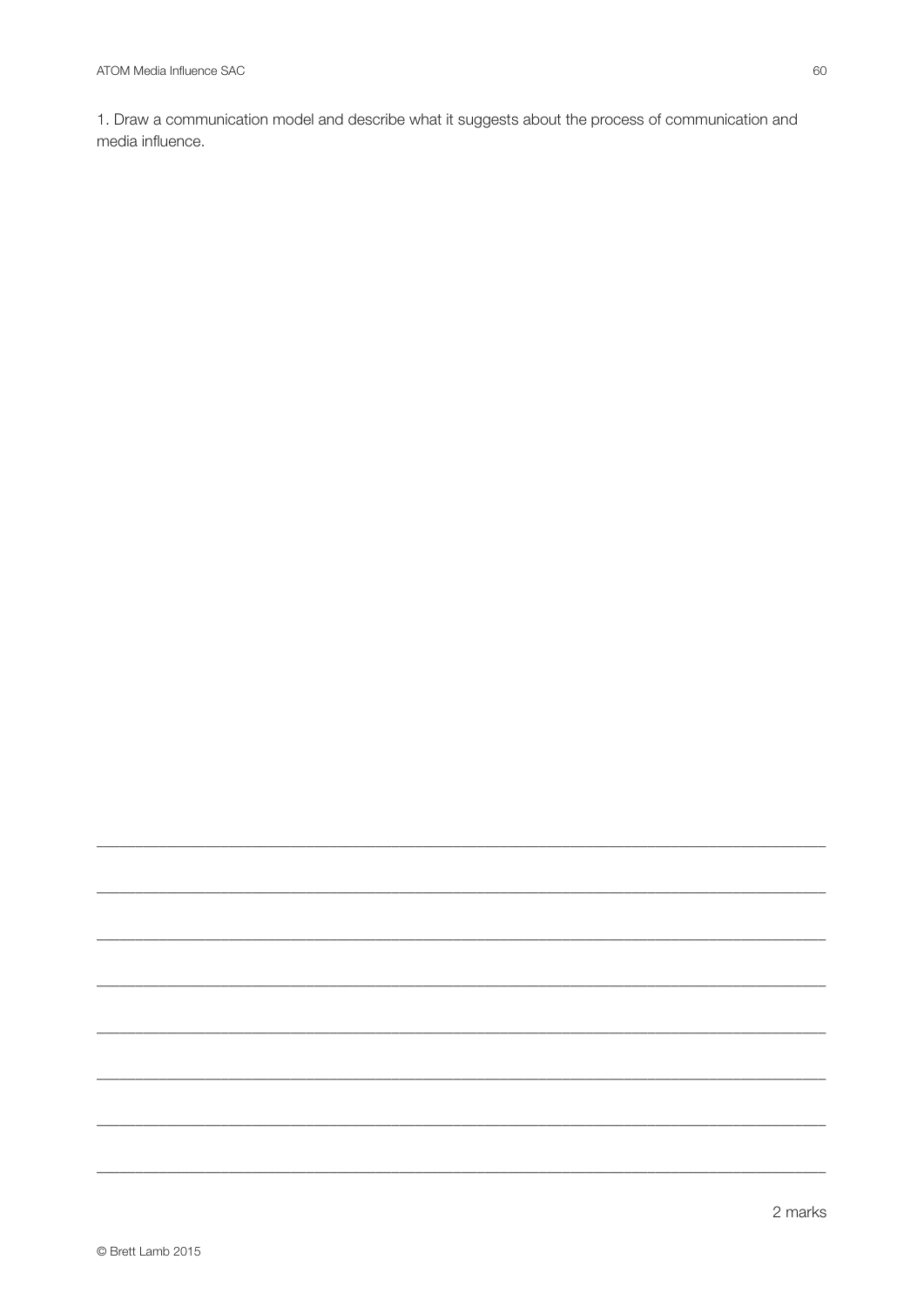2. Compare two communication theories that conceptualise audience differently.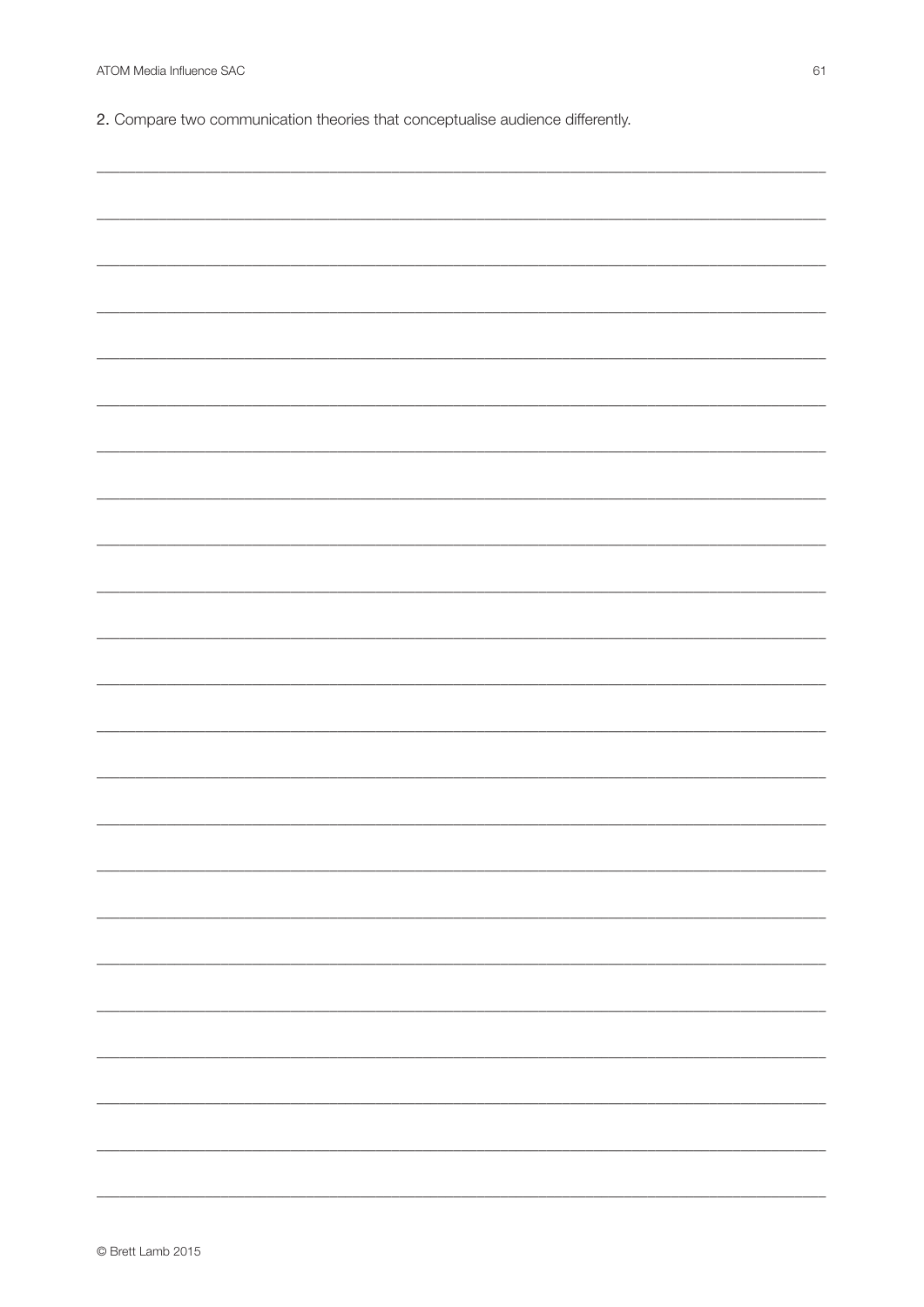|                                                                                           | 6 marks |
|-------------------------------------------------------------------------------------------|---------|
|                                                                                           |         |
| 3a. Identify an example of media influence.                                               |         |
|                                                                                           |         |
|                                                                                           |         |
|                                                                                           |         |
|                                                                                           |         |
|                                                                                           |         |
|                                                                                           |         |
|                                                                                           |         |
|                                                                                           | 2 marks |
| 3b. Compare how two communication theories might explain this example of media influence. |         |
|                                                                                           |         |
|                                                                                           |         |
|                                                                                           |         |
|                                                                                           |         |
|                                                                                           |         |
|                                                                                           |         |
|                                                                                           |         |
|                                                                                           |         |
|                                                                                           |         |
|                                                                                           |         |
|                                                                                           |         |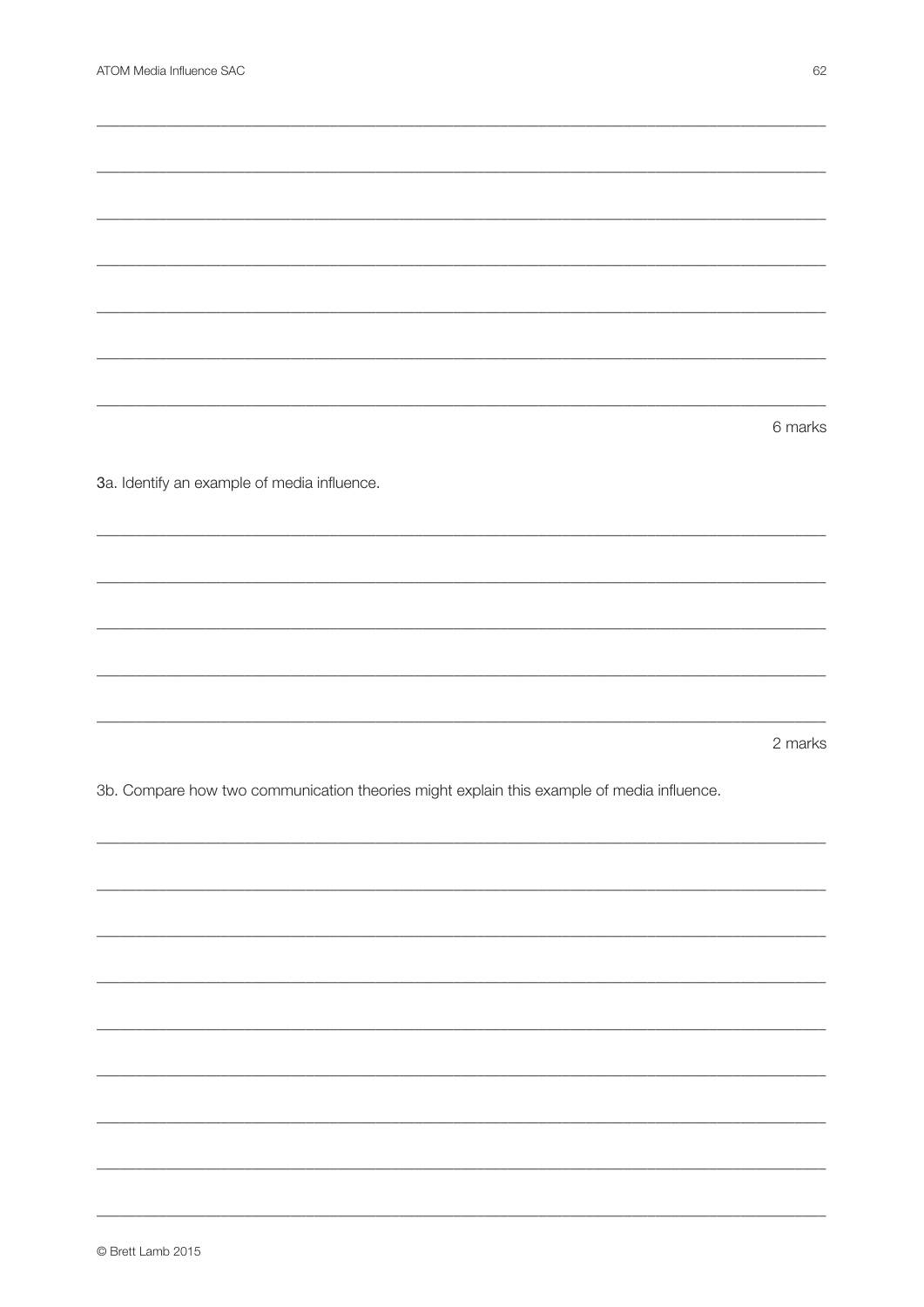| 6 marks |
|---------|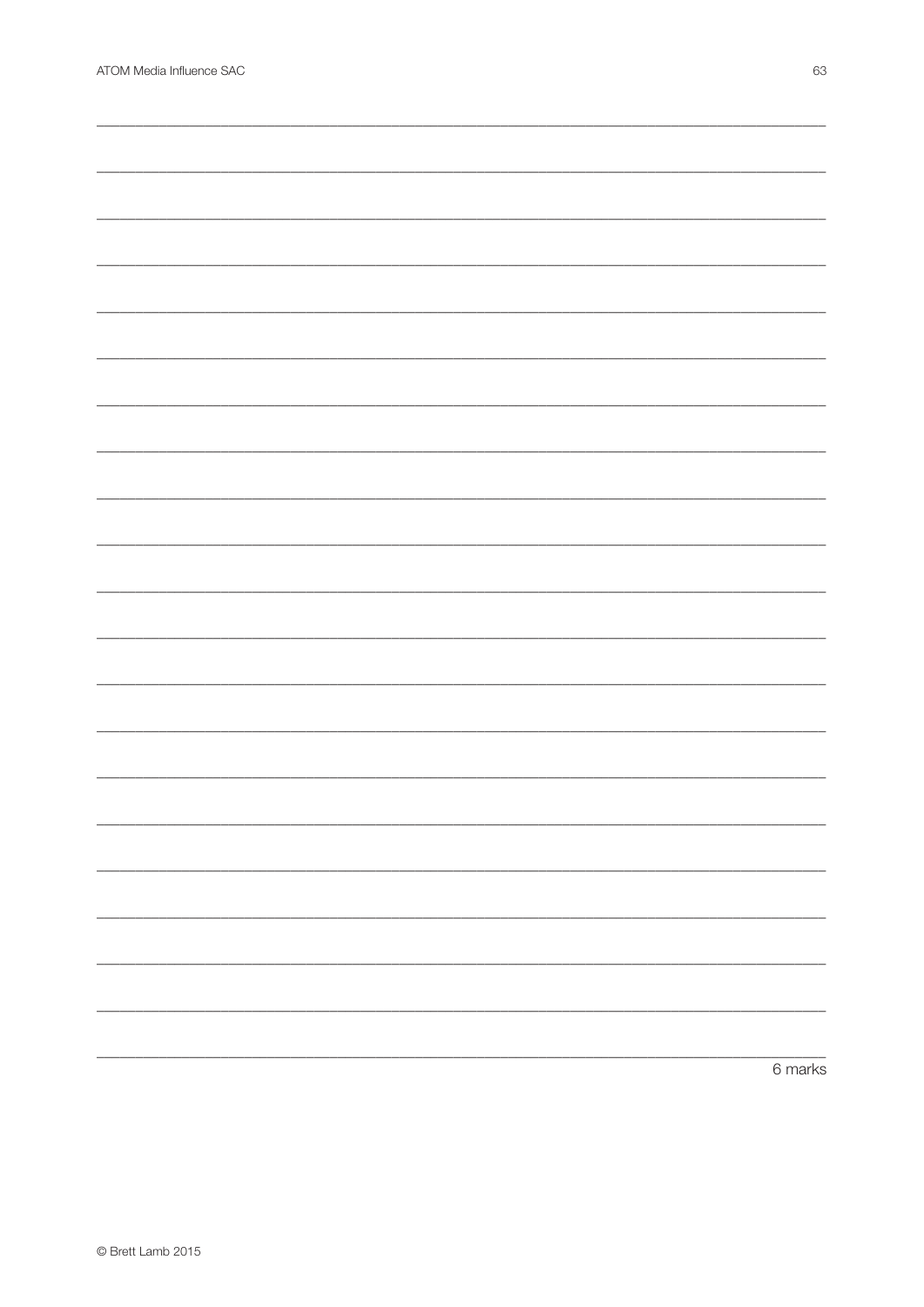4. 'Audiences are a central part of the communication process.' Describe how audiences interact with media texts. In your answer, you might refer to:

- communication theories
- · ways of thinking about audience
- · arguments and evidence about media influence

© Brett Lamb 2015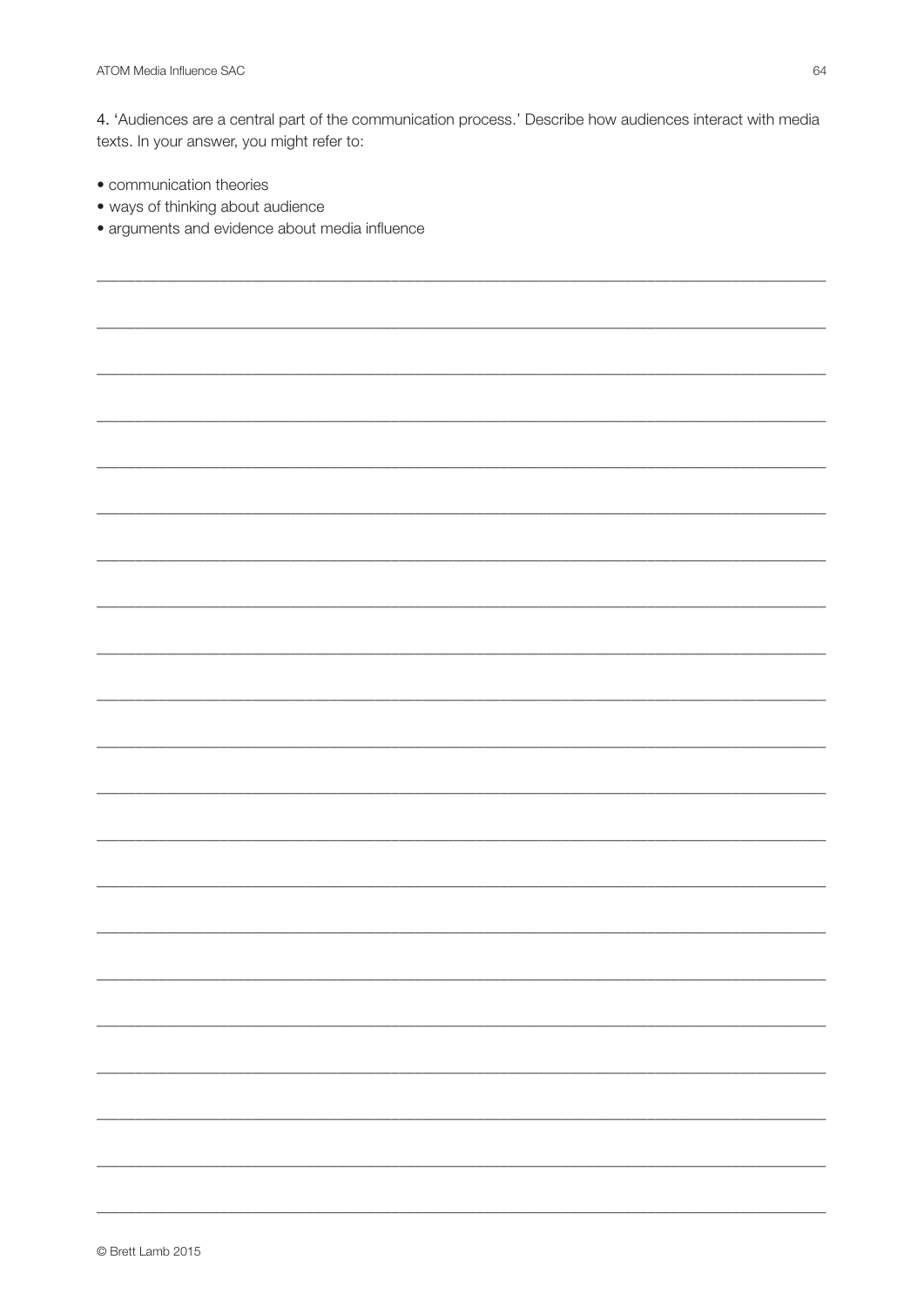|  | 8 marks |
|--|---------|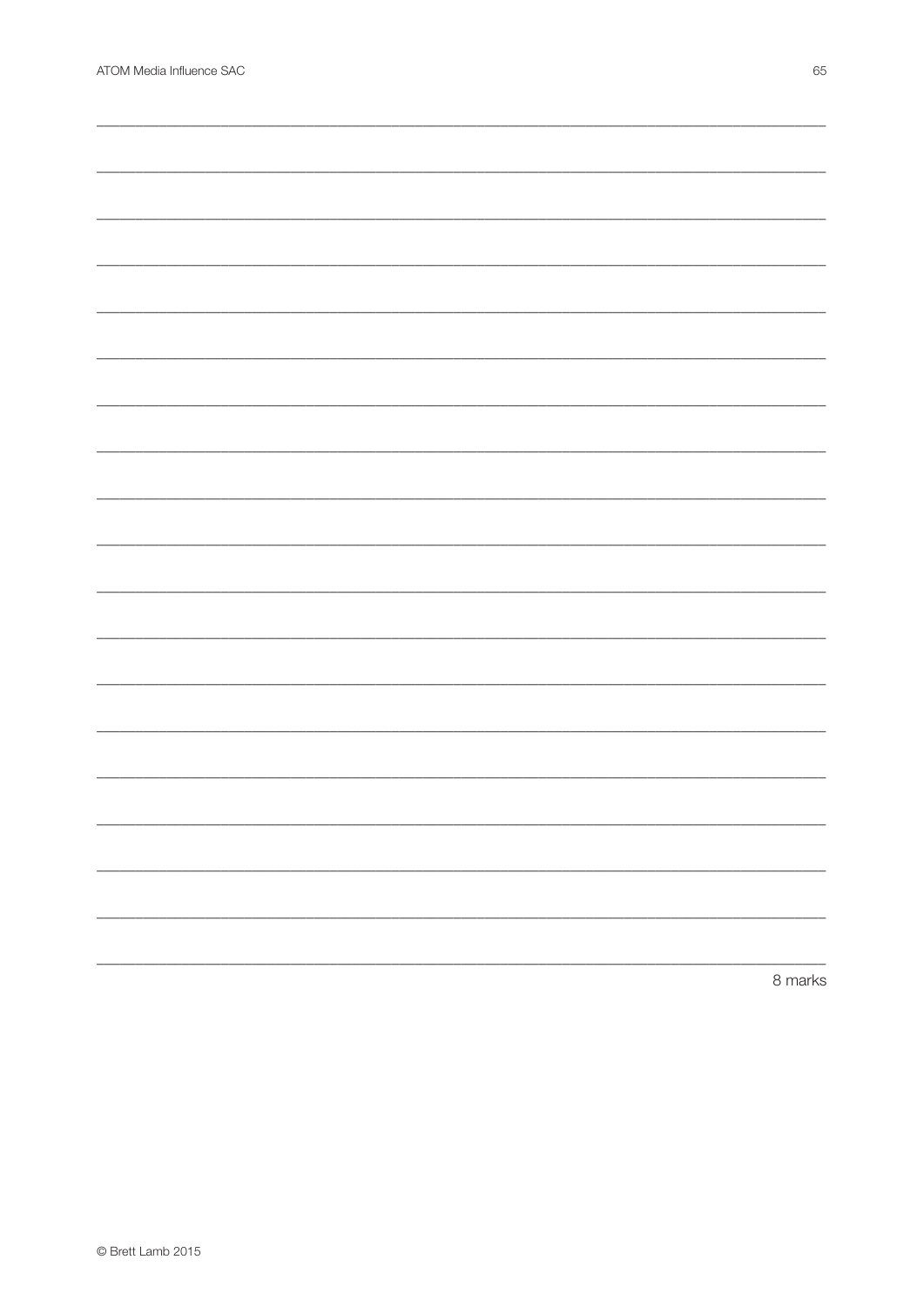5. 'Despite decades of research, the nature and extent of media influence remains contested and inconclusive.' Discuss this statement substantiating your argument with evidence you studied in class.

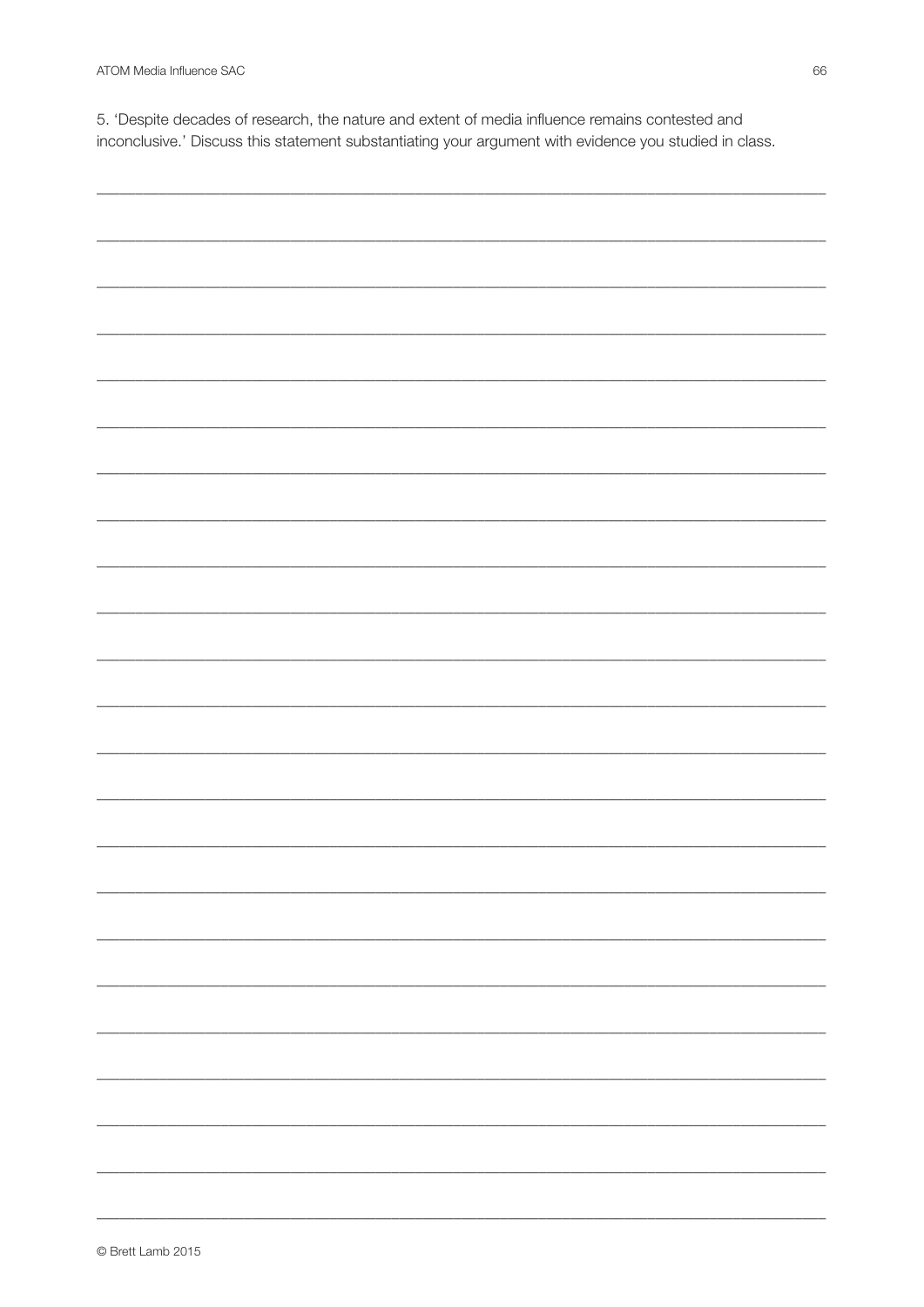|                                                               | 6 marks |
|---------------------------------------------------------------|---------|
|                                                               |         |
| 6. Analyse two reasons for regulating the media in Australia. |         |
|                                                               |         |
|                                                               |         |
|                                                               |         |
|                                                               |         |
|                                                               |         |
|                                                               |         |
|                                                               |         |
|                                                               |         |
|                                                               |         |
|                                                               |         |
|                                                               |         |
|                                                               |         |
|                                                               |         |
|                                                               |         |
|                                                               |         |
|                                                               |         |
|                                                               |         |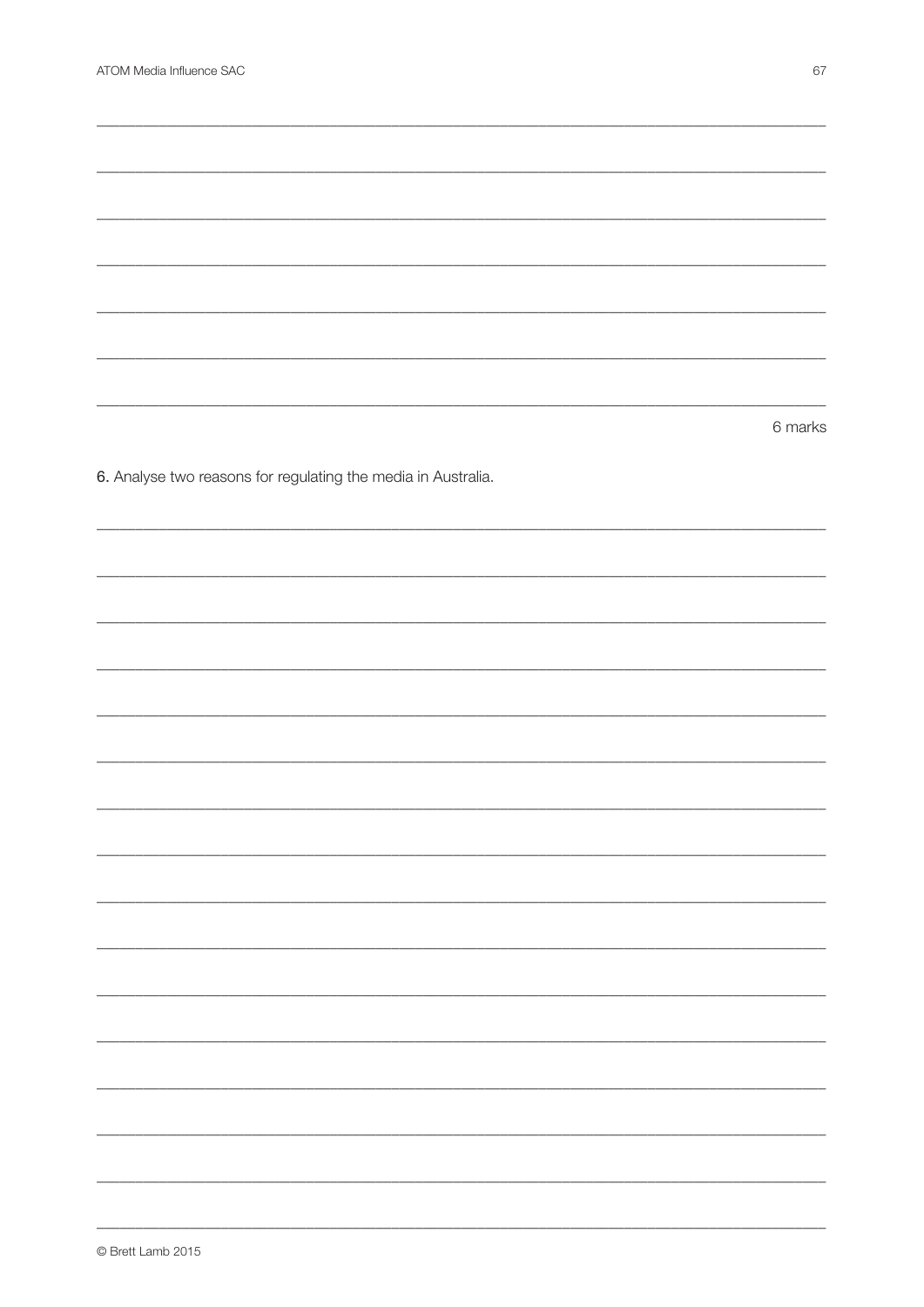|                                                                    | 6 marks |
|--------------------------------------------------------------------|---------|
| 7. Describe two forms of government media regulation in Australia. |         |
|                                                                    |         |
|                                                                    |         |
|                                                                    |         |
|                                                                    |         |
|                                                                    |         |
|                                                                    |         |
|                                                                    |         |
|                                                                    |         |
|                                                                    |         |
|                                                                    |         |
|                                                                    |         |
|                                                                    |         |
|                                                                    |         |
|                                                                    |         |
|                                                                    |         |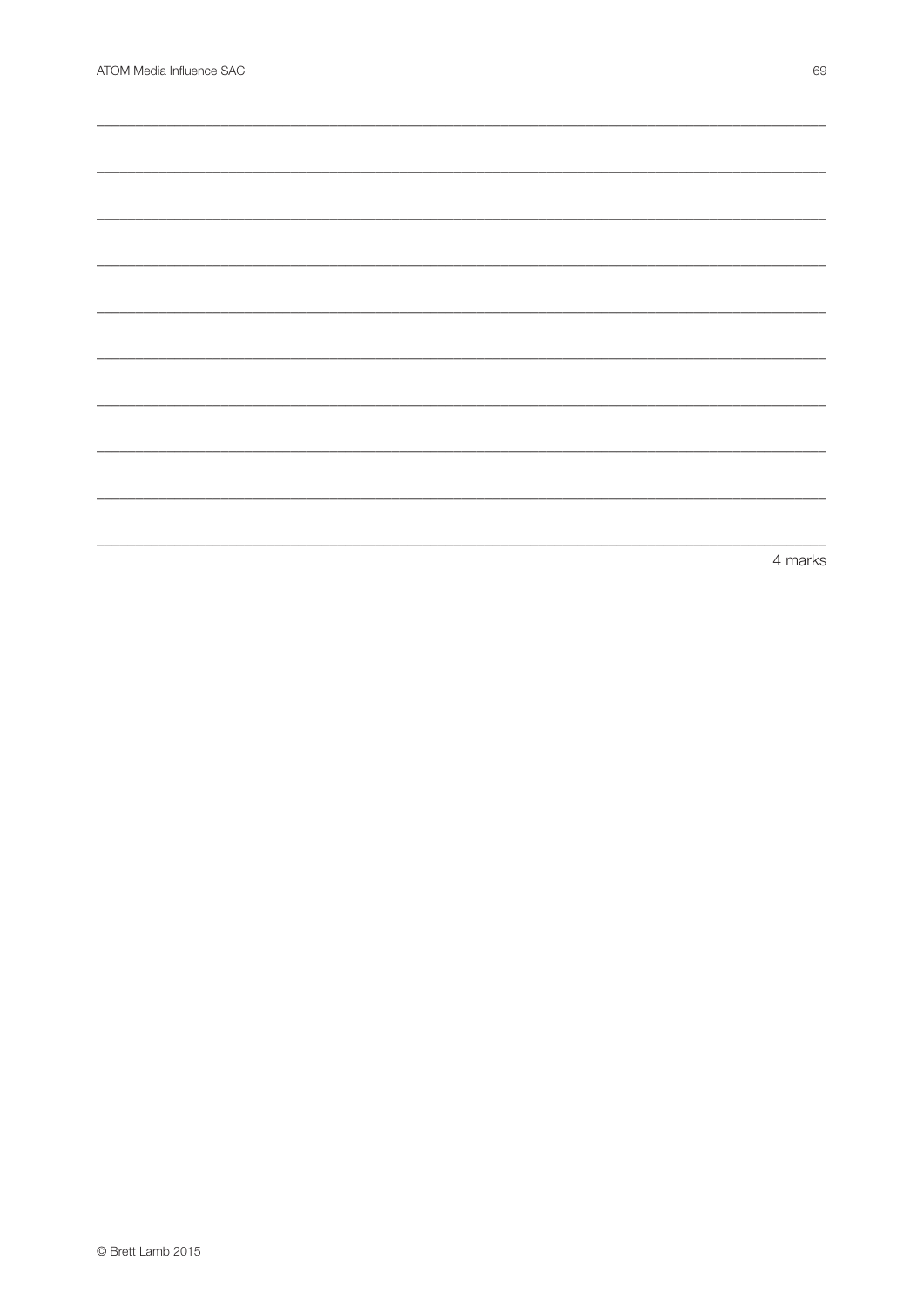Additional writing space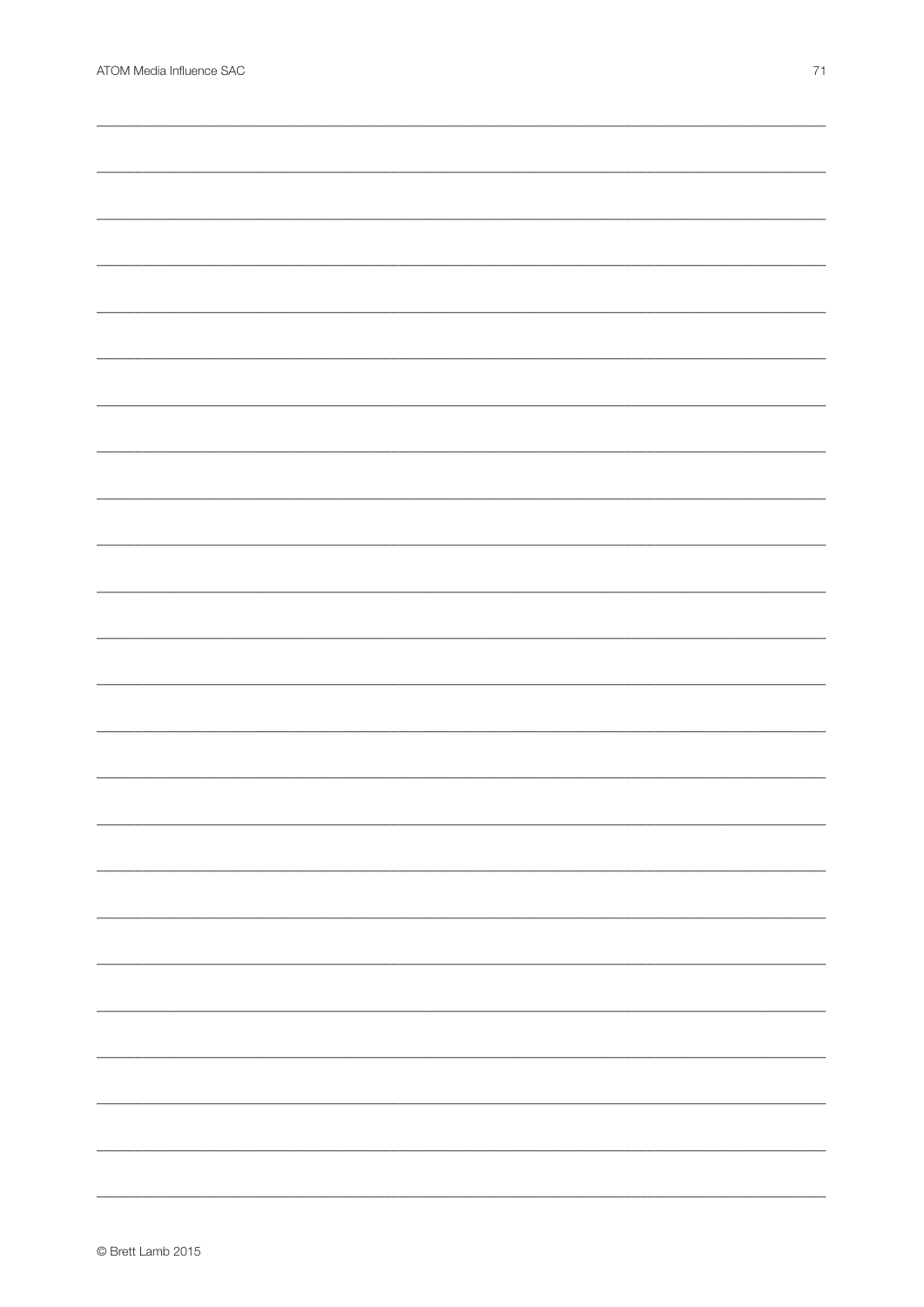# Responding to Media Influence Questions

#### **Before the assessment task**

- Develop notes on every communication theory you study that include: an overview of the theory; key researchers, evidence and/or arguments put forth to support the theory; how the theory conceptualises audience.
- In your own words, describe different theories of audience.
- Look at different studies into media influence, including qualitative, quantitative, longitudinal and laboratory studies. Be able to explain the strengths and weaknesses of different types of research.
- The media in Australia is regulated in a number of ways. Put together notes on a range of different regulatory bodies – such as the Advertising Standards Bureau, Australian Communication and Media Authority and Classification Board – that explain how these organisations regulate the media.
- Make a list of reasons for regulating the media.
- Study both positive and negative examples of media influence.
- Practice answering questions from past exams. Copies of past exams are available on the Victorian Curriculum and Assessment Authority website

### **During the assessment task**

- Read the question carefully to determine precisely what you are being asked.
- Highlight or underline key phrases.
- Read through all of the questions.
- Look at the allocated marks and spend the appropriate amount of time answering that question. If you run out of time, move onto the next one.
- Answer the question directly in your opening sentence, then give specific examples to illustrate your understanding of the question.
- Ensure your answers are clear and detailed.
- Use formal language appropriate to an analytical response; avoid slang.
- There is no conclusive evidence about the nature and extent of media influence. A good response to this assessment task will show an understanding of a range of theories, arguments and evidence and audience.
- Some students falsely claim that people use theories to influence audiences. For example, in exam responses, students often write that Hitler used the Hypodermic Needle Theory to indoctrinate the German people. This is not the case. Communication theories are simply ways of conceptualising media influence.
- When you finish, read through your paper to ensure you have answered the questions appropriately and to eliminate any errors in your response.

## **After the assessment task**

- Consider the strengths and weaknesses of your response. What will you have to do to prepare for the end-of-year exam?
- Keep your notes and refer to them regularly throughout the year, they will be invaluable when revising for the exam.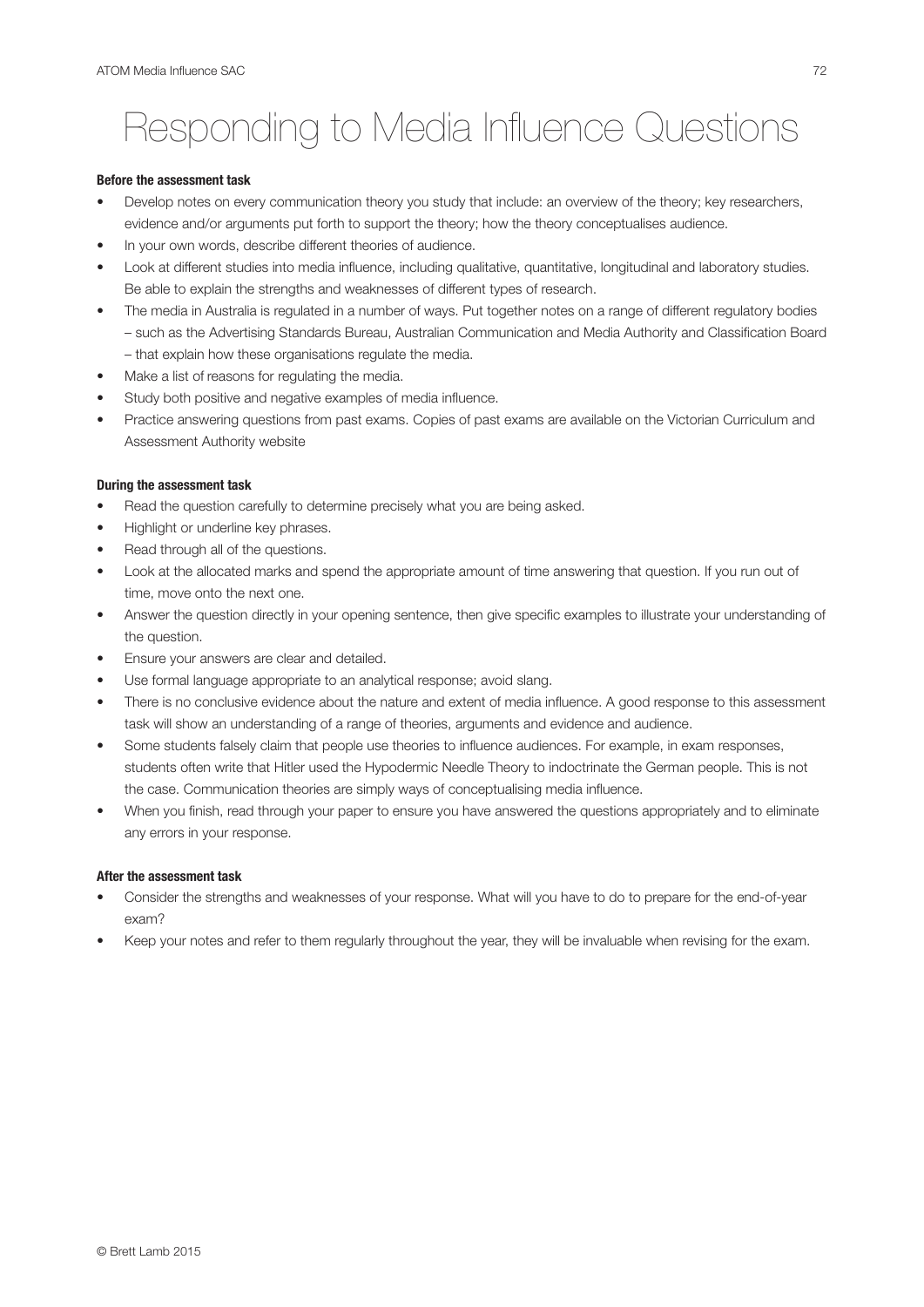**Student Name: \_\_\_\_\_\_\_\_\_\_\_\_\_\_\_\_\_\_\_\_\_\_\_\_\_\_\_\_\_\_\_\_\_\_\_\_\_\_\_\_\_\_\_\_\_ Form: \_\_\_\_\_\_\_\_\_\_\_\_\_\_\_**



# Media Influence Marking Guide

**Proudly supported by**



theeducationshop.com.au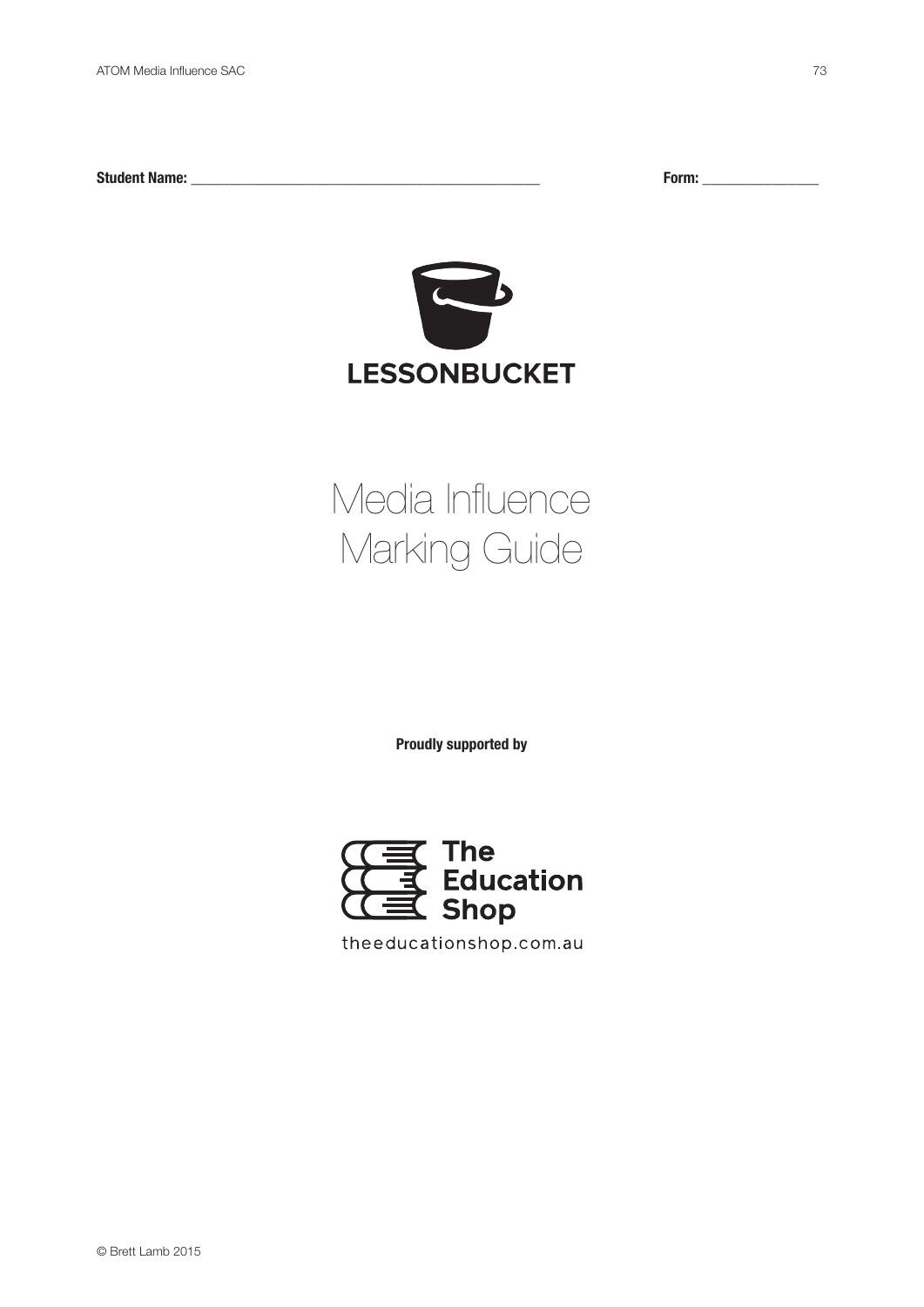**Question 1:** Draw a communication model and describe what it suggests about the process of communication and media influence. **(2 marks)**

Broadly speaking, a communication model refers to a theory that is represented diagrammatically. There are several models that would suit themselves to this question, such as Laswell's Communication Model, which outlines five stages in the communication process, including: who, what, channel, to whom, with what effect? The Sender Message Receiver model is another approach to thinking about the communication that could easily be illustrated here. Elisabeth Noelle-Neumann's Spiral of Silence is another communication theory that is frequently represented visually, although it is somewhat more difficult to draw. This question is worth two marks and students should be encouraged to spend no more than the allocated time responding to it. A response that receives two marks will clearly illustrate a communication model and briefly describe what it suggests about the process of communication and media influence.

| 2 marks | Appropriate identification of a communication model. Appropriate discussion of the<br>relationship between audiences, media forms and texts. |
|---------|----------------------------------------------------------------------------------------------------------------------------------------------|
| 1 mark  | Limited identification of a communication model. Limited discussion of the relationship<br>between audiences, media forms and texts.         |
| 0 marks | Incorrect or incomplete.                                                                                                                     |

**Question 2:** Compare two communication theories that conceptualise audience differently. **(6 marks)**

This question requires students to outline two contrasting communication theories, focusing on the way they understand the role that audiences play in the communication process. A comprehensive response will identify the theories, its theorists, propositions about communication and audience, relevant evidence to support the theory and the period in which it was developed. A high-scoring response will also actively compare the two theories. Lower-scoring responses might simply describe two theories with little comparison. Limited responses to this question will often feature poor or inaccurate descriptions of theories.

| 5-6 marks | Comprehensive identification and comparison of communication theories and models.<br>Insightful discussion of the relationship between audiences and media forms and texts.<br>Comprehensive use of media language and terminology.                   |
|-----------|-------------------------------------------------------------------------------------------------------------------------------------------------------------------------------------------------------------------------------------------------------|
| 4 marks   | Thorough identification and comparison of communication theories and models.<br>Comprehensive discussion of the relationship between audiences and media forms and<br>texts. Thorough use of media language and terminology.                          |
| 3 marks   | Appropriate identification and comparison of communication theories and models. Relevant<br>discussion of the relationship between audiences and media forms and texts. Accurate use<br>of media language and terminology.                            |
| 1-2 marks | Limited identification and comparison of communication theories and models. Limited<br>discussion of the relationship between audiences and media forms and texts. Some use of<br>media language and terminology although it may be used incorrectly. |
| 0 marks   | Incorrect or incomplete.                                                                                                                                                                                                                              |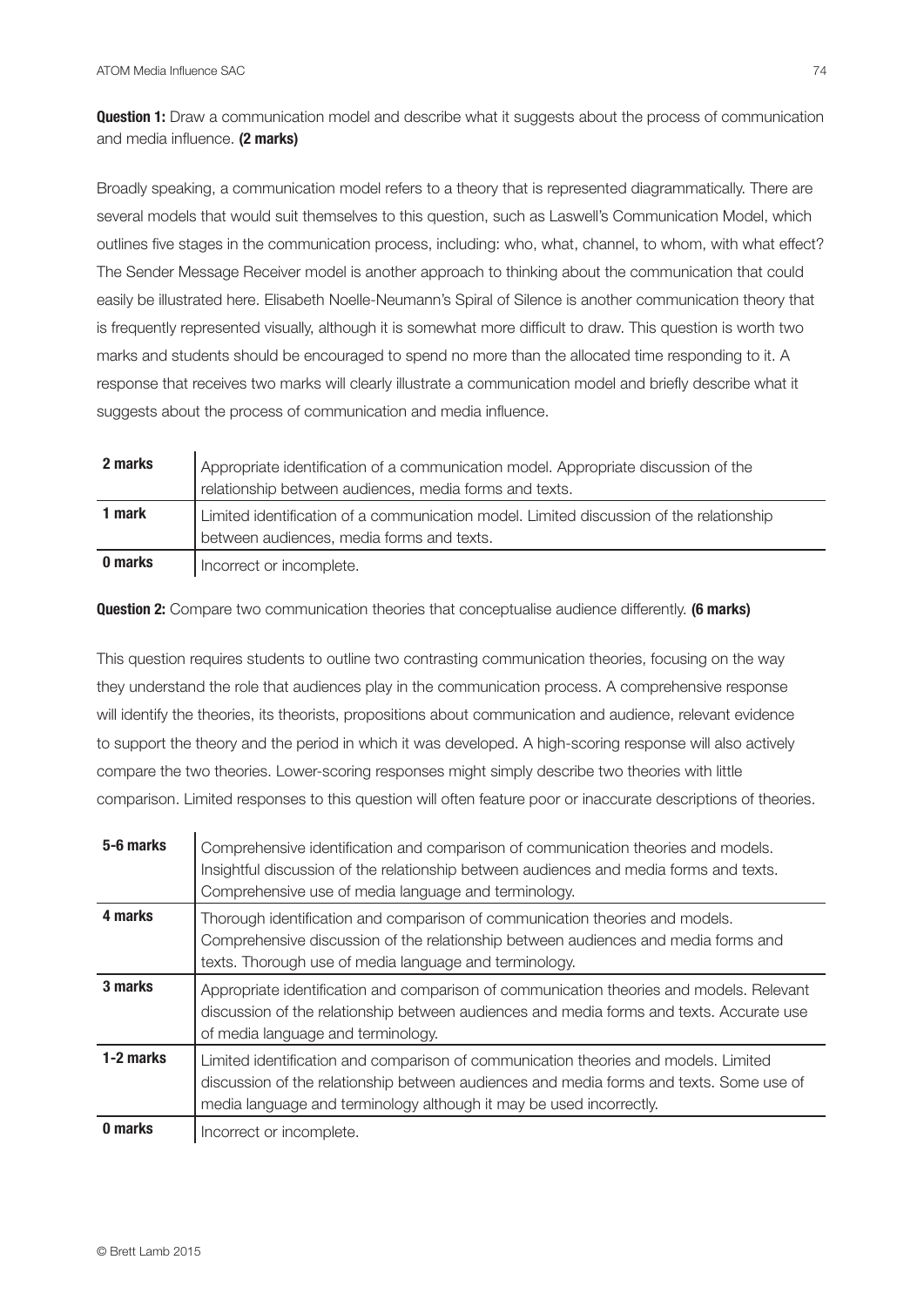## **Question 3a:** Identify an example of media influence. **(2 marks)**

In this question, students must identify an example of media influence. When responding to this question, students must choose an example that communication theories can be applied to. Students might identify a form of media, such as television or video games, that is claimed to have some kind of effect on audiences. It is also possible to identify events like the Sandy Hook Elementary School shooting or the Kylie Effect. Detailed responses to this question will use the language of media influence, including words like audience, text and media form.

| 2 marks | Detailed identification of an example of media influence. Accurate use of media language<br>and terminology. |
|---------|--------------------------------------------------------------------------------------------------------------|
| 1 mark  | Limited identification of an example of media influence. Some use of media language and                      |
|         | terminology although it may be used incorrectly.                                                             |
| 0 marks | Incorrect or incomplete.                                                                                     |

**Question 3b:** Compare how two communication theories might explain this example of media influence. **(6 marks)**

This question requires students to outline two contrasting communication theories, focusing on the way they understand the role that audiences play in the communication process. A comprehensive response will identify the theories, its theorists, propositions about communication and audience, relevant evidence to support the theory and the period in which it was developed. A high-scoring response will also actively compare the two theories. Lower-scoring responses might simply describe two theories with little comparison. Limited responses to this question will often feature poor or inaccurate descriptions of theories. Students who only write about one theory, or apply a theory in significantly less detail, can only receive a maximum of three marks.

| 5-6 marks | Comprehensive identification and comparison of communication theories and models.<br>Insightful application of communication theories and models to media forms and/or texts.<br>Comprehensive use of media language and terminology.                |
|-----------|------------------------------------------------------------------------------------------------------------------------------------------------------------------------------------------------------------------------------------------------------|
| 4 marks   | Thorough identification and comparison of communication theories and models. Informed<br>application of communication theories and models to media forms and/or texts. Thorough<br>use of media language and terminology.                            |
| 3 marks   | Appropriate identification and comparison of communication theories and models. Clear<br>application of communication theories and models to media forms and/or texts. Accurate<br>use of media language and terminology.                            |
| 1-2 marks | Limited identification and comparison of communication theories and models. Some<br>application of communication theories and models to media forms and/or texts. Some use<br>of media language and terminology although it may be used incorrectly. |
| 0 marks   | Incorrect or incomplete.                                                                                                                                                                                                                             |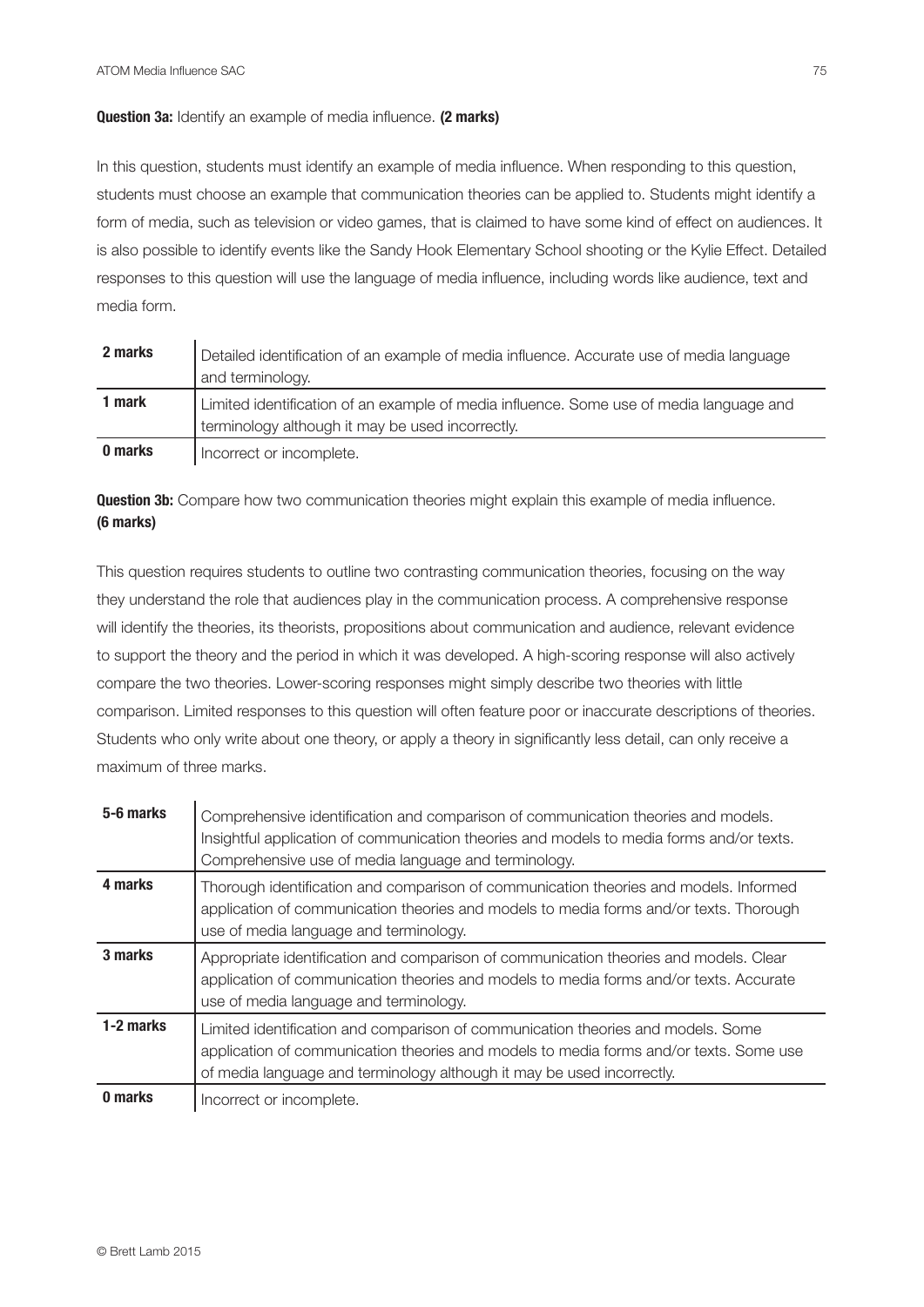**Question 4:** 'Audiences are a central part of the communication process.' Describe how audiences interact with media texts. In your answer, you might refer to: communication theories, ways of thinking about audience, arguments and evidence about media influence. **(8 marks)**

This question asks students to describe the relationship between audiences and media texts. In their discussion, the question suggests that students might write about communication theories, different ways of thinking about audience and any evidence that might substantiate their understanding of this relationship. In this response, students might examine the difference between active and passive audiences. Insightful responses will give a detailed insight into the complexities of this relationship, synthesising the information students have learned in class to discuss this idea in detail. Limited responses may focus on specific examples of media influences, such as the Orson Welles *War of the Worlds* Broadcast or Albert Bandura's Bobo Doll experiments, and cite this as credible evidence about the relationship between audiences and media texts. More insightful responses will focus on the way theories of audience and reception studies help to explain the way audiences interpret media texts differently. In an extended response such as this, it is appropriate to begin with a short introduction, but students should quickly move on to an insightful and detailed discussion.

| 7-8 marks | Insightful and clearly substantiated discussion of the relationship between audiences and<br>media forms and texts. Comprehensive use of media language and terminology.               |
|-----------|----------------------------------------------------------------------------------------------------------------------------------------------------------------------------------------|
| 5-6 marks | Comprehensive and substantiated discussion of the relationship between audiences and<br>media forms and texts. Thorough use of media language and terminology.                         |
| 3-4 marks | Relevant and substantiated discussion of the relationship between audiences and media<br>forms and texts. Accurate use of media language and terminology.                              |
| 1-2 marks | Limited or very limited discussion of the relationship between audiences and media forms<br>and texts. Some use of media language and terminology although it may be used incorrectly. |
| 0 marks   | Incorrect or incomplete.                                                                                                                                                               |

#### **Learning tasks**

1. Read the responses to this question on the following pages and allocate them a score using the above descriptors.

2. For every response, highlight examples of appropriate media terminology.

3. Make a list of five positive and negative aspects of each response.

4. Keeping in mind the sample responses, answer this question yourself and compare responses with your classmates. Who has written the most comprehensive and insightful response and why?

5. Looking at the material you have studied in class, make a list of the theories, evidence and arguments that would be appropriate to reference when discussing the relationship between media texts and audiences.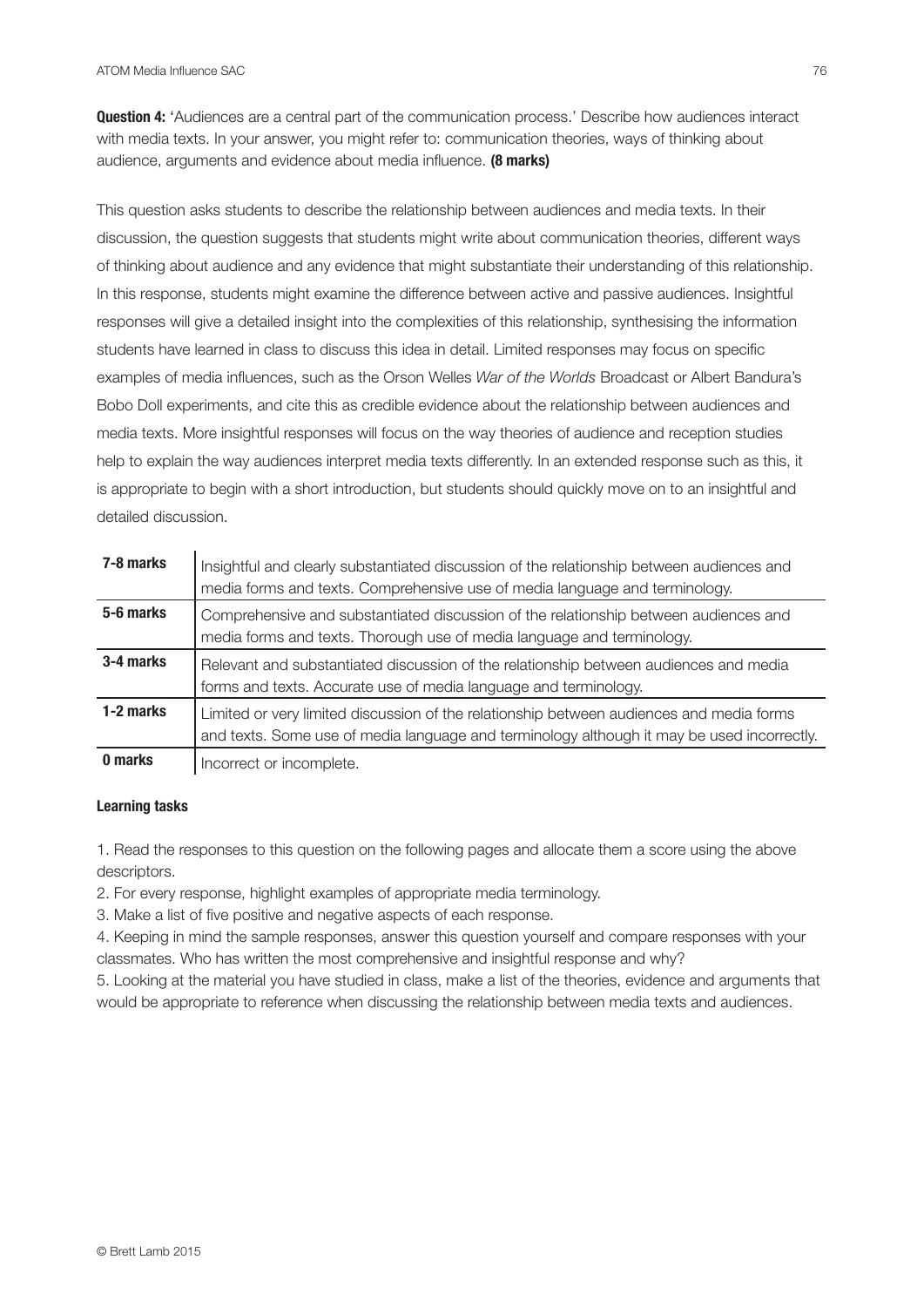**Sample Response #1:** 'Audiences are a central part of the communication process.' Describe how audiences interact with media texts. In your answer, you might refer to:

- communication theories
- ways of thinking about audience
- arguments and evidence about media influence

The Hypodermic Needle Theory suggests that audiences can be influenced by the me- $\,$ 

dia. The Hypodermic Needle Theory was developed in the 1930s and 1940s and suggests  $\_$ 

that the media can have a powerful and direct influence on audiences. The Orson  $\blacksquare$ 

 $\omega$ elles  $\dot{~}$  War of the Worlds' broadcast supports the idea that the media can have a  $\_$ 

powerful and direct effect on audiences. In 1938, the Mercury Theatre broadcast a

dramatisation of HG Well's War of the Worlds. Presented in the format of a news  $\blacksquare$ 

bulletin, some people who tuned into the broadcast late believed that the earth was  $\blacksquare$ 

being invaded by Martians. In World War I and World War II, the use of propaganda also suggested that the media can have great power. \_\_\_\_\_\_\_\_\_\_\_\_\_\_\_\_\_\_\_\_\_\_\_\_\_\_\_\_\_

 $\hskip1cm$  Another event that suggests that the media can influence people is the Columbine \_\_\_\_\_\_\_\_\_\_\_\_\_\_\_\_\_\_\_\_\_\_\_\_\_\_\_\_\_\_\_\_\_\_\_\_\_\_\_\_\_\_\_\_\_\_\_\_\_\_\_\_\_\_\_\_\_\_\_\_\_\_\_\_\_\_\_\_\_\_\_\_\_\_\_\_\_\_\_\_\_\_\_\_\_\_\_\_\_\_\_\_\_\_ High School Shooting. On Tuesday, April 20, 1999 Eric Harris and Dylan Klebold killed twelve students and a teacher at Columbine High School in Colorado. After the terrible massacre, it was revealed that the two boys had consumed a lot of violent media, including violent films like 'Natural Born Killers', video games like 'Doom' and the mu-\_\_\_\_\_\_\_\_\_\_\_\_\_\_\_\_\_\_\_\_\_\_\_\_\_\_\_\_\_\_\_\_\_\_\_\_\_\_\_\_\_\_\_\_\_\_\_\_\_\_\_\_\_\_\_\_\_\_\_\_\_\_\_\_\_\_\_\_\_\_\_\_\_\_\_\_\_\_\_\_\_\_\_\_\_\_\_\_\_\_\_\_\_\_ sic of Marilyn Manson.

 $\hskip1cm$  Another example of the media having an influence on audiences like this is the  $\hskip1cm$ <u>' Mortal Kombat Murderer'. In 2009, Lamar Roberts plead quilty to killing a seven year </u> old girl while acting out scenes from the video game Mortal Kombat. He kicked and punched the girl until she died. This is clearly evidence that the media can have a very powerful effect on people, particularly young people, because Roberts was only sev-\_\_\_\_\_\_\_\_\_\_\_\_\_\_\_\_\_\_\_\_\_\_\_\_\_\_\_\_\_\_\_\_\_\_\_\_\_\_\_\_\_\_\_\_\_\_\_\_\_\_\_\_\_\_\_\_\_\_\_\_\_\_\_\_\_\_\_\_\_\_\_\_\_\_\_\_\_\_\_\_\_\_\_\_\_\_\_\_\_\_\_\_\_\_ enteen at the time of the murder.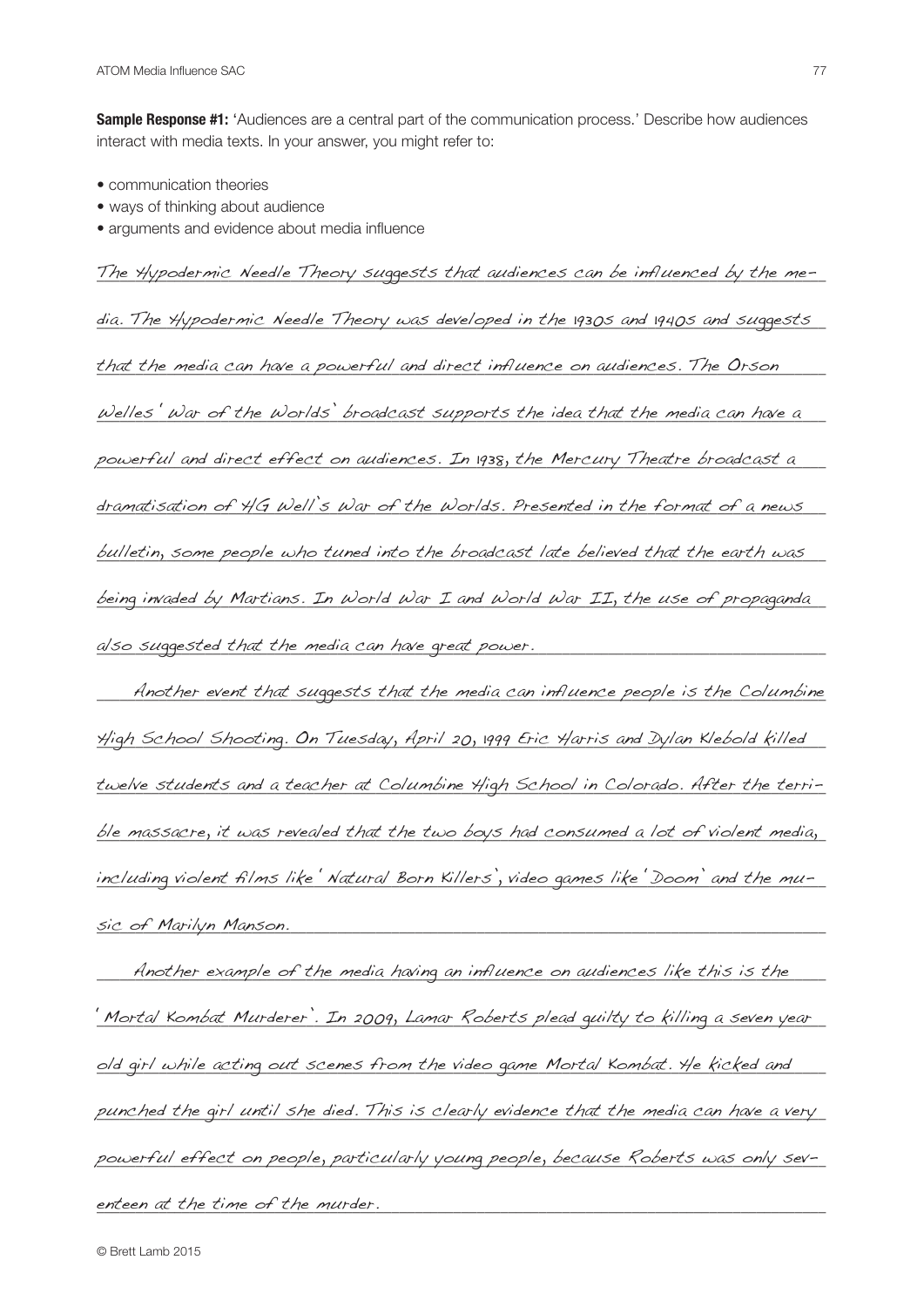There have also been studies which show that playing violent video games can change the shape of your brain. Dr Warburton showed that playing violent video games over a long period of time can limit the part of your brain that controls impulses.

These are just many examples of how the media can influence audiences.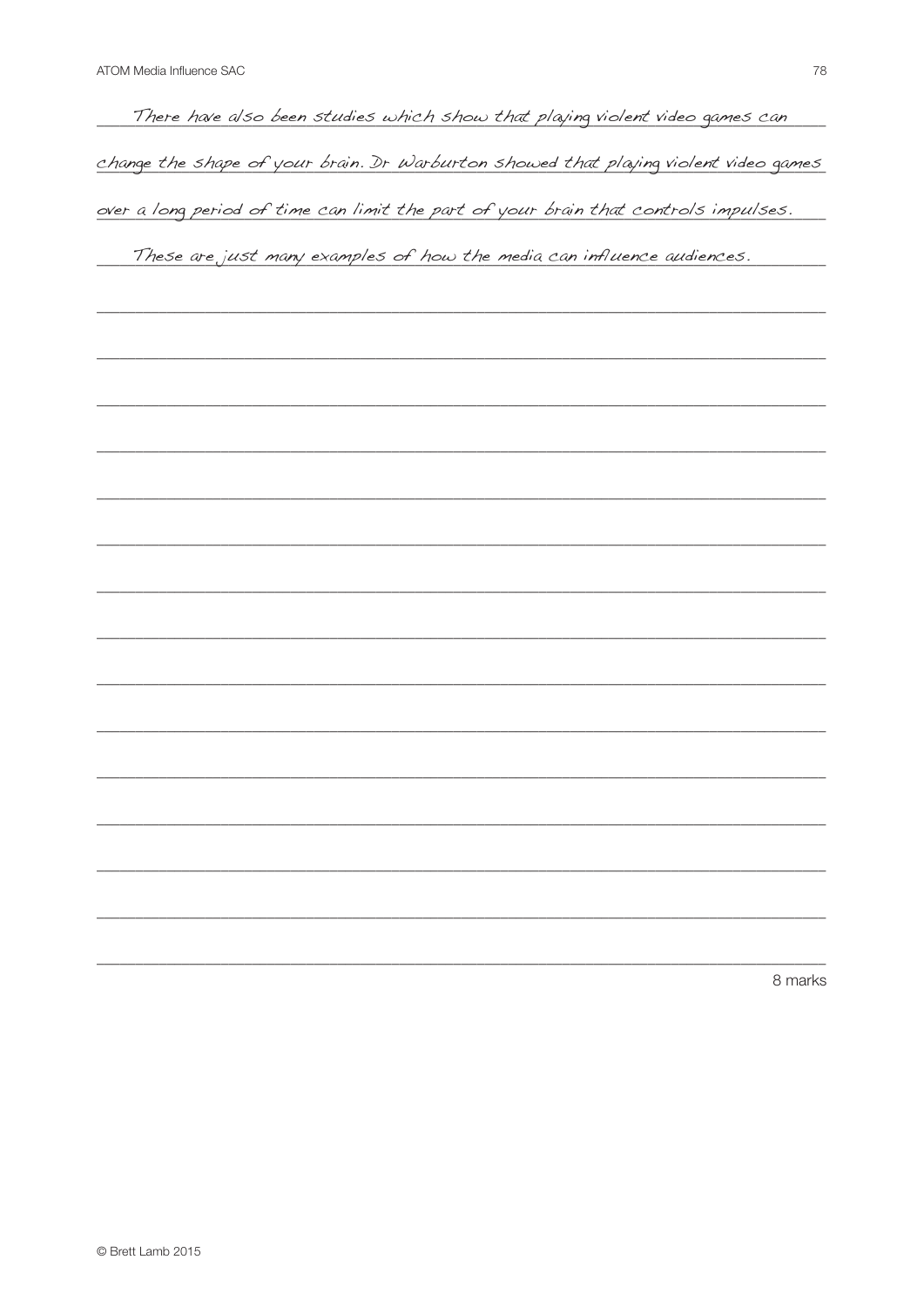**Sample Response #2:** 'Audiences are a central part of the communication process.' Describe how audiences interact with media texts. In your answer, you might refer to:

- communication theories
- ways of thinking about audience
- arguments and evidence about media influence

Although early communication theories regarded audiences as passive, more recent theories  $\blacksquare$ 

suggest that audiences are active and play an important role in the communication process.

The term 'active audience' is a way of conceptualising the relationship between people and  $\blacksquare$ 

texts. Active audiences are composed of individuals who have their own social, cultural and  $\equiv$ 

educational backgrounds. They are actively involved in the construction of meaning and think

 $a$ bout what they consume.  $\hfill\blacksquare$ 

 $\Gamma$  - Reception studies, which became influential in the 1970s, emphasises the role that active audiences play in the communication process. The Encoding/Decoding Theory, for example, is a theory of communication which suggests audiences actively read media texts and don't just accept them passively. They interpret the media text according to their own cultural back-  $\blacksquare$ ground and experiences. In his Encoding/Decoding theory, Hall suggested that media texts are read in three main ways. A dominant or preferred reading of the text is the way that its crea-  $\_$ tors want an audience to understand and respond to it. An oppositional reading of the text is  $\blacksquare$ when an audience completely rejects the message. A negotiated reading is when the audience  $\blacksquare$ interprets the text in their own unique way, which might not be the way its producer intended.

\_\_\_\_\_\_\_\_\_\_\_\_\_\_\_\_\_\_\_\_\_\_\_\_\_\_\_\_\_\_\_\_\_\_\_\_\_\_\_\_\_\_\_\_\_\_\_\_\_\_\_\_\_\_\_\_\_\_\_\_\_\_\_\_\_\_\_\_\_\_\_\_\_\_\_\_\_\_\_\_\_\_\_\_\_\_\_\_\_\_\_\_\_\_ Semiotics also provides a framework for understanding how audiences construct their own meaning from media texts. According to semiotics, media texts are constructed from signs which are decoded by the audience. While some of these signs have shared cultural meanings,  $\,$ they can also have very individual meanings for individuals.

 $\Box$  While these theories have a focus on how audiences are active in the construction of  $\Box$ meaning and not susceptible to media influence, the Uses and Gratification Theory takes the  $\blacksquare$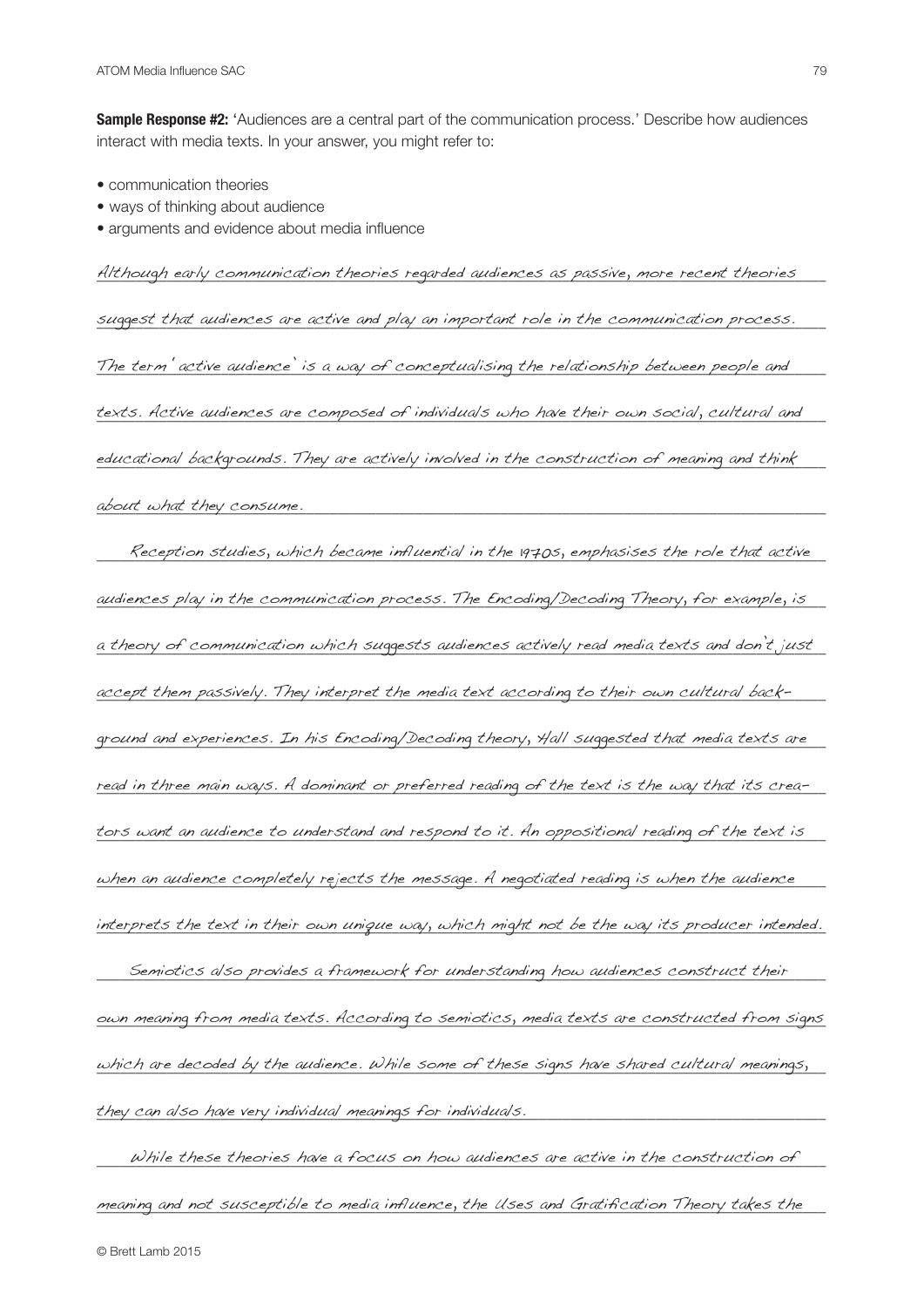relationship between media texts and audiences a step further. Starting with the assumption that texts are open and audiences create their own meaning, the Uses and Gratification Theory proposes that audiences are active participants in the communication process. They choose media texts to gratify their own needs - such as the need for information, personal identity, where  $\sim$ integration, social interaction or entertainment. Indeed there is a great deal of research using this approach which seems to confirm the notion that audiences are active and important participants in the communication process. In a recent series of studies called 'Hanging out, messing around and geeking out', researchers found that young people use the media for a  $\blacksquare$ variety of purposes, actively engaging in games, social interaction, problem solving and diverse forms of learning. The findings of this report are in direct opposition to the notion that audi-\_\_\_\_\_\_\_\_\_\_\_\_\_\_\_\_\_\_\_\_\_\_\_\_\_\_\_\_\_\_\_\_\_\_\_\_\_\_\_\_\_\_\_\_\_\_\_\_\_\_\_\_\_\_\_\_\_\_\_\_\_\_\_\_\_\_\_\_\_\_\_\_\_\_\_\_\_\_\_\_\_\_\_\_\_\_\_\_\_\_\_\_\_\_ ences are passive and susceptible to media influence.

\_\_\_\_\_\_\_\_\_\_\_\_\_\_\_\_\_\_\_\_\_\_\_\_\_\_\_\_\_\_\_\_\_\_\_\_\_\_\_\_\_\_\_\_\_\_\_\_\_\_\_\_\_\_\_\_\_\_\_\_\_\_\_\_\_\_\_\_\_\_\_\_\_\_\_\_\_\_\_\_\_\_\_\_\_\_\_\_\_\_\_\_\_\_ Although traditional theories of communication emphasised media effects, more recent thought on the issue suggests that audiences play an active role in reading and using media  $\blacksquare$  ${\it texts.}$ texts.

\_\_\_\_\_\_\_\_\_\_\_\_\_\_\_\_\_\_\_\_\_\_\_\_\_\_\_\_\_\_\_\_\_\_\_\_\_\_\_\_\_\_\_\_\_\_\_\_\_\_\_\_\_\_\_\_\_\_\_\_\_\_\_\_\_\_\_\_\_\_\_\_\_\_\_\_\_\_\_\_\_\_\_\_\_\_\_\_\_\_\_\_\_\_

\_\_\_\_\_\_\_\_\_\_\_\_\_\_\_\_\_\_\_\_\_\_\_\_\_\_\_\_\_\_\_\_\_\_\_\_\_\_\_\_\_\_\_\_\_\_\_\_\_\_\_\_\_\_\_\_\_\_\_\_\_\_\_\_\_\_\_\_\_\_\_\_\_\_\_\_\_\_\_\_\_\_\_\_\_\_\_\_\_\_\_\_\_\_

\_\_\_\_\_\_\_\_\_\_\_\_\_\_\_\_\_\_\_\_\_\_\_\_\_\_\_\_\_\_\_\_\_\_\_\_\_\_\_\_\_\_\_\_\_\_\_\_\_\_\_\_\_\_\_\_\_\_\_\_\_\_\_\_\_\_\_\_\_\_\_\_\_\_\_\_\_\_\_\_\_\_\_\_\_\_\_\_\_\_\_\_\_\_

\_\_\_\_\_\_\_\_\_\_\_\_\_\_\_\_\_\_\_\_\_\_\_\_\_\_\_\_\_\_\_\_\_\_\_\_\_\_\_\_\_\_\_\_\_\_\_\_\_\_\_\_\_\_\_\_\_\_\_\_\_\_\_\_\_\_\_\_\_\_\_\_\_\_\_\_\_\_\_\_\_\_\_\_\_\_\_\_\_\_\_\_\_\_

\_\_\_\_\_\_\_\_\_\_\_\_\_\_\_\_\_\_\_\_\_\_\_\_\_\_\_\_\_\_\_\_\_\_\_\_\_\_\_\_\_\_\_\_\_\_\_\_\_\_\_\_\_\_\_\_\_\_\_\_\_\_\_\_\_\_\_\_\_\_\_\_\_\_\_\_\_\_\_\_\_\_\_\_\_\_\_\_\_\_\_\_\_\_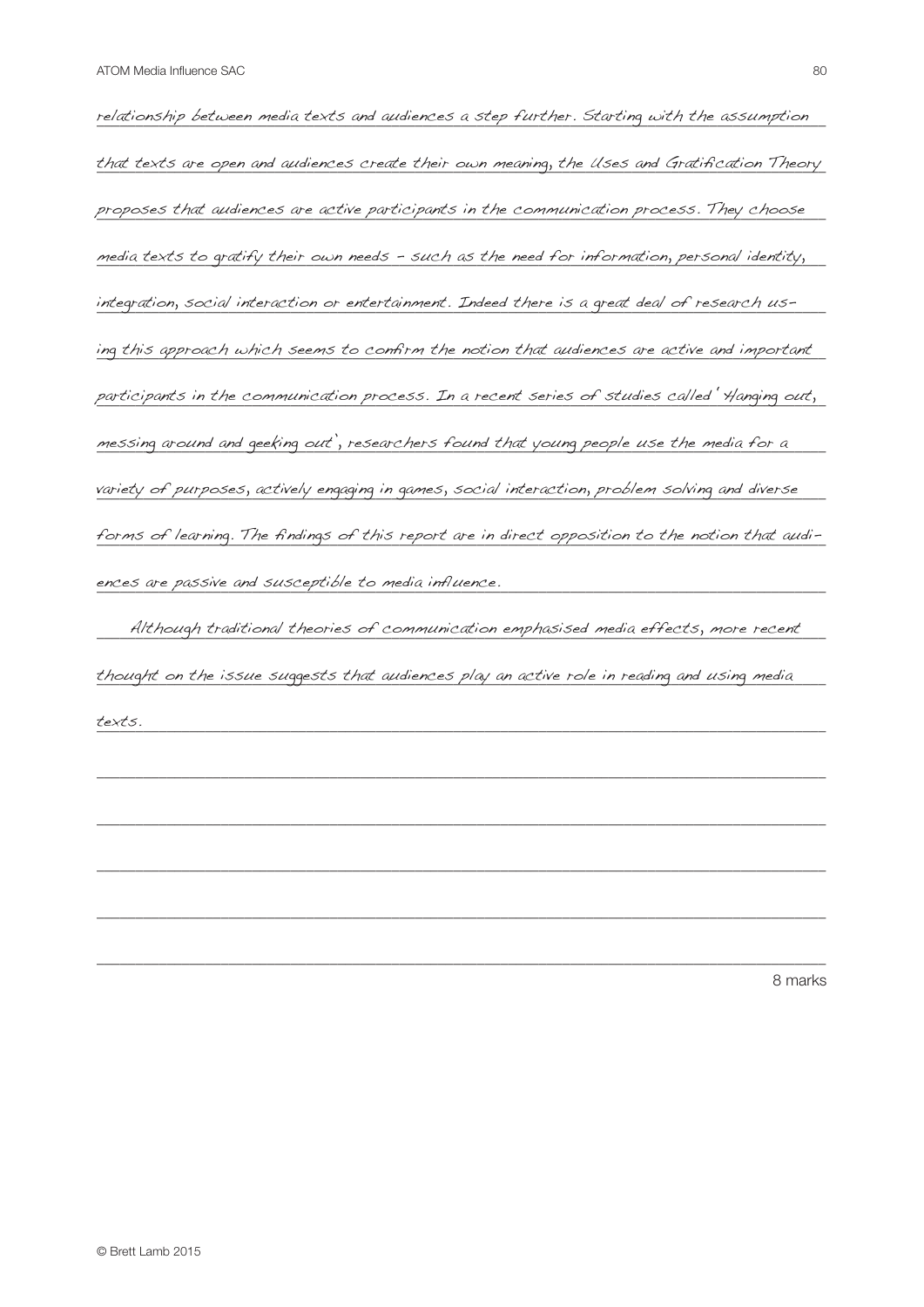**Question 5:** 'Despite decades of research, the nature and extent of media influence remains contested and inconclusive.' Discuss this statement substantiating your argument with evidence you studied in class. **(6 marks)**

This question requires students to substantiate their discussion of media influence by referring to the evidence that they have discussed in class. The prompt encourages students to consider the complexity of this question and explore the conflicting evidence that has been accumulated concerning the nature and extent of media influence. A comprehensive response will use credible evidence to explore this argument about media influence. The difficulty with this question is conducting a detailed yet concise discussion and, as such, students are encouraged to give detailed attention to three credible and compelling pieces of evidence to support this discussion. A very short introduction and conclusion is warranted with this question. Limited responses will simply rely on a discussion of moral panics or anecdotal evidence.

| 5-6 marks | Comprehensive and well substantiated examination of arguments about media influence.<br>Insightful and clearly substantiated discussion of the relationship between audiences and<br>media forms and texts. Comprehensive use of media language and terminology. |
|-----------|------------------------------------------------------------------------------------------------------------------------------------------------------------------------------------------------------------------------------------------------------------------|
| 4 marks   | Detailed and substantiated examination of arguments about media influence.<br>Comprehensive and substantiated discussion of the relationship between audiences and<br>media forms and texts. Thorough use of media language and terminology.                     |
| 3 marks   | Relevant and substantiated examination of arguments about media influence. Relevant and<br>substantiated discussion of the relationship between audiences and media forms and texts.<br>Accurate use of media language and terminology.                          |
| 1-2 marks | Some examination of arguments about media influence. Limited discussion of the<br>relationship between audiences and media forms and texts. Some use of media language<br>and terminology although it may be used incorrectly.                                   |
| 0 marks   | Incorrect or incomplete.                                                                                                                                                                                                                                         |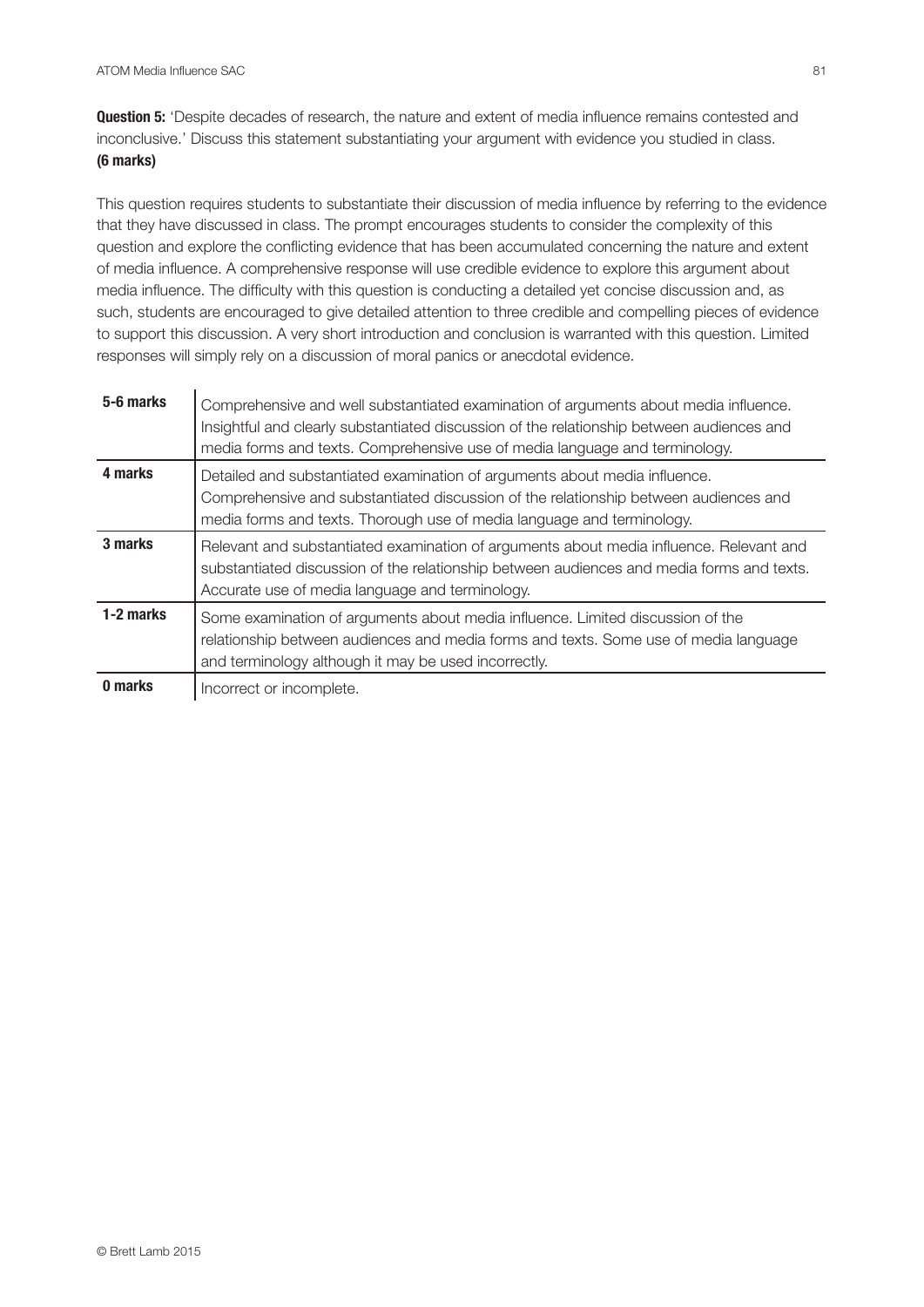## **Question 6:** Analyse two reasons for regulating the media in Australia. **(6 marks)**

This question asks students to analyse two reasons for regulating the media in Australia. Perceptive responses will look at two reasons for regulating the media, providing a methodical examination of these reasons, exploring issues that might arise from these reasons for regulating the media. For example, students might write about the need to protect children from violent and disturbing images. In Australia, the Classification Board uses this reason to justify a national classification scheme. Although this classification scheme is unquestionably useful when protecting children against such images, it must be tempered against the right of adults to see and read what they want. Additionally, a classification scheme such as this is no guarantee that children will not be exposed to violent or disturbing images. Limited responses will simply identify or describe rather than analysing reasons for regulating the media.

| 5-6 marks | Perceptive analysis of the rationale for and arguments about the regulation of the media.<br>Comprehensive use of media language and terminology.                      |
|-----------|------------------------------------------------------------------------------------------------------------------------------------------------------------------------|
| 4 marks   | Well considered analysis of the rationale for and arguments about the regulation of the<br>media. Thorough use of media language and terminology.                      |
| 3 marks   | Clear analysis of the rationale for and arguments about the regulation of the media. Accurate<br>use of media language and terminology.                                |
| 1-2 marks | Some analysis of the rationale for and arguments about the regulation of the media. Some<br>use of media language and terminology although it may be used incorrectly. |
| 0 marks   | Incorrect or incomplete.                                                                                                                                               |

#### **Learning tasks**

1. Read the responses to this question on the following pages and allocate them a score using the above descriptors.

2. For every response, highlight examples of appropriate media terminology.

3. Make a list of five positive and negative aspects of each response.

4. Keeping in mind the sample responses, answer this question yourself and compare responses with your classmates. Who has written the most comprehensive and insightful response and why?

5. Identify a list of reasons for regulating the media and write a list of pluses and minuses for each reason.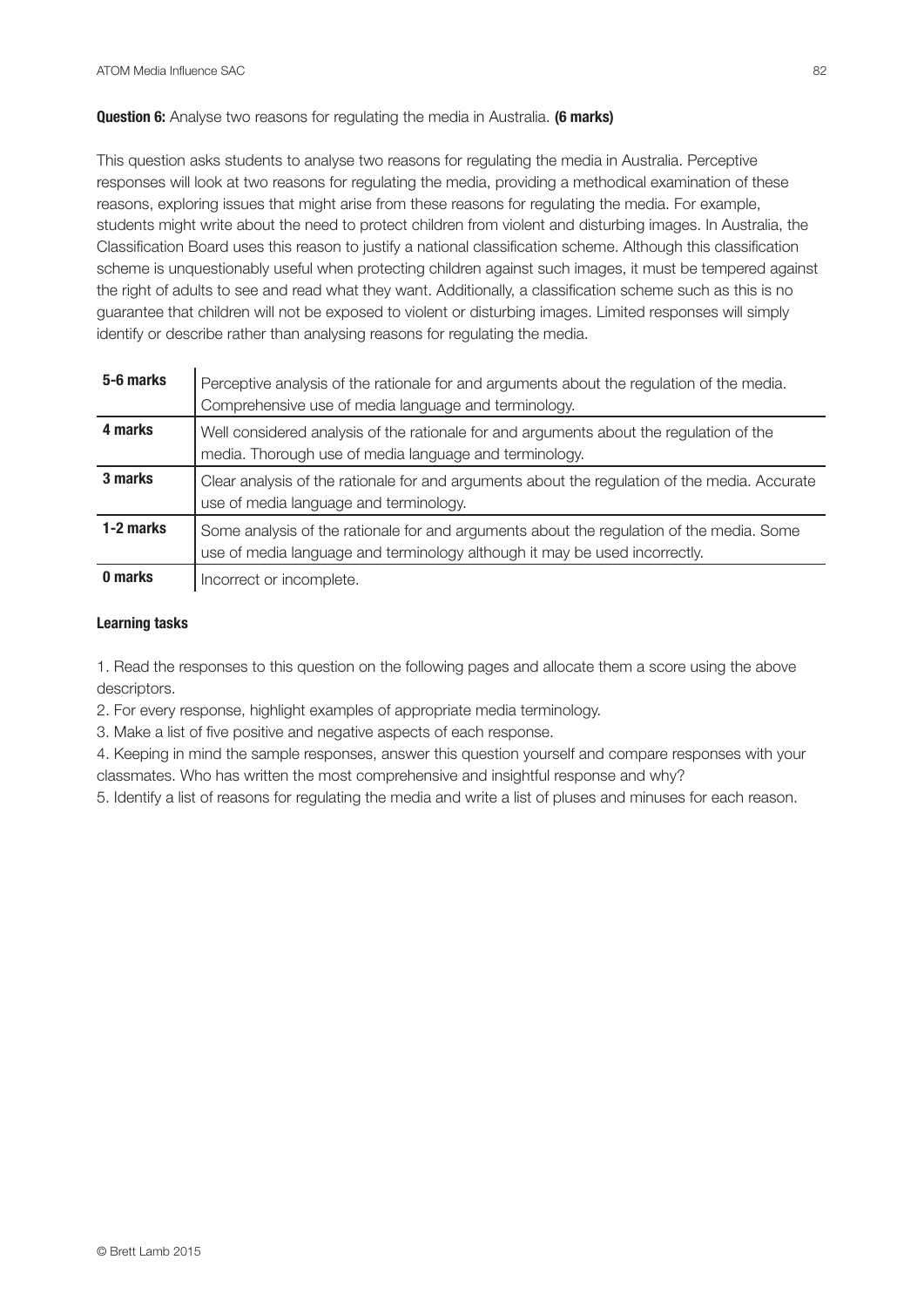**Sample Response #1:** Analyse two reasons for regulating the media in Australia.

In Australia, taking into account community concerns, particularly about violence, is one of the key reasons for regulating the media. While this is a valid reason for regulating media content and helps to protect children from violent or disturbing images, it is important to ensure that adults are still able to see and read what they want. There are different regulatory bodies in Australia which manage to strike a balance between these competing ideas. The National Classification  $\blacksquare$ Scheme is a system of rating media texts based on their content. The National Classification Code makes it clear that all classification decisions based on the right of adults to 'read, hear,  $\,$ see and play what they want' while addressing community concerns about violence and protecting  $chil$ dren from material that might  $^\prime$  harm or disturb them.' Regardless of these ideals, there  $^\prime$ is often tension between community concerns about media content and freedom of access to  $\blacksquare$ media texts. In recent years, this tension resulted in several high profile video games, which were deemed to exceed the current R18+ classification, being refused classification which  $\blacksquare$ essentially bans them from sale or hire in Australia. These games included titles like Saint's weed Row IV and Left 4 Dead 2. Similarly, there is often controversy over films that are refused  $\blacksquare$ classification in Australia despite receiving release overseas. In 2007, film critic Margaret Pomeranz spoke in favour of releasing the controversial film Ken Park.' We are not allowed to see a film that millions of people around the world have seen,' she said. Although taking into account community concerns about media texts is important, it must be balanced with the freedom of adults to see, read and play what they want. Another reason for regulating the media in Australia is to protect Australian culture and identity. For this reason, there are a number  $\blacksquare$ of regulatory bodies - including FreeTV Australia and Commercial Radio Australia - which are mandated to broadcast quotas of Australian content. Top 40 radio stations, for example, are mandated to play no less than 25% of Australian music. Although it is important to promote  $\blacksquare$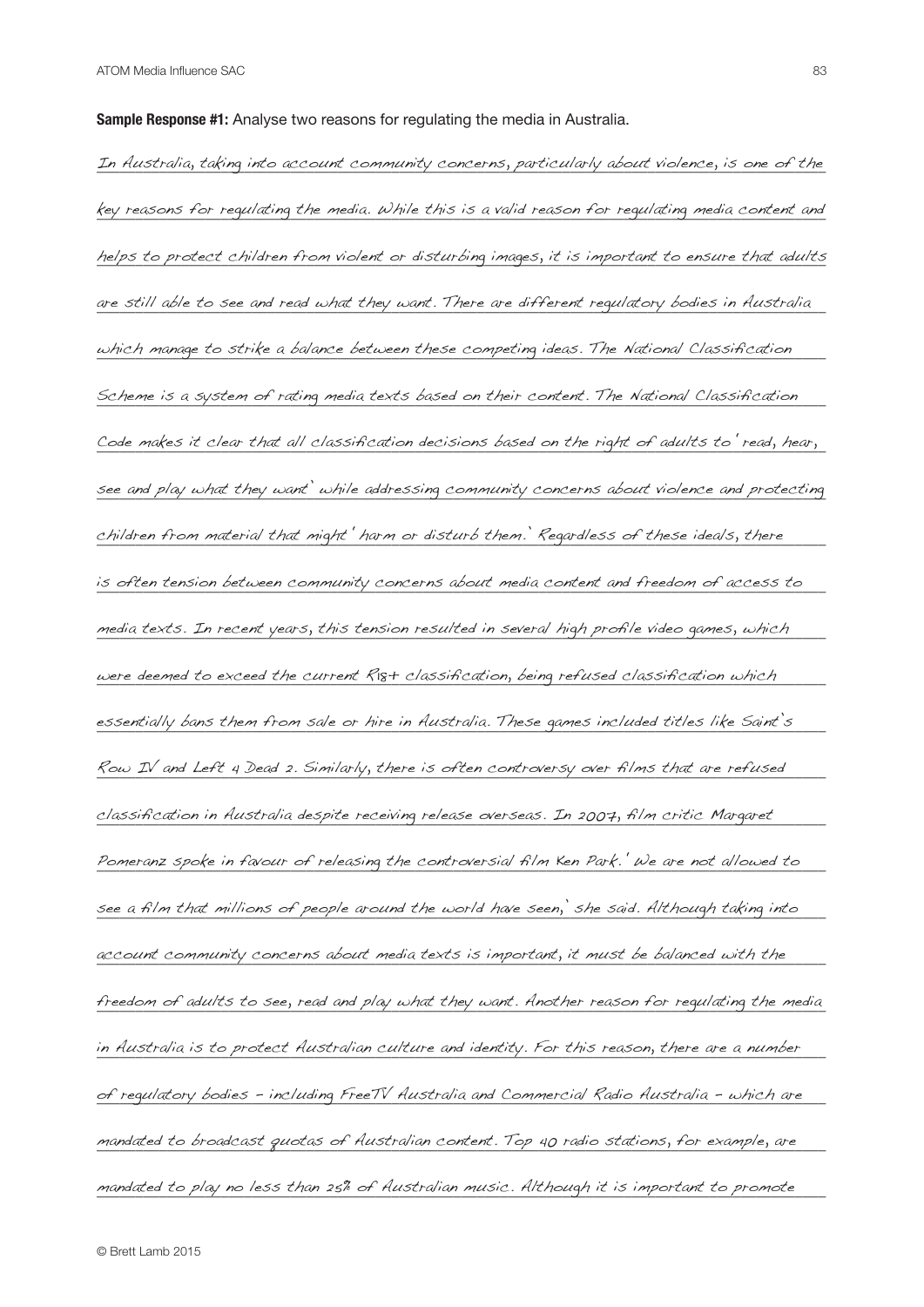Australian media and to protect our cultural identity from becoming Americanised, this reason for media regulation is based on outdated notions about media consumption. In recent years, where there has been a trend towards music streaming sites, like Spotify and iTunes Radio, rather than \_\_\_\_\_\_\_\_\_\_\_\_\_\_\_\_\_\_\_\_\_\_\_\_\_\_\_\_\_\_\_\_\_\_\_\_\_\_\_\_\_\_\_\_\_\_\_\_\_\_\_\_\_\_\_\_\_\_\_\_\_\_\_\_\_\_\_\_\_\_\_\_\_\_\_\_\_\_\_\_\_\_\_\_\_\_\_\_\_\_\_\_\_\_ traditional broadcast radio stations. Similarly, many people circumvent radio stations altogether and buy music they like online. Minimum quotas for Australian music cannot be mandated on these services and make this form of media regulation ineffective.<br>————————————————————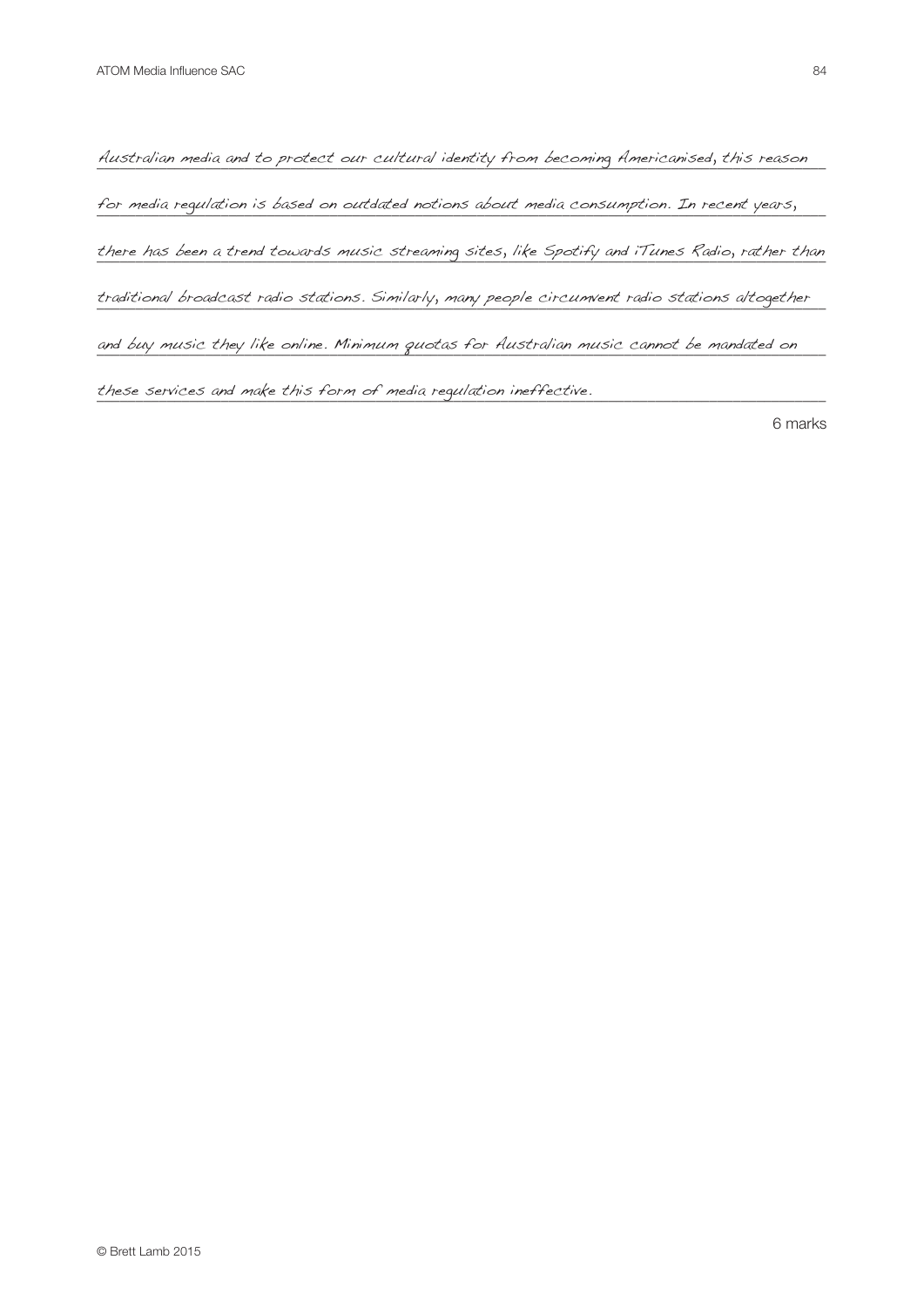**Sample Response #2:** Analyse two reasons for regulating the media in Australia.

In Australia, there are many organisations that regulate the media. One of the struck of the struck of the str <u>organisations that regulates the media is the National Classification Scheme. The cont</u> Classification Board classifies all of the films and literature available for sale and hire in Australia and gives them a rating like G, PG, M, MA and R. Sometimes films  $\blacksquare$ can be reclassified, in which case they are sent to the Classification Review Board.  $\qquad$ In 2012, there was controversy of the classification of Ridley Scott's Prometheus. <u>Despite the fact that the film was very violent, it was given an M classification which </u>  $\_$  meant that children under the age of fifteen could watch the film. Many arqued that the film should receive a higher classification. Protecting people from violent and <u>disturbing images is one of the key reasons that Australia regulates the media. Games </u> <u>like State of Decay have also been banned in Australia because they featured violent w</u> content. This type of media requlation can be negative because it limits the type of  $\blacksquare$ \_\_\_\_\_\_\_\_\_\_\_\_\_\_\_\_\_\_\_\_\_\_\_\_\_\_\_\_\_\_\_\_\_\_\_\_\_\_\_\_\_\_\_\_\_\_\_\_\_\_\_\_\_\_\_\_\_\_\_\_\_\_\_\_\_\_\_\_\_\_\_\_\_\_\_\_\_\_\_\_\_\_\_\_\_\_\_\_\_\_\_\_\_\_ media texts that people can access.

\_\_\_\_\_\_\_\_\_\_\_\_\_\_\_\_\_\_\_\_\_\_\_\_\_\_\_\_\_\_\_\_\_\_\_\_\_\_\_\_\_\_\_\_\_\_\_\_\_\_\_\_\_\_\_\_\_\_\_\_\_\_\_\_\_\_\_\_\_\_\_\_\_\_\_\_\_\_\_\_\_\_\_\_\_\_\_\_\_\_\_\_\_\_ The Voluntary Industry Code of Conduct on Body Image is another way that <u>Australia requlates the media. It was introduced by the Australian government to chas</u> make sure that beauty magazines, like Cosmopolitan and Cleo, represented a greater <u>diversity of body types. It is arqued that these magazines influence the way we think</u>  $a$ bout our bodies and may cause eating disorders like anorexia and bulimia. The code  $\blacksquare$ encourages magazines to adopt 'body friendly' practices and represent young people in a manner that is diverse and realistic. Stopping copycat behaviour is one of the strike the contract is so reasons that we requlate the media. It is arqued that if people see something in the  $\rho$ edia, like a thin model, this will influence them. The government said that it would give a tick of approval' to magazines that adopted the code. Unfortunately, this type  $\blacksquare$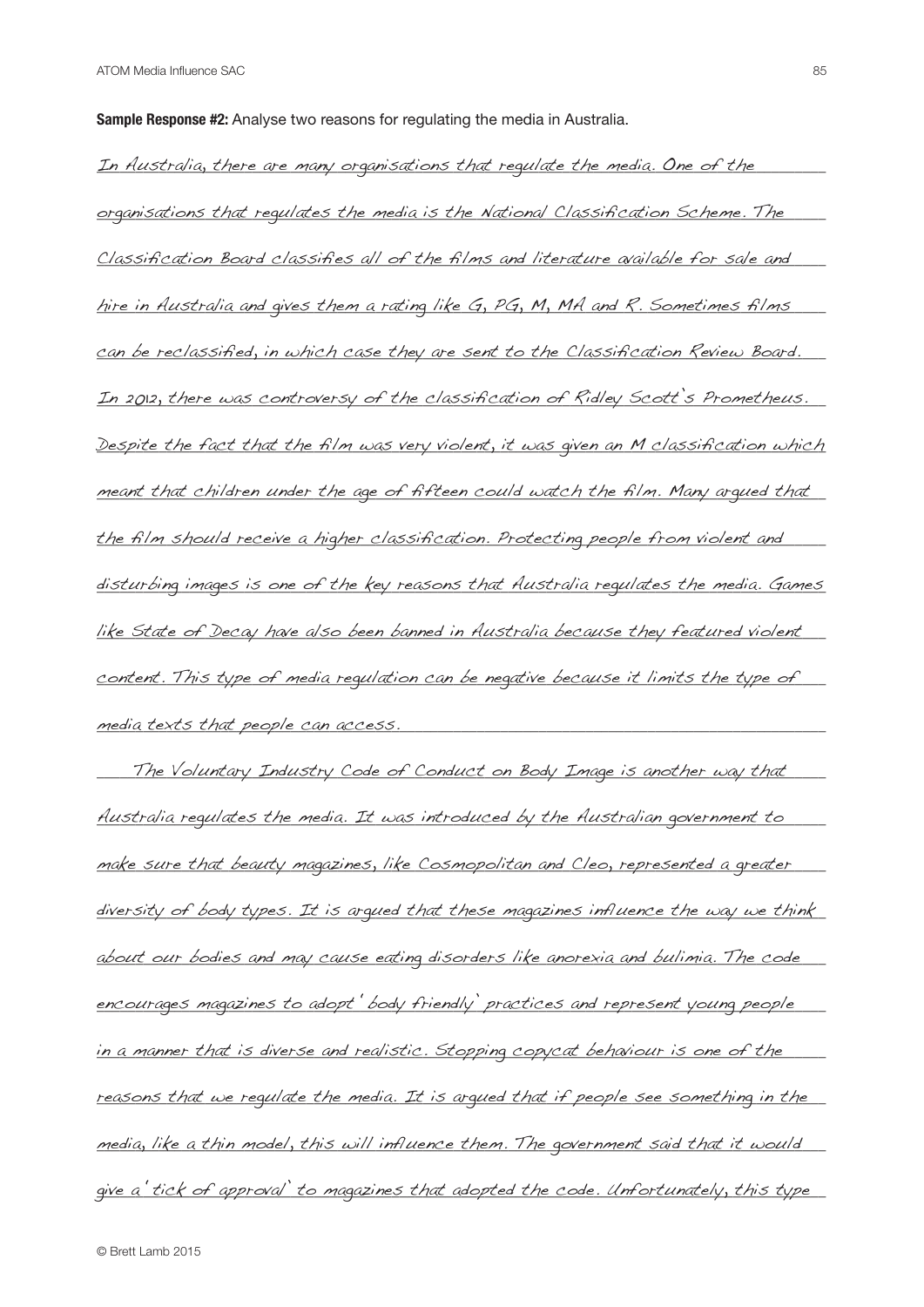of media regulation has been ineffective and the code of practice was largely ignored. Australia requlates the media for many different reasons, including protecting children

from violent images and also stopping people from copying what they see in the media.

\_\_\_\_\_\_\_\_\_\_\_\_\_\_\_\_\_\_\_\_\_\_\_\_\_\_\_\_\_\_\_\_\_\_\_\_\_\_\_\_\_\_\_\_\_\_\_\_\_\_\_\_\_\_\_\_\_\_\_\_\_\_\_\_\_\_\_\_\_\_\_\_\_\_\_\_\_\_\_\_\_\_\_\_\_\_\_\_\_\_\_\_\_\_

\_\_\_\_\_\_\_\_\_\_\_\_\_\_\_\_\_\_\_\_\_\_\_\_\_\_\_\_\_\_\_\_\_\_\_\_\_\_\_\_\_\_\_\_\_\_\_\_\_\_\_\_\_\_\_\_\_\_\_\_\_\_\_\_\_\_\_\_\_\_\_\_\_\_\_\_\_\_\_\_\_\_\_\_\_\_\_\_\_\_\_\_\_\_

\_\_\_\_\_\_\_\_\_\_\_\_\_\_\_\_\_\_\_\_\_\_\_\_\_\_\_\_\_\_\_\_\_\_\_\_\_\_\_\_\_\_\_\_\_\_\_\_\_\_\_\_\_\_\_\_\_\_\_\_\_\_\_\_\_\_\_\_\_\_\_\_\_\_\_\_\_\_\_\_\_\_\_\_\_\_\_\_\_\_\_\_\_\_